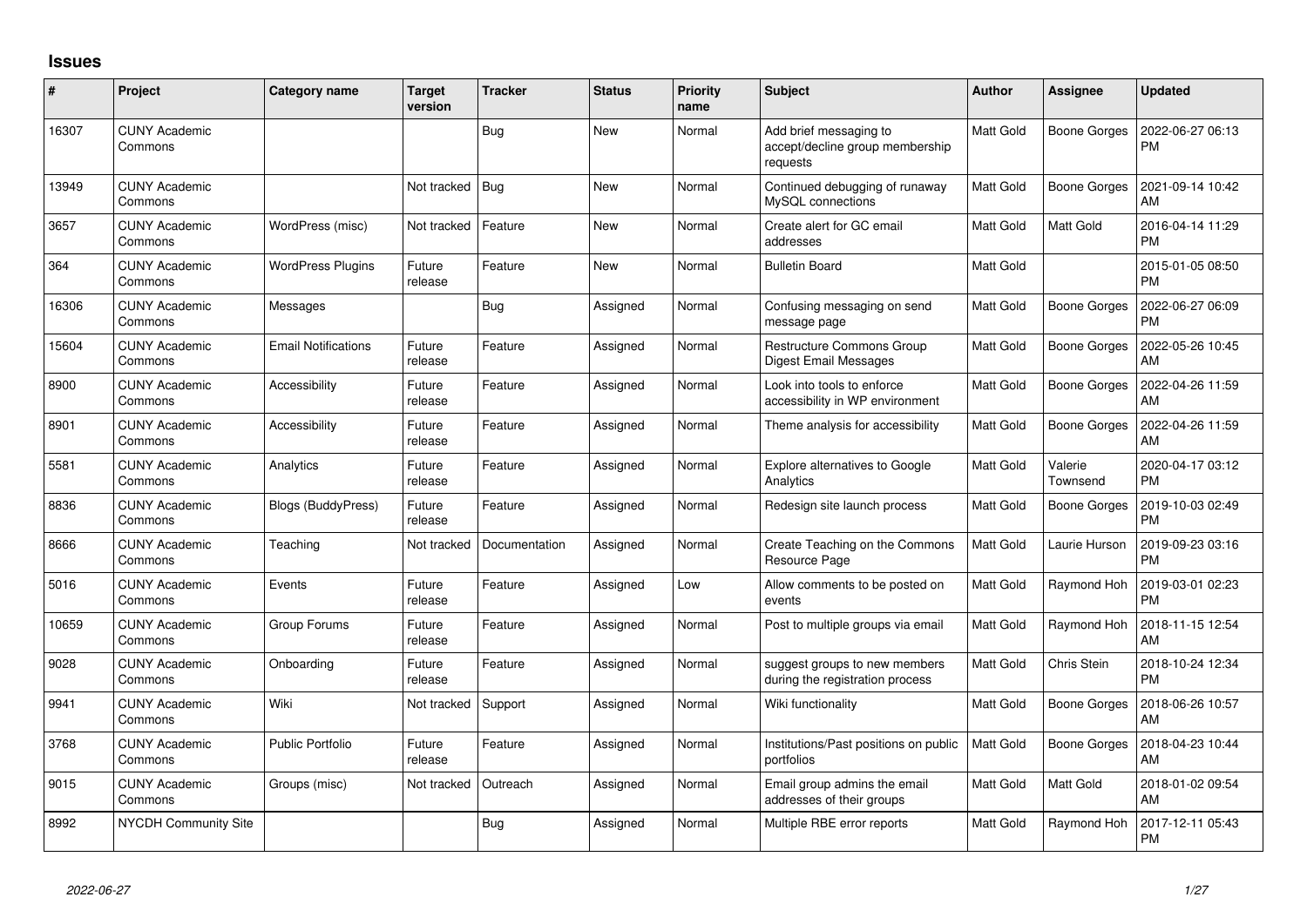| #    | Project                         | Category name           | <b>Target</b><br>version | <b>Tracker</b> | <b>Status</b> | <b>Priority</b><br>name | Subject                                                                               | <b>Author</b>    | <b>Assignee</b>     | <b>Updated</b>                |
|------|---------------------------------|-------------------------|--------------------------|----------------|---------------|-------------------------|---------------------------------------------------------------------------------------|------------------|---------------------|-------------------------------|
| 8976 | <b>CUNY Academic</b><br>Commons | Reply By Email          | Not tracked              | Feature        | Assigned      | Normal                  | Package RBE new topics posting?                                                       | <b>Matt Gold</b> | Raymond Hoh         | 2017-12-04 02:34<br><b>PM</b> |
| 8898 | <b>CUNY Academic</b><br>Commons | Social Paper            | Not tracked              | Feature        | Assigned      | Normal                  | Usage data on docs and social<br>paper                                                | <b>Matt Gold</b> | Matt Gold           | 2017-11-16 11:32<br>AM        |
| 8837 | CUNY Academic<br>Commons        |                         | Not tracked              | Feature        | Assigned      | Normal                  | Create a form to request info from<br>people requesting premium themes<br>and plugins | Matt Gold        | Marilyn Weber       | 2017-11-14 03:35<br><b>PM</b> |
| 8902 | <b>CUNY Academic</b><br>Commons | Design                  | Not tracked              | Feature        | Assigned      | Normal                  | Report back on research on<br><b>BuddyPress themes</b>                                | Matt Gold        | Michael Smith       | 2017-11-10 12:31<br><b>PM</b> |
| 5316 | <b>CUNY Academic</b><br>Commons | <b>User Experience</b>  | Future<br>release        | Feature        | Assigned      | Normal                  | Prompt user email address updates                                                     | <b>Matt Gold</b> | Stephen Real        | 2016-12-21 03:30<br><b>PM</b> |
| 4980 | <b>CUNY Academic</b><br>Commons | Home Page               | Future<br>release        | Feature        | Assigned      | Normal                  | CAC Featured Content -- Adding<br>Randomization                                       | <b>Matt Gold</b> | Boone Gorges        | 2016-12-12 03:01<br><b>PM</b> |
| 6995 | <b>CUNY Academic</b><br>Commons | Home Page               | Not tracked              | Bug            | Assigned      | Normal                  | member filter on homepage not<br>working                                              | <b>Matt Gold</b> | Raymond Hoh         | 2016-12-11 09:46<br><b>PM</b> |
| 6671 | <b>CUNY Academic</b><br>Commons | Reply By Email          | Not tracked              | Bug            | Assigned      | Normal                  | "Post too often" RBE error message                                                    | <b>Matt Gold</b> | Raymond Hoh         | 2016-11-11 09:55<br>AM        |
| 6426 | <b>CUNY Academic</b><br>Commons | Spam/Spam<br>Prevention | Future<br>release        | Feature        | Assigned      | Normal                  | Force captcha on all comments?                                                        | <b>Matt Gold</b> | <b>Tahir Butt</b>   | 2016-10-24 02:06<br><b>PM</b> |
| 3090 | <b>CUNY Academic</b><br>Commons | Twitter page            | Future<br>release        | Feature        | Assigned      | Normal                  | Prevent Retweets from showing up<br>on Commons twitter page                           | <b>Matt Gold</b> | <b>Tahir Butt</b>   | 2016-10-24 11:31<br>AM        |
| 6298 | <b>CUNY Academic</b><br>Commons | <b>User Experience</b>  | Not tracked              | Design/UX      | Assigned      | Normal                  | Examine data from survey                                                              | Matt Gold        | Margaret<br>Galvan  | 2016-10-14 12:16<br><b>PM</b> |
| 4903 | <b>CUNY Academic</b><br>Commons | Events                  | Future<br>release        | Design/UX      | Assigned      | Normal                  | Improving visual appearance of<br>event calendars                                     | <b>Matt Gold</b> | <b>Boone Gorges</b> | 2016-10-13 11:51<br>AM        |
| 5696 | <b>CUNY Academic</b><br>Commons | Events                  | Future<br>release        | Feature        | Assigned      | Normal                  | Events Calendar - display options /<br>calendar aggregation                           | <b>Matt Gold</b> | Boone Gorges        | 2016-10-13 11:44<br>AM        |
| 6115 | <b>CUNY Academic</b><br>Commons | Publicity               | Not tracked              | Feature        | Assigned      | Normal                  | create digital signage for GC                                                         | <b>Matt Gold</b> | scott voth          | 2016-10-11 10:09<br><b>PM</b> |
| 5955 | CUNY Academic<br>Commons        | Outreach                | Future<br>release        | Feature        | Assigned      | Normal                  | Create auto-newsletter for<br>commons members                                         | <b>Matt Gold</b> | Luke Waltzer        | 2016-08-30 10:34<br>AM        |
| 5691 | <b>CUNY Academic</b><br>Commons | Blogs (BuddyPress)      | Future<br>release        | Bug            | Assigned      | High                    | Differing numbers on Sites display                                                    | Matt Gold        | Raymond Hoh         | 2016-06-13 01:37<br><b>PM</b> |
| 4986 | <b>CUNY Academic</b><br>Commons | ZenDesk                 | Not tracked Support      |                | Assigned      | Normal                  | Prepare documentation for Zendesk   Matt Gold<br>re web widget                        |                  | Samantha<br>Raddatz | 2016-02-25 03:09<br><b>PM</b> |
| 636  | <b>CUNY Academic</b><br>Commons | WordPress (misc)        | Not tracked Support      |                | Assigned      | Normal                  | Create Lynda.com-like Table of<br>Contents for Prospective Tutorial<br>Screencasts    | Matt Gold        | scott voth          | 2016-02-23 03:12<br>PM        |
| 4070 | <b>CUNY Academic</b><br>Commons | Analytics               | Not tracked Support      |                | Assigned      | Normal                  | Request for JITP site analytics                                                       | Matt Gold        | Seth Persons        | 2016-02-23 03:09<br><b>PM</b> |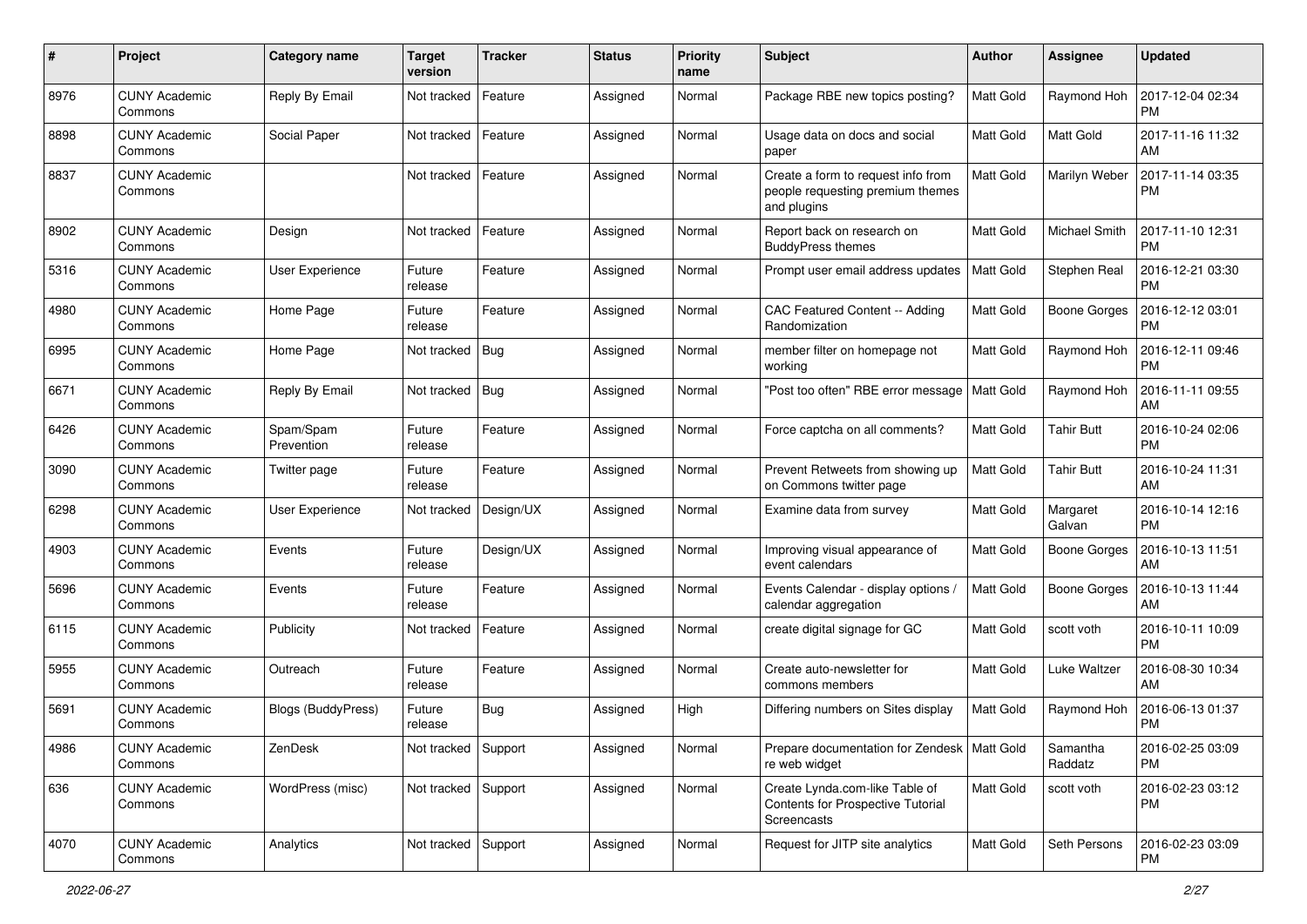| #    | Project                         | Category name              | <b>Target</b><br>version | <b>Tracker</b> | <b>Status</b> | <b>Priority</b><br>name | <b>Subject</b>                                                                 | <b>Author</b>    | Assignee            | <b>Updated</b>                |
|------|---------------------------------|----------------------------|--------------------------|----------------|---------------|-------------------------|--------------------------------------------------------------------------------|------------------|---------------------|-------------------------------|
| 1105 | <b>CUNY Academic</b><br>Commons | WordPress (misc)           | Future<br>release        | Feature        | Assigned      | Normal                  | Rephrase Blog Privacy Options                                                  | <b>Matt Gold</b> | Samantha<br>Raddatz | 2015-11-09 06:19<br><b>PM</b> |
| 554  | <b>CUNY Academic</b><br>Commons | BuddyPress (misc)          | Future<br>release        | Feature        | Assigned      | Normal                  | Add Trackback notifications to<br>site-wide activity feed                      | <b>Matt Gold</b> | <b>Boone Gorges</b> | 2015-11-09 06:19<br><b>PM</b> |
| 365  | <b>CUNY Academic</b><br>Commons | WordPress (misc)           | Future<br>release        | Feature        | Assigned      | Normal                  | <b>Create Mouseover Tooltips</b><br>throughout Site                            | <b>Matt Gold</b> | Chris Stein         | 2015-11-09 06:18<br><b>PM</b> |
| 497  | <b>CUNY Academic</b><br>Commons | <b>WordPress Plugins</b>   | Future<br>release        | Feature        | Assigned      | Normal                  | Drag and Drop Ordering on Gallery<br>Post Plugin                               | Matt Gold        | Ron Rennick         | 2015-11-09 06:18<br><b>PM</b> |
| 287  | <b>CUNY Academic</b><br>Commons | WordPress (misc)           | Future<br>release        | Feature        | Assigned      | Normal                  | Create troubleshooting tool for<br>account sign-up                             | <b>Matt Gold</b> | Boone Gorges        | 2015-11-09 06:17<br><b>PM</b> |
| 2523 | <b>CUNY Academic</b><br>Commons | <b>BuddyPress Docs</b>     | Future<br>release        | Feature        | Assigned      | Normal                  | Allow Users to Upload Images to<br><b>BP</b> Docs                              | Matt Gold        | <b>Boone Gorges</b> | 2015-11-09 06:14<br><b>PM</b> |
| 2013 | <b>CUNY Academic</b><br>Commons | <b>Public Portfolio</b>    | Future<br>release        | Feature        | Assigned      | Low                     | Have Profile Privacy Options show<br>up only for filled-in fields              | Matt Gold        | <b>Boone Gorges</b> | 2015-11-09 06:09<br><b>PM</b> |
| 333  | <b>CUNY Academic</b><br>Commons | <b>Email Notifications</b> | Future<br>release        | Feature        | Assigned      | Low                     | Delay Forum Notification Email<br>Delivery Until After Editing Period<br>Ends  | Matt Gold        | Raymond Hoh         | 2015-11-09 06:01<br><b>PM</b> |
| 1192 | <b>CUNY Academic</b><br>Commons | <b>Group Files</b>         | Future<br>release        | Feature        | Assigned      | Low                     | When posting group files, allow<br>users to add a category without<br>saving   | Matt Gold        | Raymond Hoh         | 2015-11-09 05:53<br><b>PM</b> |
| 653  | <b>CUNY Academic</b><br>Commons | Group Blogs                | Future<br>release        | Feature        | Assigned      | Normal                  | Redesign Integration of Groups and<br>Blogs                                    | <b>Matt Gold</b> | Samantha<br>Raddatz | 2015-11-09 05:40<br><b>PM</b> |
| 310  | <b>CUNY Academic</b><br>Commons | BuddyPress (misc)          | Future<br>release        | Feature        | Assigned      | Low                     | <b>Friend Request Email</b>                                                    | Matt Gold        | Samantha<br>Raddatz | 2015-11-09 05:08<br><b>PM</b> |
| 3517 | <b>CUNY Academic</b><br>Commons | My Commons                 | Future<br>release        | Feature        | Assigned      | Normal                  | Mute/Unmute My Commons<br>updates                                              | Matt Gold        | Raymond Hoh         | 2015-11-09 01:19<br><b>PM</b> |
| 4661 | <b>CUNY Academic</b><br>Commons | <b>User Experience</b>     | Future<br>release        | Bug            | Assigned      | Normal                  | <b>Simplify Events text</b>                                                    | Matt Gold        | Samantha<br>Raddatz | 2015-10-02 09:06<br><b>PM</b> |
| 4404 | <b>CUNY Academic</b><br>Commons | <b>Public Portfolio</b>    | Future<br>release        | Design/UX      | Assigned      | Normal                  | Change color of permissions info on   Matt Gold<br>portfolio editing interface |                  | Samantha<br>Raddatz | 2015-08-11 05:28<br><b>PM</b> |
| 4235 | <b>CUNY Academic</b><br>Commons |                            | Not tracked              | Design/UX      | Assigned      | Normal                  | Explore user experience around<br>comments on forum topics vs docs             | Matt Gold        | Samantha<br>Raddatz | 2015-07-21 10:23<br>AM        |
| 4238 | <b>CUNY Academic</b><br>Commons | Events                     | Future<br>reiease        | Feature        | Assigned      | Normal                  | Copy Events to Other Groups?                                                   | Matt Gold        | Boone Gorges        | 2015-07-02 10:08<br>AM        |
| 4053 | <b>CUNY Academic</b><br>Commons | Events                     | Future<br>release        | Feature        | Assigned      | Normal                  | Create new tab for past events                                                 | Matt Gold        | <b>Boone Gorges</b> | 2015-05-12 02:10<br>PM        |
| 4027 | <b>CUNY Academic</b><br>Commons | Commons In A Box           | Not tracked              | Design/UX      | Assigned      | Normal                  | Usability review of CBOX update<br>procedures                                  | Matt Gold        | Samantha<br>Raddatz | 2015-05-11 06:36<br><b>PM</b> |
| 3536 | <b>CUNY Academic</b><br>Commons | My Commons                 | Future<br>release        | Feature        | Assigned      | Normal                  | Infinite Scroll on My Commons<br>page                                          | Matt Gold        | Raymond Hoh         | 2015-04-13 04:42<br><b>PM</b> |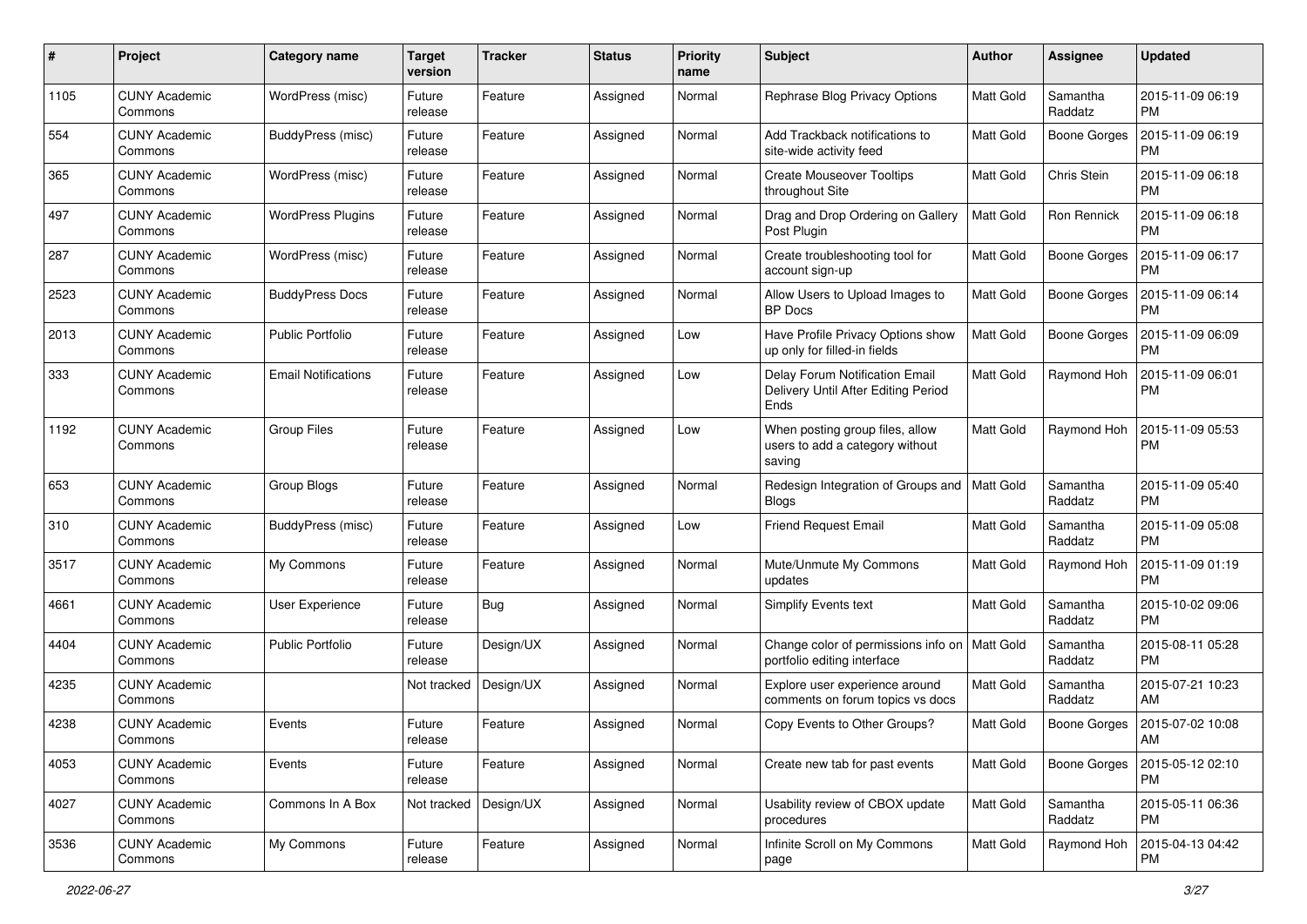| #    | Project                         | Category name            | <b>Target</b><br>version | <b>Tracker</b> | <b>Status</b> | <b>Priority</b><br>name | <b>Subject</b>                                                       | <b>Author</b>    | Assignee            | <b>Updated</b>                |
|------|---------------------------------|--------------------------|--------------------------|----------------|---------------|-------------------------|----------------------------------------------------------------------|------------------|---------------------|-------------------------------|
| 3662 | <b>CUNY Academic</b><br>Commons | <b>SEO</b>               | Future<br>release        | Feature        | Assigned      | Normal                  | Duplicate Content/SEO/Google<br>issues                               | <b>Matt Gold</b> | Raymond Hoh         | 2015-04-13 04:37<br><b>PM</b> |
| 370  | <b>CUNY Academic</b><br>Commons | Registration             | Future<br>release        | Feature        | Assigned      | High                    | <b>Guest Accounts</b>                                                | <b>Matt Gold</b> | Matt Gold           | 2015-04-09 09:33<br><b>PM</b> |
| 3577 | <b>CUNY Academic</b><br>Commons | My Commons               | Future<br>release        | Design/UX      | Assigned      | Normal                  | Replies to items in My Commons                                       | <b>Matt Gold</b> | Raymond Hoh         | 2015-04-09 05:19<br><b>PM</b> |
| 3770 | <b>CUNY Academic</b><br>Commons | <b>Public Portfolio</b>  | Future<br>release        | Feature        | Assigned      | Normal                  | Improve Layout/Formatting of<br>Positions Area on Public Portfolios  | <b>Matt Gold</b> | Chris Stein         | 2015-04-01 09:17<br><b>PM</b> |
| 3308 | <b>CUNY Academic</b><br>Commons | Group Invitations        | Future<br>release        | Feature        | Assigned      | Normal                  | Allow members to rescind group<br>invitations                        | <b>Matt Gold</b> | Boone Gorges        | 2015-04-01 08:53<br><b>PM</b> |
| 3759 | <b>CUNY Academic</b><br>Commons | WordPress (misc)         | Future<br>release        | Feature        | Assigned      | Normal                  | Review Interface for Adding Users<br>to Blogs                        | Matt Gold        | <b>Boone Gorges</b> | 2015-03-24 05:52<br><b>PM</b> |
| 3042 | <b>CUNY Academic</b><br>Commons | <b>Public Portfolio</b>  | Future<br>release        | Feature        | Assigned      | Normal                  | Browsing member interests                                            | <b>Matt Gold</b> | <b>Boone Gorges</b> | 2015-03-21 09:04<br><b>PM</b> |
| 1562 | <b>CUNY Academic</b><br>Commons | <b>WordPress Plugins</b> | Future<br>release        | Feature        | Assigned      | Low                     | Play with NYT Collaborative<br><b>Authoring Tool</b>                 | Matt Gold        | <b>Boone Gorges</b> | 2015-01-05 08:47<br><b>PM</b> |
| 658  | <b>CUNY Academic</b><br>Commons | <b>WordPress Plugins</b> | Future<br>release        | Feature        | Assigned      | Normal                  | Rebulid Sitewide Tag Suggestion                                      | <b>Matt Gold</b> | <b>Boone Gorges</b> | 2015-01-05 08:47<br><b>PM</b> |
| 412  | <b>CUNY Academic</b><br>Commons | <b>WordPress Themes</b>  | Future<br>release        | Feature        | Assigned      | Normal                  | <b>Featured Themes</b>                                               | <b>Matt Gold</b> | Dominic Giglio      | 2015-01-05 08:44<br><b>PM</b> |
| 3524 | <b>CUNY Academic</b><br>Commons | Documentation            | Not tracked              | Documentation  | Assigned      | Normal                  | Post describing all you can do when<br>starting up a new blog/group  | Matt Gold        | scott voth          | 2014-10-04 12:56<br><b>PM</b> |
| 2223 | <b>CUNY Academic</b><br>Commons | <b>WordPress Plugins</b> | Future<br>release        | Feature        | Assigned      | Low                     | Add Participad to the CUNY<br><b>Academic Commons</b>                | <b>Matt Gold</b> | <b>Boone Gorges</b> | 2014-09-17 10:03<br><b>PM</b> |
| 3354 | <b>CUNY Academic</b><br>Commons | <b>Group Files</b>       | Future<br>release        | Feature        | Assigned      | Low                     | Allow Group Download of Multiple<br><b>Selected Files</b>            | <b>Matt Gold</b> | Chris Stein         | 2014-08-01 08:50<br>AM        |
| 3220 | <b>CUNY Academic</b><br>Commons | <b>Public Portfolio</b>  | Future<br>release        | Feature        | Assigned      | Normal                  | Add indent/outdent option to<br>Formatting Buttons on Profile Page   | <b>Matt Gold</b> | <b>Boone Gorges</b> | 2014-05-21 10:39<br><b>PM</b> |
| 3080 | <b>CUNY Academic</b><br>Commons | <b>Group Files</b>       | Future<br>release        | Feature        | Assigned      | Low                     | Create a system to keep track of file<br>changes                     | <b>Matt Gold</b> | <b>Boone Gorges</b> | 2014-02-26 10:04<br><b>PM</b> |
| 2618 | <b>NYCDH Community Site</b>     |                          |                          | <b>Bug</b>     | Assigned      | Low                     | Mark blogs as spam when created<br>by users marked as spam           | Matt Gold        | <b>Boone Gorges</b> | 2013-06-09 11:38<br><b>PM</b> |
| 940  | <b>CUNY Academic</b><br>Commons | Redmine                  | Future<br>release        | Feature        | Assigned      | Low                     | Communication with users after<br>releases                           | <b>Matt Gold</b> | Dominic Giglio      | 2012-09-09 04:36<br><b>PM</b> |
| 599  | <b>CUNY Academic</b><br>Commons | BuddyPress (misc)        | Future<br>release        | Feature        | Assigned      | Normal                  | Consider adding rating plugins for<br><b>BuddyPress/BBPress</b>      | <b>Matt Gold</b> | <b>Boone Gorges</b> | 2011-08-22 06:50<br><b>PM</b> |
| 635  | <b>CUNY Academic</b><br>Commons | BuddyPress (misc)        | Future<br>release        | Feature        | Assigned      | Normal                  | Big Blue Button -<br>Videoconferencing in Groups and<br><b>Blogs</b> | <b>Matt Gold</b> | Boone Gorges        | 2011-03-14 03:24<br><b>PM</b> |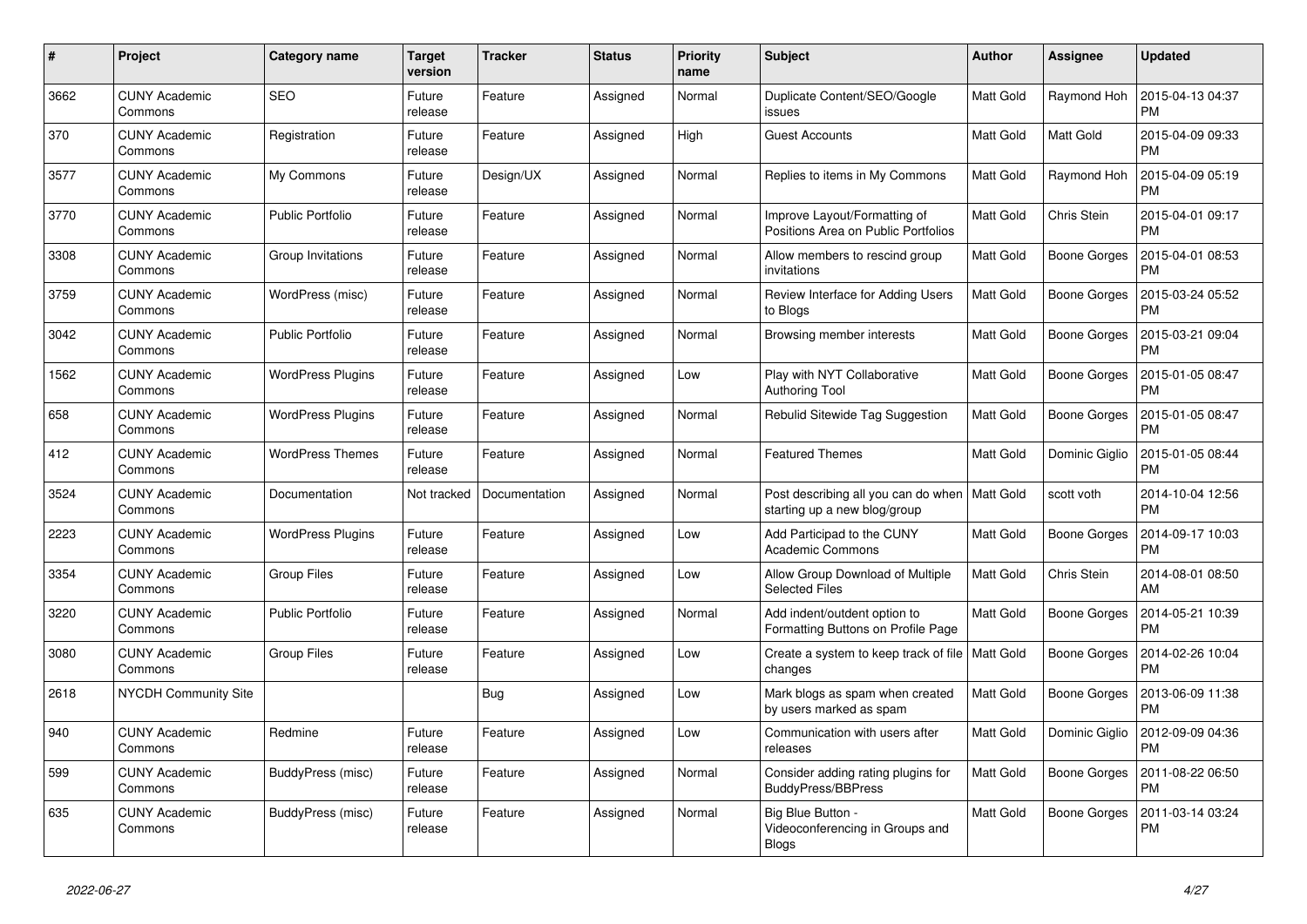| #     | Project                         | Category name              | <b>Target</b><br>version | <b>Tracker</b> | <b>Status</b>        | Priority<br>name | <b>Subject</b>                                                    | <b>Author</b>    | Assignee            | <b>Updated</b>                |
|-------|---------------------------------|----------------------------|--------------------------|----------------|----------------------|------------------|-------------------------------------------------------------------|------------------|---------------------|-------------------------------|
| 500   | <b>CUNY Academic</b><br>Commons | BuddyPress (misc)          | Future<br>release        | Feature        | Assigned             | Normal           | Export Group Data                                                 | Matt Gold        | Boone Gorges        | 2010-12-19 12:09<br><b>PM</b> |
| 435   | <b>CUNY Academic</b><br>Commons | BuddyPress (misc)          | Future<br>release        | Feature        | Assigned             | Normal           | Include Avatar Images in Forum<br><b>Post Notification Emails</b> | <b>Matt Gold</b> | <b>Boone Gorges</b> | 2010-12-08 12:40<br><b>PM</b> |
| 377   | <b>CUNY Academic</b><br>Commons | BuddyPress (misc)          | Future<br>release        | Feature        | Assigned             | Normal           | Like buttons                                                      | <b>Matt Gold</b> | <b>Boone Gorges</b> | 2010-11-16 05:13<br><b>PM</b> |
| 8991  | <b>CUNY Academic</b><br>Commons | Reply By Email             | Not tracked   Bug        |                | Hold                 | Normal           | RBE duplicate email message issue                                 | Matt Gold        | Raymond Hoh         | 2018-02-18 08:53<br><b>PM</b> |
| 8756  | <b>CUNY Academic</b><br>Commons | Group Blogs                | Future<br>release        | Feature        | Hold                 | Normal           | Connect multiple blogs to one<br>group?                           | Matt Gold        | <b>Boone Gorges</b> | 2017-09-30 10:42<br>AM        |
| 3369  | <b>CUNY Academic</b><br>Commons | Reply By Email             | Not tracked              | Outreach       | Hold                 | Normal           | Release reply by email to WP<br>plugin directory                  | Matt Gold        | Raymond Hoh         | 2016-03-01 12:46<br><b>PM</b> |
| 7115  | <b>CUNY Academic</b><br>Commons | Groups (misc)              | Future<br>release        | Feature        | Reporter<br>Feedback | Normal           | make licensing info clear during<br>group creation                | <b>Matt Gold</b> | Raymond Hoh         | 2020-12-08 11:32<br>AM        |
| 1544  | <b>CUNY Academic</b><br>Commons | Groups (misc)              | Future<br>release        | Feature        | Reporter<br>Feedback | Normal           | Group Filtering and Sorting                                       | Matt Gold        | Chris Stein         | 2019-03-01 02:25<br><b>PM</b> |
| 9947  | <b>CUNY Academic</b><br>Commons | <b>WordPress Plugins</b>   | Future<br>release        | Feature        | Reporter<br>Feedback | Normal           | Install H5P quiz plugin                                           | <b>Matt Gold</b> | <b>Boone Gorges</b> | 2018-09-11 11:01<br>AM        |
| 9979  | <b>CUNY Academic</b><br>Commons | <b>Email Notifications</b> | Not tracked              | Bug            | Reporter<br>Feedback | Normal           | Reports of slow email activation<br>emails                        | <b>Matt Gold</b> | Boone Gorges        | 2018-08-29 09:40<br><b>PM</b> |
| 10040 | <b>CUNY Academic</b><br>Commons | WordPress (misc)           | Not tracked              | Bug            | Reporter<br>Feedback | Normal           | User doesn't see full list of themes                              | Matt Gold        | <b>Boone Gorges</b> | 2018-07-25 10:12<br>AM        |
| 6014  | <b>CUNY Academic</b><br>Commons | Publicity                  | Future<br>release        | Publicity      | Reporter<br>Feedback | Normal           | Google search listing                                             | <b>Matt Gold</b> | Boone Gorges        | 2016-09-21 03:48<br><b>PM</b> |
| 1456  | <b>CUNY Academic</b><br>Commons | Group Invitations          | Future<br>release        | Feature        | Reporter<br>Feedback | Low              | Invite to Group Button from Profile<br>Field                      | <b>Matt Gold</b> | Samantha<br>Raddatz | 2015-11-09 05:59<br><b>PM</b> |
| 13739 | <b>CUNY Academic</b><br>Commons | <b>Directories</b>         | 2.0.0                    | Bug            | Resolved             | Normal           | My Sites and My Groups take user<br>to the profile page           | Matt Gold        | Boone Gorges        | 2022-05-26 11:36<br>AM        |
| 15675 | <b>CUNY Academic</b><br>Commons | <b>Email Notifications</b> | Not tracked              | Feature        | Resolved             | Normal           | Group Email Subject line edit                                     | <b>Matt Gold</b> | Raymond Hoh         | 2022-03-19 05:08<br><b>PM</b> |
| 15247 | <b>NYCDH Community Site</b>     |                            |                          | Bug            | Resolved             | Normal           | Registration issue                                                | <b>Matt Gold</b> | Raymond Hoh         | 2022-02-03 08:02<br><b>PM</b> |
| 15239 | <b>CUNY Academic</b><br>Commons | Group Forums               | 1.19.3                   | <b>Bug</b>     | Resolved             | High             | multiple notifications of forum post                              | <b>Matt Gold</b> | Raymond Hoh         | 2022-02-01 10:10<br><b>PM</b> |
| 15226 | <b>CUNY Academic</b><br>Commons | Reply By Email             | 1.19.3                   | Bug            | Resolved             | Normal           | Rejected reply-by-mail message                                    | Matt Gold        | Raymond Hoh         | 2022-01-26 07:59<br><b>PM</b> |
| 15228 | <b>CUNY Academic</b><br>Commons | BuddyPress (misc)          | 1.19.3                   | <b>Bug</b>     | Resolved             | Normal           | Broken site icon in "Sites Across<br><b>CUNY Listing</b>          | <b>Matt Gold</b> | Raymond Hoh         | 2022-01-26 07:48<br><b>PM</b> |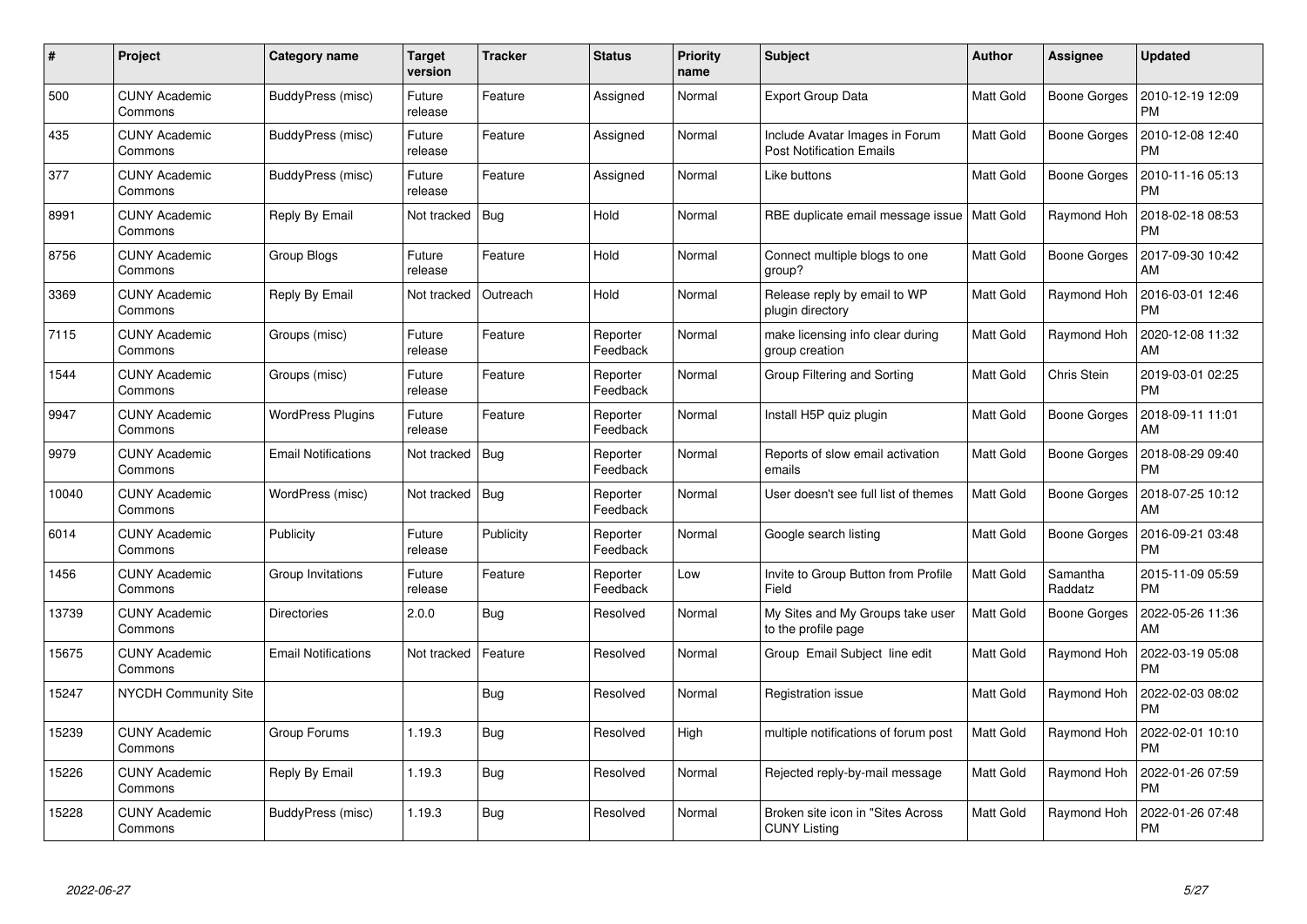| $\pmb{\#}$ | Project                         | Category name              | <b>Target</b><br>version | <b>Tracker</b> | <b>Status</b> | <b>Priority</b><br>name | <b>Subject</b>                                                       | <b>Author</b>    | Assignee            | <b>Updated</b>                |
|------------|---------------------------------|----------------------------|--------------------------|----------------|---------------|-------------------------|----------------------------------------------------------------------|------------------|---------------------|-------------------------------|
| 15196      | <b>CUNY Academic</b><br>Commons | Layout                     | 1.19.2                   | Bug            | Resolved      | Normal                  | footer positioning on GCDI site                                      | Matt Gold        | Raymond Hoh         | 2022-01-25 11:33<br>AM        |
| 15123      | <b>CUNY Academic</b><br>Commons | BuddyPress (misc)          | 1.19.1                   | Feature        | Resolved      | Low                     | Actions in notification list unclear?                                | <b>Matt Gold</b> | <b>Boone Gorges</b> | 2022-01-11 04:41<br><b>PM</b> |
| 15135      | <b>CUNY Academic</b><br>Commons | Toolbar                    | 1.19.1                   | <b>Bug</b>     | Resolved      | High                    | Header design spacing                                                | Matt Gold        | <b>Boone Gorges</b> | 2022-01-11 04:41<br><b>PM</b> |
| 15171      | <b>NYCDH Community Site</b>     |                            |                          | Support        | Resolved      | Normal                  | Unclear how to delete account                                        | <b>Matt Gold</b> | Raymond Hoh         | 2022-01-10 12:04<br><b>PM</b> |
| 15137      | <b>CUNY Academic</b><br>Commons | Search                     | Not tracked              | <b>Bug</b>     | Resolved      | Normal                  | Google search not working?                                           | <b>Matt Gold</b> | Boone Gorges        | 2022-01-04 04:17<br><b>PM</b> |
| 15087      | <b>CUNY Academic</b><br>Commons | Group Forums               | 1.18.24                  | <b>Bug</b>     | Resolved      | Normal                  | Forum file limit                                                     | Matt Gold        | Boone Gorges        | 2021-12-14 11:39<br>AM        |
| 15024      | <b>CUNY Academic</b><br>Commons | Social Paper               | 1.18.24                  | <b>Bug</b>     | Resolved      | Normal                  | Erroneous social paper notifications                                 | <b>Matt Gold</b> | Raymond Hoh         | 2021-12-08 11:07<br>AM        |
| 14951      | <b>CUNY Academic</b><br>Commons |                            | Not tracked              | <b>Bug</b>     | Resolved      | Normal                  | Commons down                                                         | Matt Gold        | Boone Gorges        | 2021-11-23 04:21<br><b>PM</b> |
| 14896      | <b>CUNY Academic</b><br>Commons |                            |                          | <b>Bug</b>     | Resolved      | Urgent                  | site down for maintenance                                            | <b>Matt Gold</b> | <b>Boone Gorges</b> | 2021-10-26 11:01<br>AM        |
| 14861      | <b>NYCDH Community Site</b>     |                            |                          | Bug            | Resolved      | Normal                  | User unable to access profile<br>editing page                        | <b>Matt Gold</b> | Raymond Hoh         | 2021-10-14 08:38<br><b>PM</b> |
| 14776      | <b>CUNY Academic</b><br>Commons | Toolbar                    | 1.18.19                  | <b>Bug</b>     | Resolved      | Normal                  | Top-level nav-bar drop-down nav<br>doesn't match navigation          | Matt Gold        | Raymond Hoh         | 2021-09-28 11:06<br>AM        |
| 14738      | <b>CUNY Academic</b><br>Commons | Group cloning              | 1.18.18                  | Bug            | Resolved      | Normal                  | unclear language during group/site<br>clone                          | <b>Matt Gold</b> | Jeremy Felt         | 2021-09-14 11:22<br>AM        |
| 13890      | <b>CUNY Academic</b><br>Commons | <b>Email Notifications</b> | Not tracked              | <b>Bug</b>     | Resolved      | Low                     | Not sure email notification went out                                 | <b>Matt Gold</b> | Raymond Hoh         | 2021-09-14 10:42<br>AM        |
| 14017      | <b>CUNY Academic</b><br>Commons | Group Blogs                | 1.18.8                   | <b>Bug</b>     | Resolved      | Normal                  | Editing of blog post leads to group<br>notification                  | Matt Gold        | Raymond Hoh         | 2021-04-13 11:21<br>AM        |
| 14199      | <b>CUNY Academic</b><br>Commons | <b>Email Notifications</b> |                          | Bug            | Resolved      | Normal                  | Email replies delayed                                                | <b>Matt Gold</b> | Raymond Hoh         | 2021-03-24 12:17<br><b>PM</b> |
| 13934      | <b>CUNY Academic</b><br>Commons | cuny.is                    | 1.18.4                   | <b>Bug</b>     | Resolved      | Low                     | Error message on group settings<br>change                            | <b>Matt Gold</b> | Boone Gorges        | 2021-02-09 11:05<br>AM        |
| 13862      | <b>CUNY Academic</b><br>Commons |                            |                          | <b>Bug</b>     | Resolved      | Normal                  | Under maintenance message                                            | <b>Matt Gold</b> | Boone Gorges        | 2021-01-28 08:56<br><b>PM</b> |
| 13669      | <b>CUNY Academic</b><br>Commons | DiRT Integration           | 1.18.1                   | Bug            | Resolved      | Normal                  | Digital Research Tools showing up<br>in top nav for logged out users | <b>Matt Gold</b> | <b>Boone Gorges</b> | 2020-12-08 05:11<br><b>PM</b> |
| 13496      | <b>CUNY Academic</b><br>Commons | Accessibility              | 1.18.0                   | <b>Bug</b>     | Resolved      | Normal                  | Review contrast issues on<br>registration page and profile page      | Matt Gold        | Sonja Leix          | 2020-12-08 11:31<br>AM        |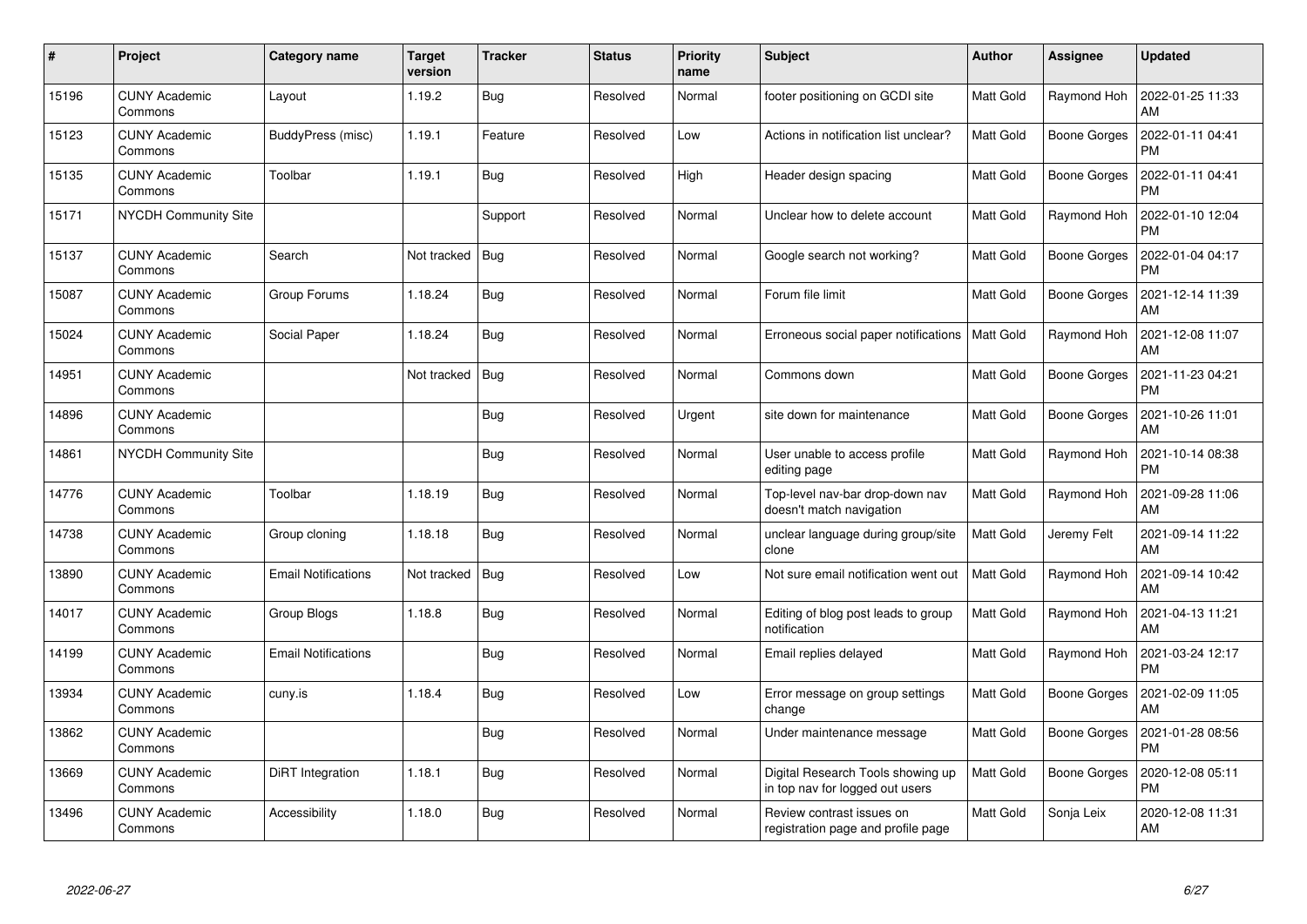| $\pmb{\sharp}$ | Project                         | Category name              | <b>Target</b><br>version | <b>Tracker</b> | <b>Status</b> | <b>Priority</b><br>name | <b>Subject</b>                                                                        | <b>Author</b>    | <b>Assignee</b>     | <b>Updated</b>                |
|----------------|---------------------------------|----------------------------|--------------------------|----------------|---------------|-------------------------|---------------------------------------------------------------------------------------|------------------|---------------------|-------------------------------|
| 13458          | <b>CUNY Academic</b><br>Commons | Registration               | 1.18.0                   | Feature        | Resolved      | Normal                  | Simplifying/Reducing verbiage on<br><b>Registration Page</b>                          | <b>Matt Gold</b> | Boone Gorges        | 2020-12-08 11:31<br>AM        |
| 13347          | <b>CUNY Academic</b><br>Commons | <b>Public Portfolio</b>    | 1.18.0                   | Feature        | Resolved      | Normal                  | Add Preferred Gender Pronouns to<br><b>CAC Profile</b>                                | <b>Matt Gold</b> | Boone Gorges        | 2020-12-08 11:31<br><b>AM</b> |
| 12136          | <b>CUNY Academic</b><br>Commons | Group Files                | 1.18.0                   | Bug            | Resolved      | Normal                  | "You must login" group file warning<br>shows after log in                             | Matt Gold        | <b>Boone Gorges</b> | 2020-12-08 11:31<br>AM        |
| 12155          | <b>CUNY Academic</b><br>Commons | DiRT Integration           | 1.18.0                   | Feature        | Resolved      | Normal                  | Update DiRT Tools with new API                                                        | <b>Matt Gold</b> | <b>Boone Gorges</b> | 2020-12-08 11:06<br>AM        |
| 5521           | NYCDH Community Site            |                            |                          | Feature        | Resolved      | Normal                  | Add help text to registration process<br>re Announcement group add                    | Matt Gold        | Raymond Hoh         | 2020-11-23 08:53<br><b>PM</b> |
| 12433          | <b>NYCDH Community Site</b>     |                            |                          | Bug            | Resolved      | Normal                  | hyperlinks not accepted in forum<br>post                                              | <b>Matt Gold</b> | Raymond Hoh         | 2020-11-23 08:42<br><b>PM</b> |
| 13274          | <b>CUNY Academic</b><br>Commons | <b>Email Notifications</b> | 1.17.8                   | <b>Bug</b>     | Resolved      | Normal                  | Messy links in CAC email<br>notifications                                             | <b>Matt Gold</b> | Raymond Hoh         | 2020-11-17 12:31<br><b>PM</b> |
| 13459          | <b>CUNY Academic</b><br>Commons | Layout                     | 1.17.6                   | <b>Bug</b>     | Resolved      | Normal                  | Line spacing on forum post title is<br>too small                                      | Matt Gold        | Raymond Hoh         | 2020-10-27 11:00<br>AM        |
| 13491          | <b>NYCDH Community Site</b>     |                            |                          | Bug            | Resolved      | Normal                  | User unable to register                                                               | <b>Matt Gold</b> | Raymond Hoh         | 2020-10-23 12:43<br>AM        |
| 13429          | <b>CUNY Academic</b><br>Commons | <b>Email Notifications</b> | Not tracked              | Bug            | Resolved      | Normal                  | Multiple forum notifications                                                          | <b>Matt Gold</b> | Raymond Hoh         | 2020-10-13 05:24<br><b>PM</b> |
| 13243          | <b>CUNY Academic</b><br>Commons | Group Library              | Not tracked              | Support        | Resolved      | Normal                  | Request to copy group library                                                         | <b>Matt Gold</b> | <b>Boone Gorges</b> | 2020-08-27 06:05<br><b>PM</b> |
| 13230          | <b>CUNY Academic</b><br>Commons | Layout                     | 1.17.2                   | Bug            | Resolved      | Normal                  | Overlapping notifications on group<br>management member acceptance                    | <b>Matt Gold</b> | Raymond Hoh         | 2020-08-25 11:27<br>AM        |
| 10263          | <b>CUNY Academic</b><br>Commons | Groups (misc)              | 1.17.0                   | Feature        | Resolved      | Normal                  | Accept multiple group membership<br>requests                                          | Matt Gold        | <b>Boone Gorges</b> | 2020-07-28 11:09<br><b>AM</b> |
| 3176           | <b>CUNY Academic</b><br>Commons | Group Library              | 1.17.0                   | Design/UX      | Resolved      | Normal                  | Consolidate Doc/File/Forum<br>Attachment interface                                    | Matt Gold        | <b>Boone Gorges</b> | 2020-07-14 01:06<br><b>PM</b> |
| 12966          | <b>CUNY Academic</b><br>Commons | BuddyPress (misc)          | 1.16.15                  | Feature        | Resolved      | Normal                  | Adjust export data page language<br>to indicate that you should not leave<br>the page | <b>Matt Gold</b> | Raymond Hoh         | 2020-07-14 12:07<br>PM        |
| 12957          | <b>CUNY Academic</b><br>Commons | BuddyPress (misc)          | 1.16.14                  | Support        | Resolved      | Normal                  | Export data question                                                                  | Matt Gold        | Raymond Hoh         | 2020-06-23 10:53<br><b>AM</b> |
| 12893          | <b>NYCDH Community Site</b>     |                            |                          | Bug            | Resolved      | Normal                  | Login issue                                                                           | Matt Gold        | Raymond Hoh         | 2020-06-05 10:31<br>AM        |
| 12847          | <b>CUNY Academic</b><br>Commons | Events                     | 1.16.12                  | <b>Bug</b>     | Resolved      | Normal                  | Error message in event description                                                    | <b>Matt Gold</b> | Raymond Hoh         | 2020-05-26 11:54<br>AM        |
| 12670          | <b>CUNY Academic</b><br>Commons | Responsive Design          | 1.16.10                  | Bug            | Resolved      | Normal                  | Social icons in site header overlap<br>with main nav on mobile                        | Matt Gold        | Raymond Hoh         | 2020-04-28 11:03<br>AM        |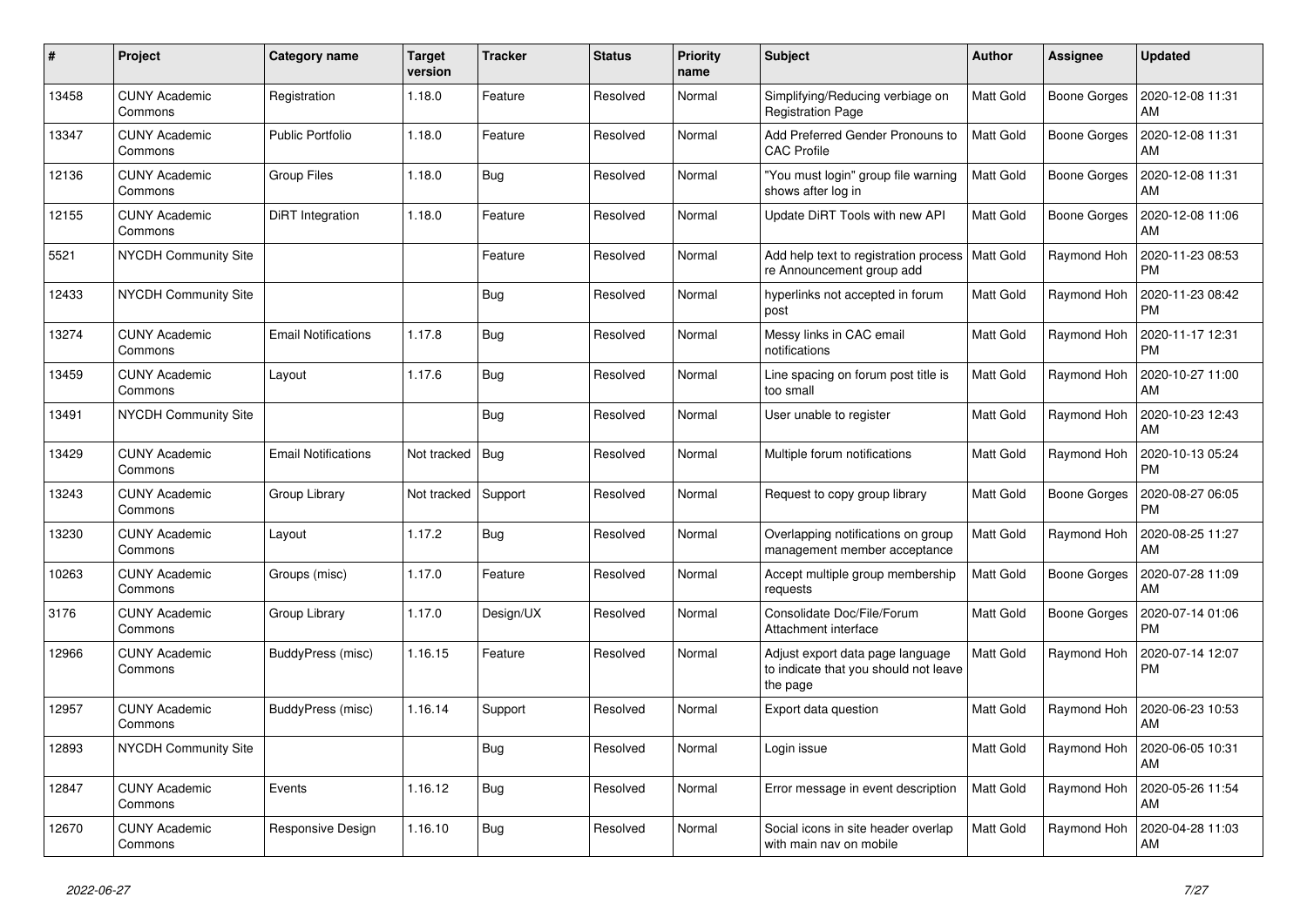| #     | Project                         | Category name              | <b>Target</b><br>version | <b>Tracker</b> | <b>Status</b> | <b>Priority</b><br>name | Subject                                                                                                    | Author           | Assignee            | <b>Updated</b>                |
|-------|---------------------------------|----------------------------|--------------------------|----------------|---------------|-------------------------|------------------------------------------------------------------------------------------------------------|------------------|---------------------|-------------------------------|
| 12505 | <b>CUNY Academic</b><br>Commons | <b>Email Notifications</b> | 1.16.8                   | Feature        | Resolved      | Normal                  | Email subject lines                                                                                        | <b>Matt Gold</b> | <b>Luke Waltzer</b> | 2020-03-24 11:43<br>AM        |
| 12332 | <b>CUNY Academic</b><br>Commons | Events                     | 1.16.8                   | Feature        | Resolved      | Low                     | Limit length of email subject<br>triggered by event activity when<br>activity is linked to multiple groups | <b>Matt Gold</b> | Raymond Hoh         | 2020-03-24 11:43<br>AM        |
| 12545 | <b>CUNY Academic</b><br>Commons | <b>Email Notifications</b> | Not tracked              | Bug            | Resolved      | Normal                  | Notifications of replies by email not<br>able to be posted                                                 | <b>Matt Gold</b> | Raymond Hoh         | 2020-03-24 10:27<br>AM        |
| 12471 | <b>CUNY Academic</b><br>Commons | <b>Email Notifications</b> | 1.16.7                   | <b>Bug</b>     | Resolved      | Normal                  | forum notificaiton not sent                                                                                | <b>Matt Gold</b> | Raymond Hoh         | 2020-03-10 10:59<br>AM        |
| 12499 | <b>CUNY Academic</b><br>Commons | <b>Email Notifications</b> | 1.16.7                   | <b>Bug</b>     | Resolved      | Normal                  | no email notification                                                                                      | Matt Gold        | Raymond Hoh         | 2020-03-03 09:31<br><b>PM</b> |
| 12351 | <b>CUNY Academic</b><br>Commons | <b>Email Notifications</b> | 1.16.5                   | <b>Bug</b>     | Resolved      | Normal                  | No email notification for forum post                                                                       | <b>Matt Gold</b> | <b>Boone Gorges</b> | 2020-02-03 02:33<br><b>PM</b> |
| 12185 | <b>CUNY Academic</b><br>Commons |                            | 1.16.1                   | <b>Bug</b>     | Resolved      | Immediate               | Group links not working                                                                                    | Matt Gold        | <b>Boone Gorges</b> | 2019-12-10 10:35<br>AM        |
| 342   | <b>CUNY Academic</b><br>Commons | Blogs (BuddyPress)         | 1.10.2                   | Feature        | Resolved      | Low                     | <b>Blog Listing Displays User Avatars</b><br>Instead of Blog Avatars                                       | Matt Gold        | <b>Boone Gorges</b> | 2019-12-06 11:08<br>AM        |
| 11795 | <b>CUNY Academic</b><br>Commons | Events                     | 1.16                     | Feature        | Resolved      | Normal                  | Import Events to group calendars                                                                           | Matt Gold        | Raymond Hoh         | 2019-12-04 10:51<br>AM        |
| 11801 | <b>CUNY Academic</b><br>Commons | Groups (misc)              | 1.16                     | <b>Bug</b>     | Resolved      | Normal                  | Selecting 'CUNY-wide' when<br>creating group/site forbids selection<br>of other campuses                   | Matt Gold        | Sonja Leix          | 2019-11-14 11:14<br>AM        |
| 3758  | <b>CUNY Academic</b><br>Commons | Documentation              | Not tracked              | Documentation  | Resolved      | Normal                  | Update documentation on adding<br>users to blogs                                                           | <b>Matt Gold</b> | scott voth          | 2019-09-23 03:25<br><b>PM</b> |
| 2389  | <b>CUNY Academic</b><br>Commons | commonsinabox.org          | Not tracked              | Documentation  | Resolved      | Normal                  | CBOX slider documentation                                                                                  | Matt Gold        | scott voth          | 2019-09-23 03:03<br><b>PM</b> |
| 11864 | <b>CUNY Academic</b><br>Commons | Events                     | Not tracked              | Support        | Resolved      | Normal                  | Calendar notification question                                                                             | Matt Gold        | <b>Boone Gorges</b> | 2019-09-16 05:39<br><b>PM</b> |
| 11808 | <b>CUNY Academic</b><br>Commons | Messages                   | 1.15.9                   | <b>Bug</b>     | Resolved      | Normal                  | Search function on messages not<br>working                                                                 | <b>Matt Gold</b> | <b>Boone Gorges</b> | 2019-08-30 11:03<br>AM        |
| 11800 | <b>CUNY Academic</b><br>Commons | Groups (misc)              | 1.15.9                   | <b>Bug</b>     | Resolved      | Normal                  | 'CUNY-wide' Campus option not<br>saving on groups/sites                                                    | <b>Matt Gold</b> | <b>Boone Gorges</b> | 2019-08-27 04:17<br><b>PM</b> |
| 11610 | <b>CUNY Academic</b><br>Commons |                            | 1.15.5                   | <b>Bug</b>     | Resolved      | Normal                  | Homepage thumbnails not loading                                                                            | Matt Gold        | Boone Gorges        | 2019-06-29 10:38<br>PM        |
| 11522 | <b>CUNY Academic</b><br>Commons | Reply By Email             | Not tracked              | Bug            | Resolved      | Normal                  | Reply by email didn't work                                                                                 | Matt Gold        | Raymond Hoh         | 2019-06-05 10:40<br>AM        |
| 11456 | NYCDH Community Site            |                            |                          | <b>Bug</b>     | Resolved      | Normal                  | Group has no admins                                                                                        | Matt Gold        | Raymond Hoh         | 2019-06-01 04:24<br><b>PM</b> |
| 11223 | <b>CUNY Academic</b><br>Commons | Design                     | 1.15                     | Feature        | Resolved      | Normal                  | Adjust CC licensing statement on<br>sitewide footer                                                        | Matt Gold        | Sonja Leix          | 2019-05-07 02:31<br><b>PM</b> |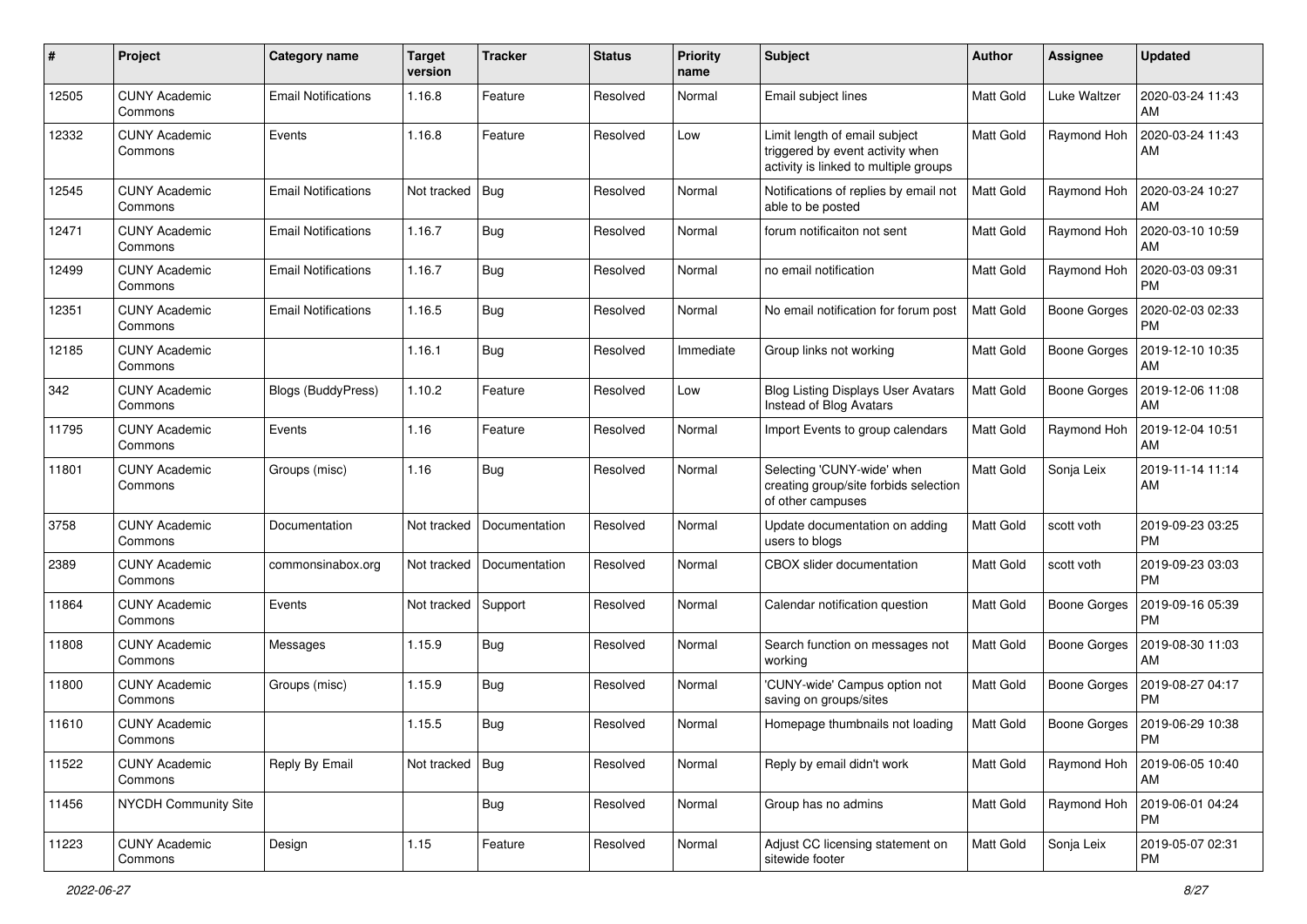| #     | Project                         | Category name              | <b>Target</b><br>version | <b>Tracker</b> | <b>Status</b> | <b>Priority</b><br>name | Subject                                                                                                          | Author           | Assignee            | <b>Updated</b>                |
|-------|---------------------------------|----------------------------|--------------------------|----------------|---------------|-------------------------|------------------------------------------------------------------------------------------------------------------|------------------|---------------------|-------------------------------|
| 11121 | <b>CUNY Academic</b><br>Commons | Design                     | 1.15                     | <b>Bug</b>     | Resolved      | Low                     | Overlapping elements on mobile<br>view of CAC                                                                    | <b>Matt Gold</b> | <b>Boone Gorges</b> | 2019-04-23 03:55<br><b>PM</b> |
| 11209 | <b>CUNY Academic</b><br>Commons | BuddyPress (misc)          | 1.14.11                  | <b>Bug</b>     | Resolved      | Normal                  | Activity timestamp errors                                                                                        | <b>Matt Gold</b> | Raymond Hoh         | 2019-04-23 12:27<br><b>PM</b> |
| 11086 | <b>CUNY Academic</b><br>Commons | <b>Email Notifications</b> | 1.15                     | <b>Bug</b>     | Resolved      | Normal                  | Users clicking "unsubscribe" on a<br>forwarded CAC group email can<br>unsubscribe a another user from a<br>group | <b>Matt Gold</b> | Raymond Hoh         | 2019-04-16 12:40<br><b>PM</b> |
| 11280 | NYCDH Community Site            |                            |                          | <b>Bug</b>     | Resolved      | Normal                  | Member search not working                                                                                        | <b>Matt Gold</b> | Raymond Hoh         | 2019-04-01 06:23<br><b>PM</b> |
| 11084 | <b>CUNY Academic</b><br>Commons | Documentation              | Not tracked              | Documentation  | Resolved      | Normal                  | document new padlet, voicethread,<br>suturi functionality                                                        | <b>Matt Gold</b> | scott voth          | 2019-03-27 03:07<br><b>PM</b> |
| 10658 | <b>CUNY Academic</b><br>Commons | Design                     | 1.14.8                   | Design/UX      | Resolved      | Normal                  | Condense sitewide footer                                                                                         | <b>Matt Gold</b> | Sonja Leix          | 2019-03-12 11:20<br>AM        |
| 4331  | <b>CUNY Academic</b><br>Commons | Group Forums               | Future<br>release        | Feature        | Resolved      | Normal                  | Improve visibility of forum "post by<br>email" information                                                       | <b>Matt Gold</b> | Chris Stein         | 2019-03-12 12:39<br>AM        |
| 11174 | <b>CUNY Academic</b><br>Commons | <b>Email Notifications</b> | 1.14.8                   | Bug            | Resolved      | High                    | Email notifications of spammed<br>comment on groupblog                                                           | <b>Matt Gold</b> | Raymond Hoh         | 2019-03-11 11:42<br><b>PM</b> |
| 5884  | <b>CUNY Academic</b><br>Commons | Reply By Email             | Not tracked              | Bug            | Resolved      | Normal                  | Reply by email double posting<br>issues                                                                          | <b>Matt Gold</b> | Raymond Hoh         | 2019-03-11 11:32<br><b>PM</b> |
| 11016 | <b>CUNY Academic</b><br>Commons | Home Page                  | 1.14.7                   | <b>Bug</b>     | Resolved      | Normal                  | Activity timestamps on homepage<br>are borked                                                                    | <b>Matt Gold</b> | Raymond Hoh         | 2019-02-26 02:04<br><b>PM</b> |
| 10970 | <b>CUNY Academic</b><br>Commons | Reply By Email             | Not tracked              | <b>Bug</b>     | Resolved      | High                    | Post by email failure                                                                                            | Matt Gold        | Raymond Hoh         | 2019-01-22 12:05<br><b>PM</b> |
| 10955 | <b>CUNY Academic</b><br>Commons | Home Page                  | 1.14.5                   | Support        | Resolved      | Normal                  | Homepage help link                                                                                               | Matt Gold        | <b>Boone Gorges</b> | 2019-01-22 11:53<br>AM        |
| 10950 | <b>CUNY Academic</b><br>Commons |                            |                          | Support        | Resolved      | High                    | Create slide for system<br>maintenance                                                                           | <b>Matt Gold</b> | scott voth          | 2019-01-12 10:23<br>AM        |
| 10859 | <b>CUNY Academic</b><br>Commons | WordPress (misc)           |                          | Support        | Resolved      | Low                     | Prevent trackbacks on previously<br>published pages and posts                                                    | <b>Matt Gold</b> | <b>Boone Gorges</b> | 2018-12-23 07:17<br><b>PM</b> |
| 10854 | <b>CUNY Academic</b><br>Commons | Groups (misc)              | 1.14.3                   | <b>Bug</b>     | Resolved      | Normal                  | Group membership request not<br>appearing on Requests admin tab                                                  | Matt Gold        |                     | 2018-12-21 04:12<br><b>PM</b> |
| 10789 | <b>CUNY Academic</b><br>Commons | <b>Email Notifications</b> | 1.14.2                   | Bug            | Resolved      | High                    | Forum Posts not generating email<br>notifications                                                                | Matt Gold        | Boone Gorges        | 2018-12-10 07:19<br>PM        |
| 9235  | <b>CUNY Academic</b><br>Commons | Reply By Email             | 1.14                     | <b>Bug</b>     | Resolved      | Normal                  | Better RBE error messaging when<br>duplicate content is detected                                                 | Matt Gold        | Raymond Hoh         | 2018-11-14 10:35<br>AM        |
| 7112  | <b>CUNY Academic</b><br>Commons | WordPress (misc)           | 1.14                     | Feature        | Resolved      | Normal                  | Add Copyright option/question to<br>users on blog creation wizard                                                | Matt Gold        | Raymond Hoh         | 2018-11-14 10:34<br>AM        |
| 9801  | <b>CUNY Academic</b><br>Commons | Courses                    | 1.14                     | Feature        | Resolved      | Normal                  | Add courses item to main<br>Commons nav                                                                          | Matt Gold        | <b>Boone Gorges</b> | 2018-11-13 02:15<br><b>PM</b> |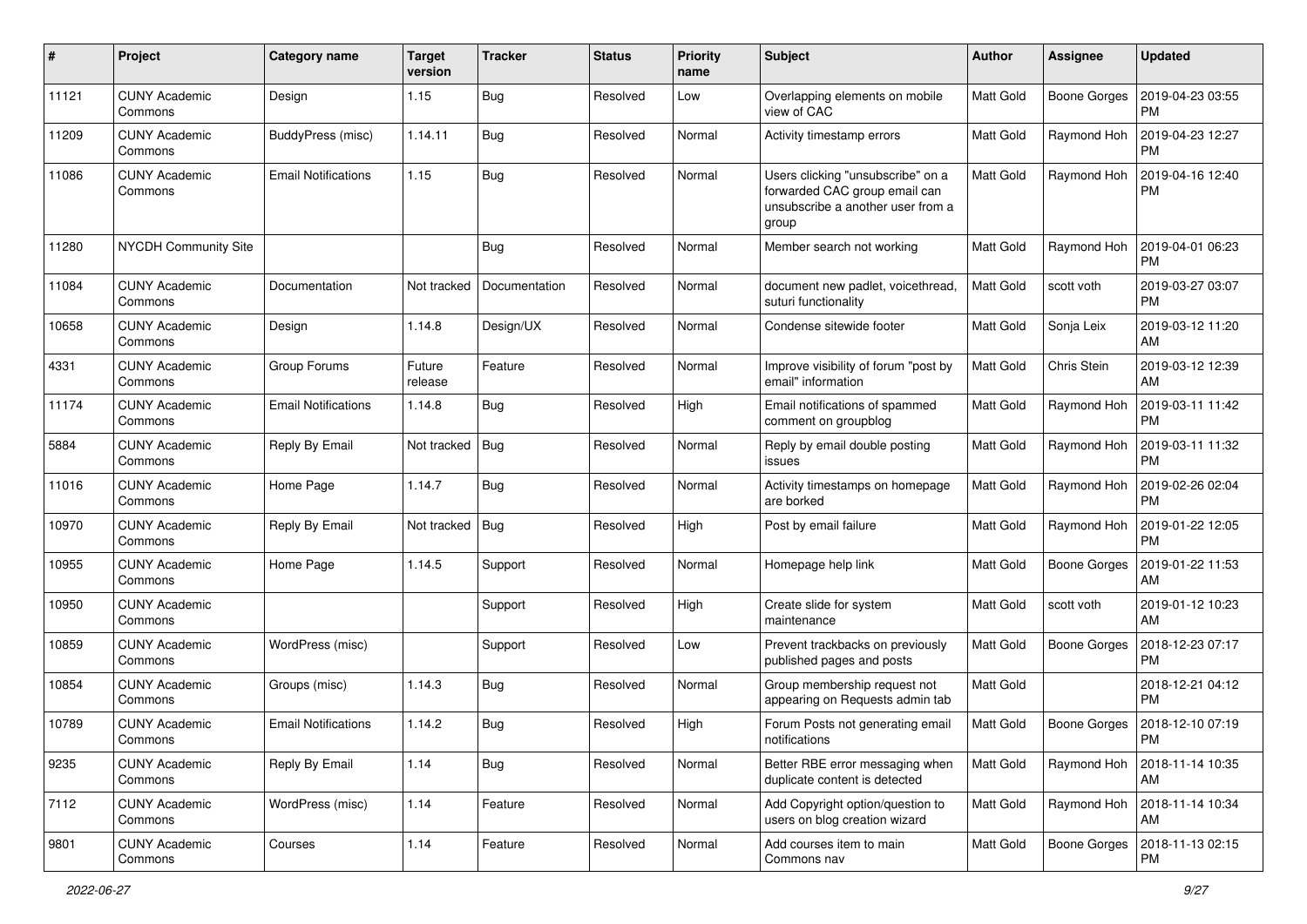| $\sharp$ | Project                         | Category name               | <b>Target</b><br>version | <b>Tracker</b> | <b>Status</b> | <b>Priority</b><br>name | <b>Subject</b>                                                                                     | <b>Author</b>    | Assignee            | <b>Updated</b>                |
|----------|---------------------------------|-----------------------------|--------------------------|----------------|---------------|-------------------------|----------------------------------------------------------------------------------------------------|------------------|---------------------|-------------------------------|
| 10647    | <b>CUNY Academic</b><br>Commons | Publicity                   |                          | Publicity      | Resolved      | Normal                  | Add JTD to list of Publications on<br>the Commmons                                                 | <b>Matt Gold</b> | scott voth          | 2018-11-01 01:33<br><b>PM</b> |
| 10356    | <b>CUNY Academic</b><br>Commons | Reply By Email              | 1.13.12                  | Bug            | Resolved      | Normal                  | <b>RBE</b> error                                                                                   | <b>Matt Gold</b> | Raymond Hoh         | 2018-10-27 04:51<br><b>PM</b> |
| 10229    | <b>CUNY Academic</b><br>Commons | Information<br>Architecture | 1.14                     | Feature        | Resolved      | Normal                  | Remove 1 item from main nav bar<br>when we add courses                                             | <b>Matt Gold</b> | Chris Stein         | 2018-10-25 02:59<br><b>PM</b> |
| 10597    | <b>CUNY Academic</b><br>Commons | cuny.is                     | Not tracked              | Bug            | Resolved      | Normal                  | cuny.is admin unavailable                                                                          | <b>Matt Gold</b> | <b>Boone Gorges</b> | 2018-10-25 01:44<br><b>PM</b> |
| 10553    | <b>CUNY Academic</b><br>Commons | <b>Group Files</b>          | 1.13.12                  | Bug            | Resolved      | Normal                  | File category view persists after<br>clicking away                                                 | Matt Gold        | <b>Boone Gorges</b> | 2018-10-23 11:47<br>AM        |
| 10563    | <b>CUNY Academic</b><br>Commons |                             | 1.13.12                  | Bug            | Resolved      | Urgent                  | cllicking on links from site menu<br>leads to 500 error                                            | <b>Matt Gold</b> | Boone Gorges        | 2018-10-23 10:48<br>AM        |
| 10538    | <b>CUNY Academic</b><br>Commons |                             |                          | <b>Bug</b>     | Resolved      | Normal                  | 'This Site Can't be Reached"                                                                       | <b>Matt Gold</b> | Boone Gorges        | 2018-10-16 09:39<br><b>PM</b> |
| 10410    | <b>CUNY Academic</b><br>Commons | Group Invitations           | 1.13.11                  | <b>Bug</b>     | Resolved      | Normal                  | Navigating to another user's 'invites'<br>page leads to portfolio page without<br>redirect message | <b>Matt Gold</b> | Raymond Hoh         | 2018-10-09 10:43<br>AM        |
| 10381    | <b>CUNY Academic</b><br>Commons | <b>Email Notifications</b>  | 1.13.11                  | Bug            | Resolved      | Normal                  | Group Blog Comment notification<br>doesn't include username                                        | Matt Gold        | Raymond Hoh         | 2018-10-09 10:36<br>AM        |
| 10144    | <b>CUNY Academic</b><br>Commons | Group Forums                | 1.13.10                  | <b>Bug</b>     | Resolved      | Normal                  | Subscription set to "no email"                                                                     | Matt Gold        | Raymond Hoh         | 2018-09-25 10:26<br>AM        |
| 9076     | <b>NYCDH Community Site</b>     |                             |                          | Bug            | Resolved      | Normal                  | Email group subscription reset<br>erroneously                                                      | <b>Matt Gold</b> | Raymond Hoh         | 2018-09-25 09:52<br>AM        |
| 10360    | <b>CUNY Academic</b><br>Commons | Groups (misc)               |                          | Support        | Resolved      | Normal                  | Pruning groups                                                                                     | Matt Gold        | <b>Boone Gorges</b> | 2018-09-20 02:57<br><b>PM</b> |
| 10325    | <b>NYCDH Community Site</b>     |                             |                          | Bug            | Resolved      | Normal                  | Digest email formatting                                                                            | Matt Gold        | Raymond Hoh         | 2018-09-14 09:34<br><b>PM</b> |
| 2650     | <b>CUNY Academic</b><br>Commons | commonsinabox.org           | Not tracked              | Design/UX      | Resolved      | Normal                  | Redo CBOX homepage                                                                                 | <b>Matt Gold</b> | scott voth          | 2018-09-12 02:08<br><b>PM</b> |
| 6584     | <b>CUNY Academic</b><br>Commons | cuny.is                     | Not tracked              | Feature        | Resolved      | Normal                  | Create form for requesting cuny.is<br>links                                                        | Matt Gold        | scott voth          | 2018-09-12 02:07<br><b>PM</b> |
| 10210    | <b>CUNY Academic</b><br>Commons | Onboarding                  | 1.13.8                   | <b>Bug</b>     | Resolved      | Normal                  | Spacing wonky on invite screen                                                                     | Matt Gold        | <b>Boone Gorges</b> | 2018-08-29 05:39<br><b>PM</b> |
| 10209    | <b>CUNY Academic</b><br>Commons | BuddyPress (misc)           | 1.13.8                   | Bug            | Resolved      | Normal                  | Additional login prompt                                                                            | <b>Matt Gold</b> | Raymond Hoh         | 2018-08-29 03:23<br><b>PM</b> |
| 10164    | <b>CUNY Academic</b><br>Commons | Group Forums                | 1.13.8                   | <b>Bug</b>     | Resolved      | Normal                  | A few oddities related to a<br>cross-posted forum post                                             | <b>Matt Gold</b> | Boone Gorges        | 2018-08-17 10:12<br>AM        |
| 9875     | <b>CUNY Academic</b><br>Commons | Messages                    | 1.13.3                   | Bug            | Resolved      | Low                     | Can't mark message as read                                                                         | Matt Gold        | <b>Boone Gorges</b> | 2018-06-01 07:54<br>PM        |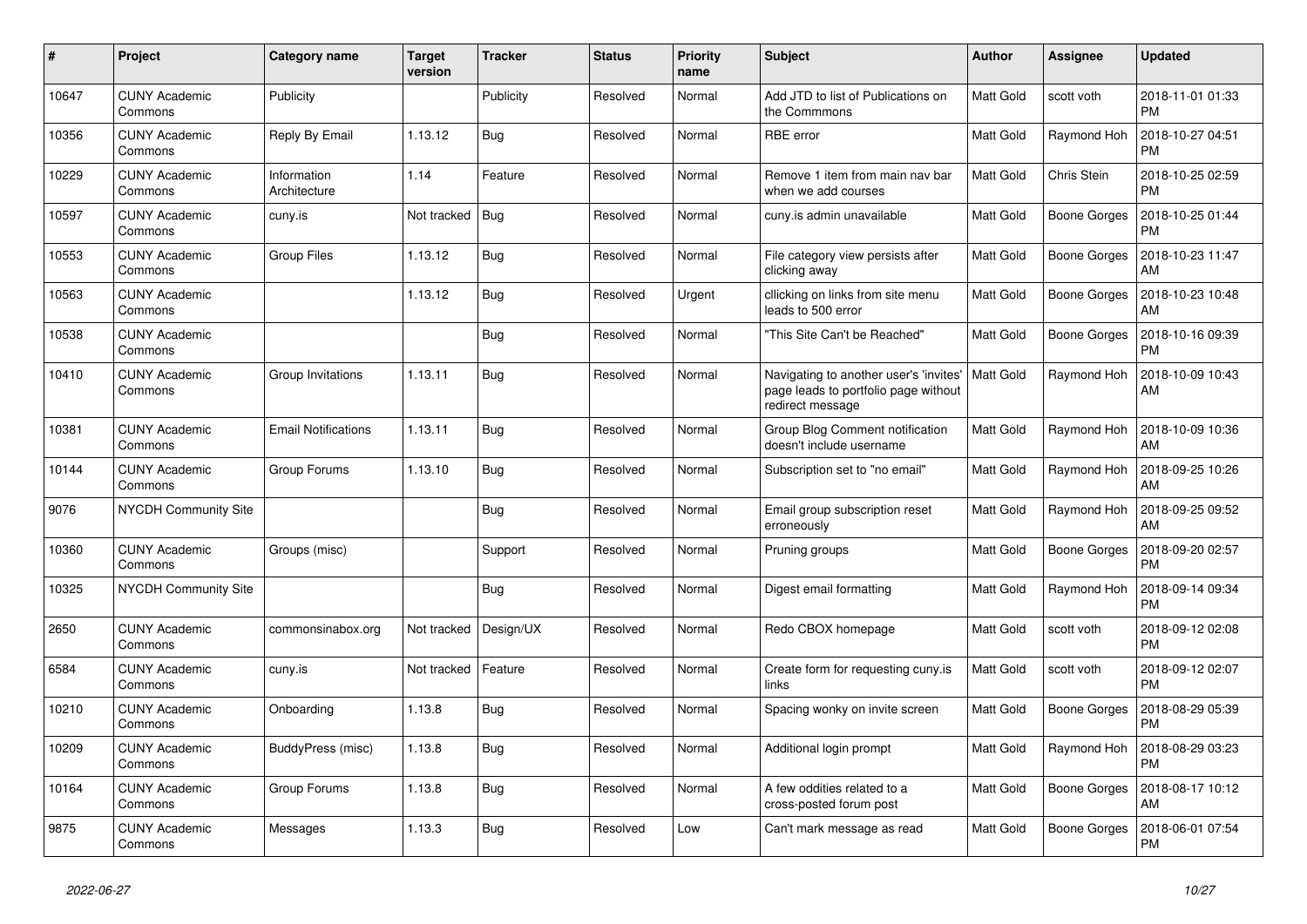| $\pmb{\sharp}$ | Project                         | Category name           | <b>Target</b><br>version | <b>Tracker</b> | <b>Status</b> | <b>Priority</b><br>name | <b>Subject</b>                                                                     | <b>Author</b>    | Assignee            | <b>Updated</b>                |
|----------------|---------------------------------|-------------------------|--------------------------|----------------|---------------|-------------------------|------------------------------------------------------------------------------------|------------------|---------------------|-------------------------------|
| 9876           | <b>CUNY Academic</b><br>Commons | Messages                | 1.13.3                   | Bug            | Resolved      | Normal                  | System erroneously indicates<br>super-admin is part of private<br>message exchange | <b>Matt Gold</b> | Boone Gorges        | 2018-06-01 07:36<br><b>PM</b> |
| 9814           | <b>CUNY Academic</b><br>Commons | Groups (misc)           | Not tracked              | Bug            | Resolved      | Normal                  | Group email settings "No Email"<br>issue                                           | <b>Matt Gold</b> | Raymond Hoh         | 2018-05-22 11:45<br>AM        |
| 9749           | <b>CUNY Academic</b><br>Commons | Onboarding              | 1.13.2                   | Bug            | Resolved      | Normal                  | New invitation message mentions<br>username as opposed to First/Last<br>Name       | Matt Gold        | <b>Boone Gorges</b> | 2018-05-22 10:49<br>AM        |
| 9782           | <b>CUNY Academic</b><br>Commons | Groups (misc)           | 1.13.2                   | Bug            | Resolved      | Normal                  | Site loads/skips last step of group<br>creation                                    | Matt Gold        | Boone Gorges        | 2018-05-22 10:45<br>AM        |
| 9492           | <b>CUNY Academic</b><br>Commons | WordPress (misc)        | Not tracked              | Support        | Resolved      | Normal                  | Importing Wikispaces Articles to<br>Blogs in Academic Commons                      | Matt Gold        | Raymond Hoh         | 2018-05-21 03:58<br><b>PM</b> |
| 9748           | <b>CUNY Academic</b><br>Commons | Onboarding              | Not tracked              | Support        | Resolved      | Normal                  | Non-CUNY codes and the new<br>invitation system                                    | <b>Matt Gold</b> | <b>Boone Gorges</b> | 2018-05-14 12:54<br><b>PM</b> |
| 8929           | <b>CUNY Academic</b><br>Commons | Groups (misc)           | 1.13                     | Feature        | Resolved      | Normal                  | Editing group forum email address                                                  | <b>Matt Gold</b> | Raymond Hoh         | 2018-05-07 12:44<br><b>PM</b> |
| 8225           | <b>CUNY Academic</b><br>Commons | Group Blogs             | 1.13                     | <b>Bug</b>     | Resolved      | Normal                  | replies to a blog post activity item                                               | Matt Gold        | Raymond Hoh         | 2018-05-07 12:32<br><b>PM</b> |
| 9010           | <b>CUNY Academic</b><br>Commons | Groups (misc)           | 1.13                     | Feature        | Resolved      | Normal                  | Add group email address in<br>prominent way to Group homepage                      | Matt Gold        | Erik Trainer        | 2018-05-07 12:32<br><b>PM</b> |
| 8899           | <b>CUNY Academic</b><br>Commons | Accessibility           | 1.13                     | Feature        | Resolved      | Normal                  | <b>Accessibility Fixes</b>                                                         | Matt Gold        | Boone Gorges        | 2018-04-23 10:55<br>AM        |
| 9622           | <b>CUNY Academic</b><br>Commons | WordPress (misc)        | 1.12.13                  | Feature        | Resolved      | Normal                  | Redirect site URL                                                                  | Matt Gold        | Boone Gorges        | 2018-04-19 11:45<br>AM        |
| 9466           | <b>CUNY Academic</b><br>Commons | Reply By Email          | 1.12.11                  | Bug            | Resolved      | Normal                  | email post notification does not post   Matt Gold<br>notice of attachment          |                  | Raymond Hoh         | 2018-03-27 12:48<br><b>PM</b> |
| 9148           | <b>CUNY Academic</b><br>Commons | Layout                  | 1.12.11                  | <b>Bug</b>     | Resolved      | Normal                  | <b>CAC on Microsoft Edge</b>                                                       | <b>Matt Gold</b> | Matt Gold           | 2018-03-27 11:34<br>AM        |
| 9489           | <b>CUNY Academic</b><br>Commons | Spam/Spam<br>Prevention | 1.12.11                  | Bug            | Resolved      | Normal                  | Email spam possibly related to CAC   Matt Gold<br>form                             |                  | Raymond Hoh         | 2018-03-26 05:28<br><b>PM</b> |
| 8935           | <b>CUNY Academic</b><br>Commons | <b>Public Portfolio</b> | 1.13                     | Feature        | Resolved      | Normal                  | Create a better-looking null state for<br>Portfolios without About You<br>sections | <b>Matt Gold</b> | <b>Boone Gorges</b> | 2018-03-23 04:37<br><b>PM</b> |
| 9242           | <b>NYCDH Community Site</b>     |                         |                          | Bug            | Resolved      | Normal                  | Default subscription to NYCDH<br>Announcements group                               | Matt Gold        | Raymond Hoh         | 2018-02-22 12:47<br><b>PM</b> |
| 8406           | <b>NYCDH Community Site</b>     |                         |                          | Feature        | Resolved      | Normal                  | Error message for WP-Cerber<br>lockouts                                            | <b>Matt Gold</b> | Raymond Hoh         | 2018-02-22 09:26<br>AM        |
| 3286           | <b>NYCDH Community Site</b>     |                         |                          | Bug            | Resolved      | Normal                  | Have BP Docs take on Access<br>Defaults of group                                   | Matt Gold        | Raymond Hoh         | 2018-02-21 07:23<br><b>PM</b> |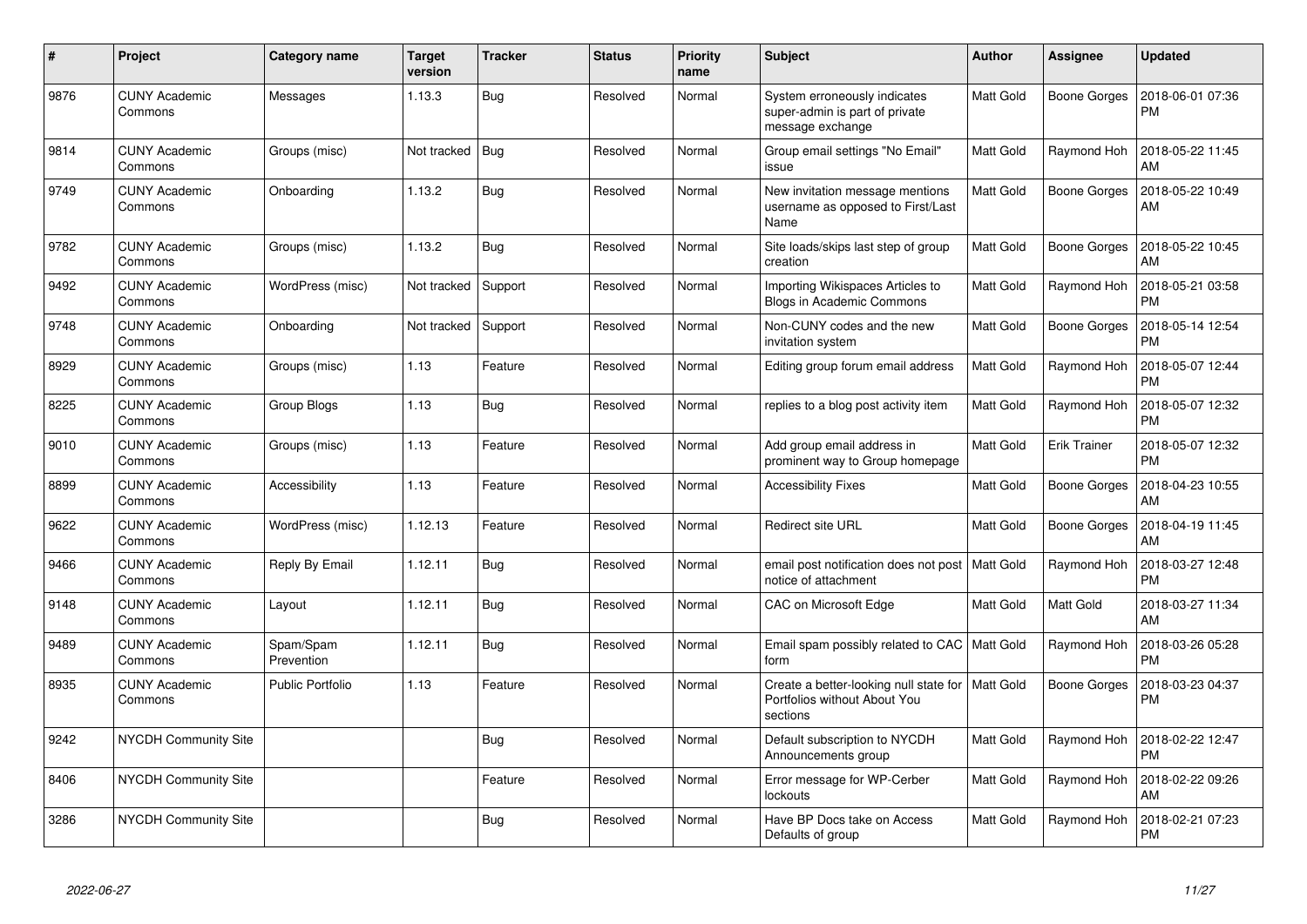| $\vert$ # | Project                         | Category name              | Target<br>version | <b>Tracker</b> | <b>Status</b> | <b>Priority</b><br>name | <b>Subject</b>                                                         | <b>Author</b>    | Assignee            | <b>Updated</b>                |
|-----------|---------------------------------|----------------------------|-------------------|----------------|---------------|-------------------------|------------------------------------------------------------------------|------------------|---------------------|-------------------------------|
| 8397      | <b>NYCDH Community Site</b>     |                            |                   | Bug            | Resolved      | Normal                  | Profile question                                                       | <b>Matt Gold</b> | Raymond Hoh         | 2018-02-21 07:21<br>PM        |
| 2628      | NYCDH Community Site            |                            |                   | Bug            | Resolved      | Low                     | Spam User Changes Password                                             | Matt Gold        | Raymond Hoh         | 2018-02-21 07:18<br><b>PM</b> |
| 5989      | <b>NYCDH Community Site</b>     |                            |                   | Support        | Resolved      | Normal                  | Buddypress/WP question                                                 | <b>Matt Gold</b> | Raymond Hoh         | 2018-02-21 07:16<br><b>PM</b> |
| 5939      | NYCDH Community Site            |                            |                   | <b>Bug</b>     | Resolved      | Normal                  | Embedded link doesn't come<br>through CBOX/NYCDH email<br>notification | <b>Matt Gold</b> | Raymond Hoh         | 2018-02-21 07:16<br><b>PM</b> |
| 5530      | <b>NYCDH Community Site</b>     |                            |                   | Bug            | Resolved      | Normal                  | Error updating plugin                                                  | <b>Matt Gold</b> | Raymond Hoh         | 2018-02-21 07:16<br><b>PM</b> |
| 5430      | NYCDH Community Site            |                            |                   | Support        | Resolved      | Normal                  | Question about deleting account                                        | <b>Matt Gold</b> | Raymond Hoh         | 2018-02-21 07:15<br><b>PM</b> |
| 2888      | NYCDH Community Site            |                            |                   | Feature        | Resolved      | Normal                  | Make Text Posting the Default?                                         | <b>Matt Gold</b> | Raymond Hoh         | 2018-02-21 07:14<br><b>PM</b> |
| 8582      | <b>NYCDH Community Site</b>     |                            |                   | <b>Bug</b>     | Resolved      | High                    | Forum post doesn't work                                                | Matt Gold        | Raymond Hoh         | 2018-02-21 07:13<br><b>PM</b> |
| 2773      | NYCDH Community Site            |                            |                   | Bug            | Resolved      | Urgent                  | Severe site weirdness                                                  | Matt Gold        | Raymond Hoh         | 2018-02-21 07:13<br><b>PM</b> |
| 9115      | <b>CUNY Academic</b><br>Commons |                            | Not tracked       | Support        | Resolved      | Normal                  | question about invite by email                                         | Matt Gold        | Matt Gold           | 2018-02-13 11:14<br>AM        |
| 9132      | <b>CUNY Academic</b><br>Commons | My Commons                 | 1.12.8            | <b>Bug</b>     | Resolved      | Normal                  | empty activity items on My<br>Commons                                  | <b>Matt Gold</b> | Raymond Hoh         | 2018-02-13 10:49<br>AM        |
| 9124      | <b>CUNY Academic</b><br>Commons | Reply By Email             | 1.12.8            | Bug            | Resolved      | Normal                  | Old RBE new topic email address<br>appears on post editing screen      | <b>Matt Gold</b> | Raymond Hoh         | 2018-02-13 10:49<br>AM        |
| 9149      | <b>CUNY Academic</b><br>Commons | <b>BuddyPress Docs</b>     | 1.12.8            | <b>Bug</b>     | Resolved      | Normal                  | Doc listing layout issue                                               | <b>Matt Gold</b> | <b>Boone Gorges</b> | 2018-02-13 10:36<br>AM        |
| 9127      | <b>CUNY Academic</b><br>Commons | <b>WordPress Plugins</b>   |                   | Documentation  | Resolved      | Normal                  | update taxonomy of plugins                                             | <b>Matt Gold</b> | scott voth          | 2018-02-12 12:03<br><b>PM</b> |
| 9144      | <b>CUNY Academic</b><br>Commons | <b>WordPress Themes</b>    | Not tracked       | Support        | Resolved      | Normal                  | CSS question                                                           | Matt Gold        | Boone Gorges        | 2018-01-30 10:23<br><b>PM</b> |
| 9114      | <b>CUNY Academic</b><br>Commons | Home Page                  | 1.12.8            | <b>Bug</b>     | Resolved      | Normal                  | group with long name messes up<br>homepage layout                      | <b>Matt Gold</b> | <b>Boone Gorges</b> | 2018-01-24 05:17<br><b>PM</b> |
| 9112      | <b>CUNY Academic</b><br>Commons |                            | Not tracked       | Bug            | Resolved      | High                    | GCDI site down                                                         | <b>Matt Gold</b> | Boone Gorges        | 2018-01-23 10:18<br><b>PM</b> |
| 9107      | <b>CUNY Academic</b><br>Commons | Non-CUNY sign up<br>codes  | 1.12.7            | <b>Bug</b>     | Resolved      | Normal                  | Can't add group to non-CUNY<br>sign-up code                            | <b>Matt Gold</b> | Boone Gorges        | 2018-01-23 04:15<br>PM        |
| 9085      | <b>CUNY Academic</b><br>Commons | <b>Email Notifications</b> | 1.12.7            | Bug            | Resolved      | Normal                  | Email notification for group doc<br>creation                           | <b>Matt Gold</b> | Raymond Hoh         | 2018-01-23 11:11<br>AM        |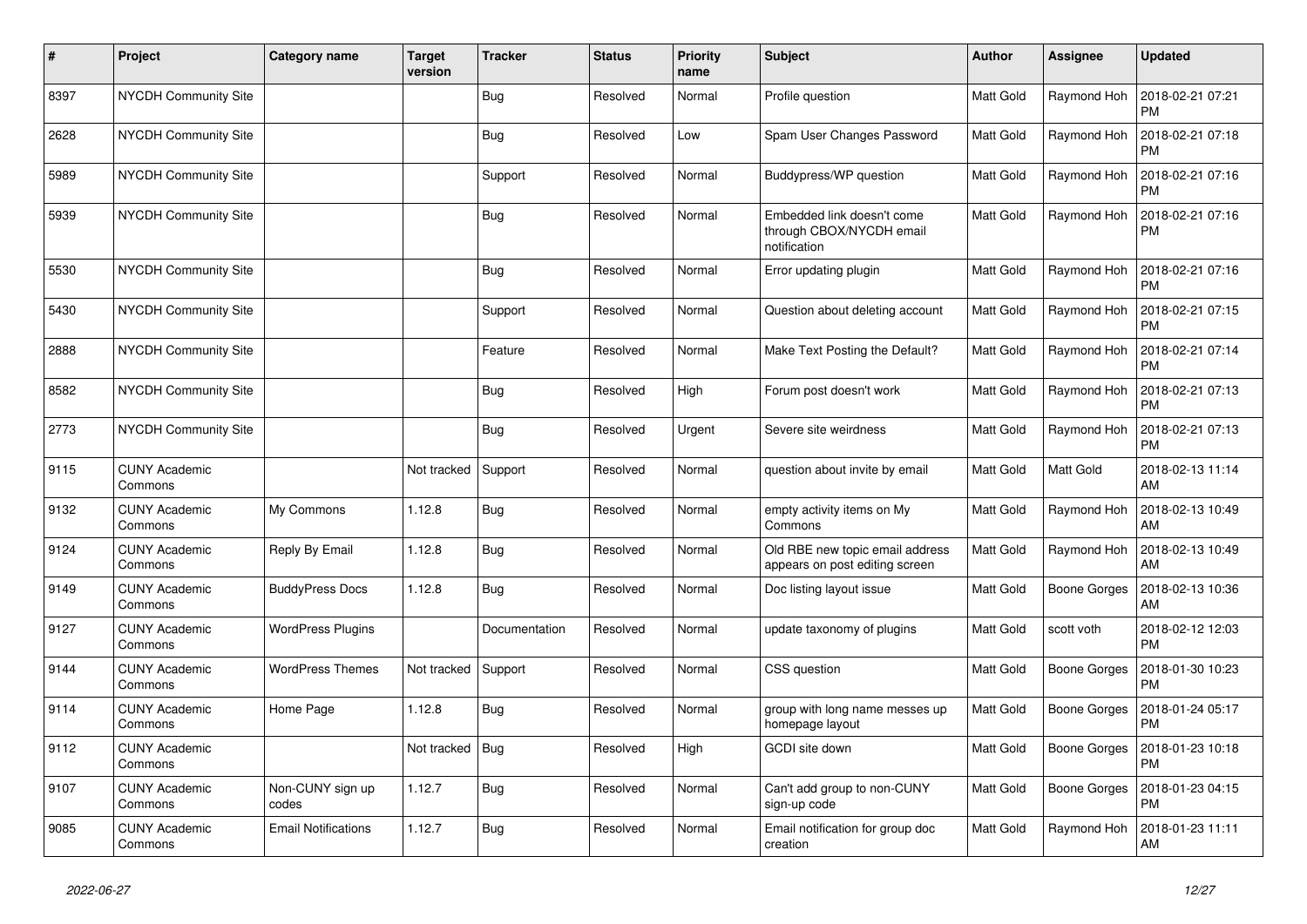| $\#$ | Project                         | Category name              | <b>Target</b><br>version | <b>Tracker</b> | <b>Status</b> | <b>Priority</b><br>name | <b>Subject</b>                                                              | <b>Author</b>    | Assignee      | <b>Updated</b>                |
|------|---------------------------------|----------------------------|--------------------------|----------------|---------------|-------------------------|-----------------------------------------------------------------------------|------------------|---------------|-------------------------------|
| 9105 | <b>CUNY Academic</b><br>Commons | <b>BuddyPress Docs</b>     | 1.12.7                   | Bug            | Resolved      | Urgent                  | BP doc titles/dates messed up                                               | <b>Matt Gold</b> | Boone Gorges  | 2018-01-23 11:00<br><b>AM</b> |
| 8943 | <b>CUNY Academic</b><br>Commons | Reply By Email             | 1.12.6                   | <b>Bug</b>     | Resolved      | Normal                  | RBE email attachment not posted<br>from new topic email address             | <b>Matt Gold</b> | Raymond Hoh   | 2017-12-28 03:49<br><b>PM</b> |
| 8793 | <b>CUNY Academic</b><br>Commons | Help/Codex                 | 1.12.3                   | Bug            | Resolved      | Normal                  | Bold email address on help page                                             | Matt Gold        | Paige Dupont  | 2017-11-28 11:21<br>AM        |
| 3555 | <b>CUNY Academic</b><br>Commons | Publicity                  | Not tracked              | <b>Bug</b>     | Resolved      | High                    | Mailchimp email display issue                                               | Matt Gold        | Matt Gold     | 2017-11-15 05:47<br><b>PM</b> |
| 3785 | <b>CUNY Academic</b><br>Commons | Registration               | Not tracked              | Bug            | Resolved      | Normal                  | New CUNY email addresses                                                    | <b>Matt Gold</b> | Marilyn Weber | 2017-11-15 05:47<br>PM        |
| 6456 | <b>CUNY Academic</b><br>Commons | Documentation              | Not tracked              | Documentation  | Resolved      | Normal                  | Update Dev Blog Free Software<br><b>Contributions Page</b>                  | Matt Gold        | Boone Gorges  | 2017-11-15 05:09<br><b>PM</b> |
| 6467 | <b>CUNY Academic</b><br>Commons | BuddyPress (misc)          | Not tracked Support      |                | Resolved      | Normal                  | Question about what happens when<br>people leave/are removed from<br>groups | Matt Gold        | Boone Gorges  | 2017-11-15 01:24<br><b>PM</b> |
| 8386 | <b>CUNY Academic</b><br>Commons | Reply By Email             | 1.12                     | <b>Bug</b>     | Resolved      | Normal                  | Post by email did not include<br>attachment                                 | <b>Matt Gold</b> | Raymond Hoh   | 2017-10-30 10:03<br>AM        |
| 8659 | <b>CUNY Academic</b><br>Commons | Help/Codex                 | 1.11.16                  | <b>Bug</b>     | Resolved      | Normal                  | Help email us link not working                                              | <b>Matt Gold</b> | Raymond Hoh   | 2017-10-11 03:51<br><b>PM</b> |
| 8692 | <b>CUNY Academic</b><br>Commons | <b>Email Notifications</b> | 1.11.15                  | Bug            | Resolved      | Normal                  | HTML not rendering in email<br>notifications                                | Matt Gold        | Raymond Hoh   | 2017-10-11 11:08<br>AM        |
| 8670 | <b>CUNY Academic</b><br>Commons | <b>Email Notifications</b> | 1.11.15                  | Feature        | Resolved      | Normal                  | <b>Group Forum Notifications</b>                                            | Matt Gold        | Raymond Hoh   | 2017-10-03 02:38<br><b>PM</b> |
| 8676 | <b>CUNY Academic</b><br>Commons | <b>Group Files</b>         | 1.12                     | Feature        | Resolved      | Normal                  | Share file description when a file is<br>uploaded in Email Notification     | <b>Matt Gold</b> | Paige Dupont  | 2017-09-28 03:58<br><b>PM</b> |
| 8702 | <b>CUNY Academic</b><br>Commons | Homepage Slides            | 1.11.13                  | Bug            | Resolved      | Normal                  | Homepage slider doesn't offer<br>option to move through slides              | <b>Matt Gold</b> | Boone Gorges  | 2017-09-14 11:37<br><b>PM</b> |
| 8660 | <b>CUNY Academic</b><br>Commons | <b>WordPress Themes</b>    | 1.11.12                  | Bug            | Resolved      | Normal                  | Search within theme directory issue                                         | Matt Gold        | Boone Gorges  | 2017-09-05 11:48<br>AM        |
| 8625 | <b>CUNY Academic</b><br>Commons | Group Blogs                | 1.11.11                  | Support        | Resolved      | Normal                  | Group / Blog user role syncing not<br>working                               | <b>Matt Gold</b> | Boone Gorges  | 2017-08-30 04:07<br><b>PM</b> |
| 8025 | <b>CUNY Academic</b><br>Commons | Group Forums               | 1.11.11                  | Bug            | Resolved      | Normal                  | HTML markup in group forum<br>notification                                  | <b>Matt Gold</b> | Daniel Jones  | 2017-08-25 11:38<br>AM        |
| 8510 | <b>CUNY Academic</b><br>Commons | <b>Public Portfolio</b>    | 1.11.10                  | <b>Bug</b>     | Resolved      | Normal                  | Social media icons crowded on<br>mobile view of Portfolio                   | Matt Gold        | Boone Gorges  | 2017-08-22 05:31<br><b>PM</b> |
| 8183 | <b>CUNY Academic</b><br>Commons | Group Blogs                | 1.11.2                   | <b>Bug</b>     | Resolved      | Normal                  | Edit of Post creates notification<br>emails                                 | <b>Matt Gold</b> | Boone Gorges  | 2017-08-15 05:14<br><b>PM</b> |
| 8463 | <b>CUNY Academic</b><br>Commons | <b>Public Portfolio</b>    | 1.11.9                   | Bug            | Resolved      | Normal                  | Continued issues with portfolio view   Matt Gold<br>on mobile device        |                  | Daniel Jones  | 2017-08-13 07:44<br><b>PM</b> |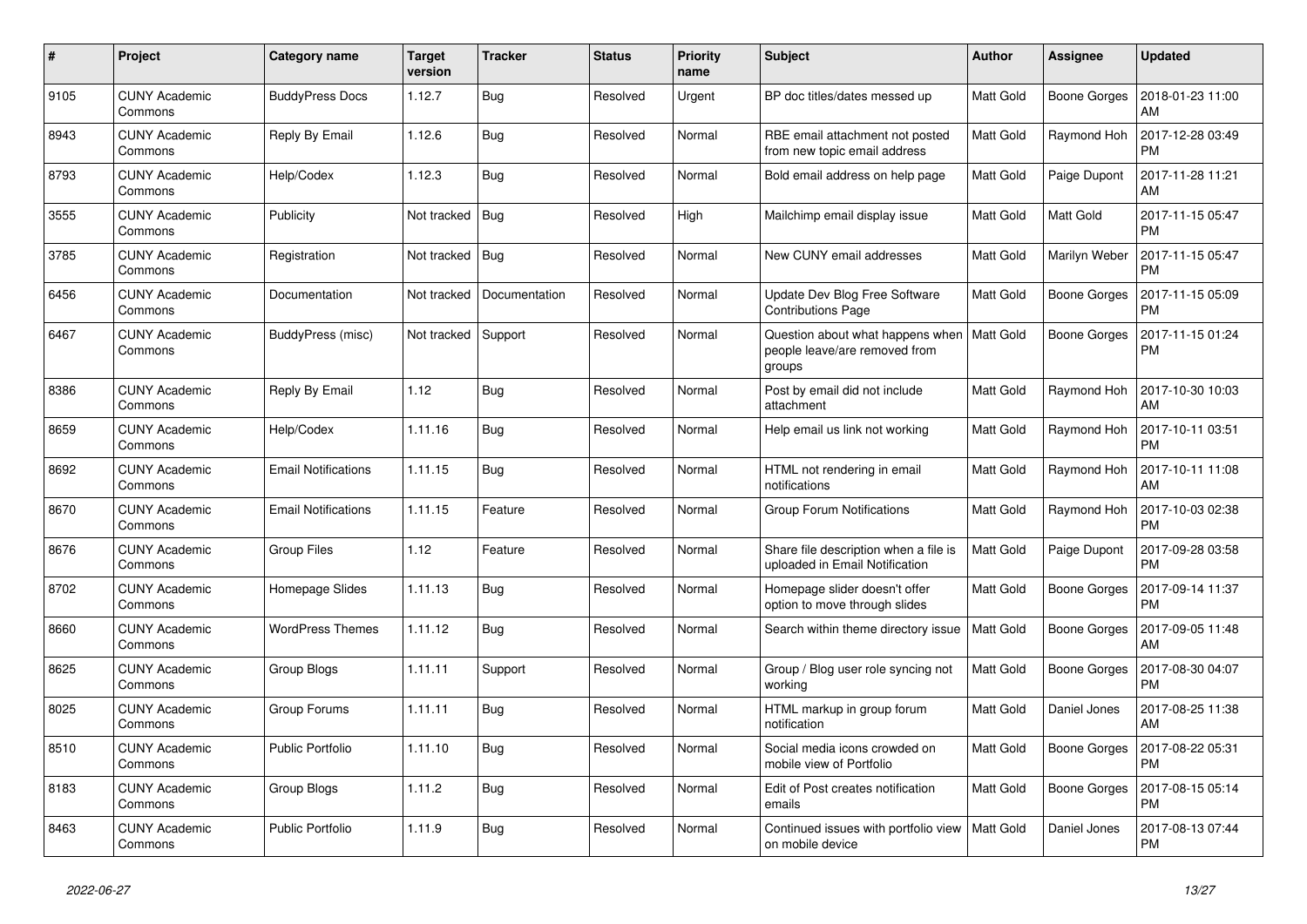| #    | Project                         | Category name            | <b>Target</b><br>version | <b>Tracker</b> | <b>Status</b> | <b>Priority</b><br>name | <b>Subject</b>                                                                  | <b>Author</b>    | <b>Assignee</b>     | <b>Updated</b>                |
|------|---------------------------------|--------------------------|--------------------------|----------------|---------------|-------------------------|---------------------------------------------------------------------------------|------------------|---------------------|-------------------------------|
| 8460 | <b>CUNY Academic</b><br>Commons | <b>Public Portfolio</b>  | 1.11.9                   | Feature        | Resolved      | Normal                  | ORCID should be a social<br>networking field                                    | <b>Matt Gold</b> | <b>Boone Gorges</b> | 2017-08-13 06:40<br><b>PM</b> |
| 5961 | <b>CUNY Academic</b><br>Commons | <b>WordPress Plugins</b> | 1.9.26                   | Bug            | Resolved      | Normal                  | Multisite Clone duplicator plugin                                               | <b>Matt Gold</b> | <b>Boone Gorges</b> | 2017-07-18 02:56<br><b>PM</b> |
| 8290 | <b>CUNY Academic</b><br>Commons | <b>Public Portfolio</b>  | 1.11.6                   | Design/UX      | Resolved      | Normal                  | Problems with Commons profile on<br>mobile view                                 | <b>Matt Gold</b> | Daniel Jones        | 2017-07-10 03:07<br><b>PM</b> |
| 8380 | <b>CUNY Academic</b><br>Commons | commonsinabox.org        | Not tracked              | Support        | Resolved      | Normal                  | Commons In a Box login issue                                                    | Matt Gold        | Raymond Hoh         | 2017-06-29 03:44<br><b>PM</b> |
| 6683 | <b>CUNY Academic</b><br>Commons | Groups (misc)            | 1.11.2                   | Feature        | Resolved      | Normal                  | Update social network connection<br>options during group creation               | <b>Matt Gold</b> | Daniel Jones        | 2017-06-01 11:39<br>PM        |
| 8204 | <b>CUNY Academic</b><br>Commons | commonsinabox.org        | Not tracked              | Support        | Resolved      | Normal                  | How to create a group on<br>commonsinabox.org                                   | Matt Gold        | Boone Gorges        | 2017-05-26 02:50<br><b>PM</b> |
| 2880 | <b>CUNY Academic</b><br>Commons | BuddyPress (misc)        | 1.11                     | Feature        | Resolved      | Normal                  | RBE Group Post New Topic<br><b>Shortlink Addresses</b>                          | Matt Gold        | Raymond Hoh         | 2017-05-18 01:04<br><b>PM</b> |
| 588  | <b>CUNY Academic</b><br>Commons | Group Forums             | 1.11                     | Feature        | Resolved      | Low                     | Quote feature on forums                                                         | <b>Matt Gold</b> | Raymond Hoh         | 2017-05-18 12:49<br><b>PM</b> |
| 8051 | NYCDH Community Site            |                          |                          | <b>Bug</b>     | Resolved      | Normal                  | User reports registration problem                                               | Matt Gold        | Raymond Hoh         | 2017-04-27 04:29<br><b>PM</b> |
| 8023 | <b>CUNY Academic</b><br>Commons | Reply By Email           | 1.10.18                  | <b>Bug</b>     | Resolved      | High                    | Reply to CAC Message gets posted<br>to forum                                    | Matt Gold        | Raymond Hoh         | 2017-04-25 02:35<br><b>PM</b> |
| 3175 | <b>CUNY Academic</b><br>Commons | Group Forums             | 1.11                     | Feature        | Resolved      | Normal                  | Replace Announcements with a<br>force-email option on new forum<br>posts        | <b>Matt Gold</b> | Daniel Jones        | 2017-04-24 02:54<br><b>PM</b> |
| 7908 | <b>CUNY Academic</b><br>Commons | WordPress (misc)         | Not tracked              | Bug            | Resolved      | Low                     | Top nav inconsistent height issue                                               | Matt Gold        | <b>Boone Gorges</b> | 2017-04-04 09:45<br><b>PM</b> |
| 7907 | <b>CUNY Academic</b><br>Commons | WordPress (misc)         |                          | <b>Bug</b>     | Resolved      | High                    | Site header image shows up for<br>logged in user but not for logged<br>out user | <b>Matt Gold</b> | <b>Boone Gorges</b> | 2017-04-04 03:16<br><b>PM</b> |
| 7755 | <b>CUNY Academic</b><br>Commons | Help/Codex               | Not tracked              | Bug            | Resolved      | Normal                  | help page not loading                                                           | <b>Matt Gold</b> | scott voth          | 2017-03-25 11:10<br>AM        |
| 7823 | <b>CUNY Academic</b><br>Commons | Home Page                |                          | Feature        | Resolved      | High                    | animated gif on frontpage                                                       | <b>Matt Gold</b> | <b>Boone Gorges</b> | 2017-03-22 04:36<br><b>PM</b> |
| 7715 | <b>CUNY Academic</b><br>Commons | Reply By Email           |                          | <b>Bug</b>     | Resolved      | Normal                  | 4 notifications of a single post by<br>email                                    | Matt Gold        | Raymond Hoh         | 2017-02-23 04:09<br>PM        |
| 7262 | <b>CUNY Academic</b><br>Commons | Home Page                | 1.10.6                   | Feature        | Resolved      | Normal                  | replace "take a tour" widget on CAC   Matt Gold<br>homepage                     |                  | <b>Boone Gorges</b> | 2016-12-28 03:34<br>PM        |
| 7127 | <b>CUNY Academic</b><br>Commons | cuny.is                  |                          | Feature        | Resolved      | Normal                  | Remove cuny.is form                                                             | Matt Gold        | Matt Gold           | 2016-12-18 02:06<br><b>PM</b> |
| 6992 | <b>CUNY Academic</b><br>Commons | Registration             | Not tracked Support      |                | Resolved      | High                    | User cannot activate account                                                    | Matt Gold        | <b>Boone Gorges</b> | 2016-12-08 11:13<br>AM        |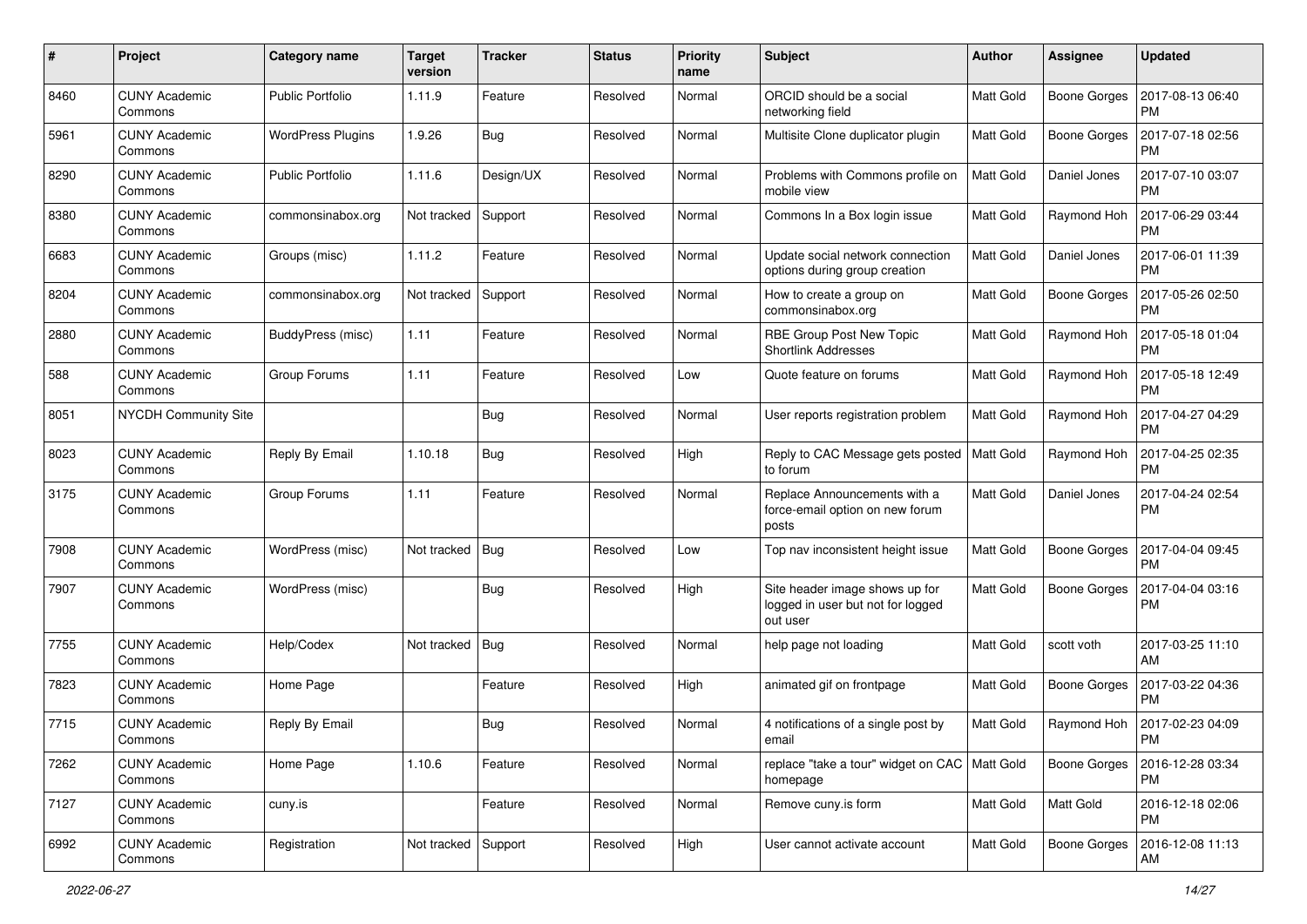| #    | Project                         | Category name              | <b>Target</b><br>version | <b>Tracker</b> | <b>Status</b> | Priority<br>name | <b>Subject</b>                                                                     | <b>Author</b>    | Assignee            | <b>Updated</b>                |
|------|---------------------------------|----------------------------|--------------------------|----------------|---------------|------------------|------------------------------------------------------------------------------------|------------------|---------------------|-------------------------------|
| 6686 | <b>CUNY Academic</b><br>Commons | Group Invitations          | 1.10.3                   | Bug            | Resolved      | Normal           | Problems with auto-complete on<br>Send Invites tab                                 | <b>Matt Gold</b> | <b>Boone Gorges</b> | 2016-12-01 03:14<br><b>PM</b> |
| 6674 | <b>CUNY Academic</b><br>Commons | Reply By Email             | 1.10.3                   | Bug            | Resolved      | Normal           | Member RBE responses to<br>document uploads                                        | <b>Matt Gold</b> | Raymond Hoh         | 2016-11-29 09:44<br><b>PM</b> |
| 6869 | <b>CUNY Academic</b><br>Commons | <b>Email Notifications</b> |                          | <b>Bug</b>     | Resolved      | Urgent           | Report: Email notifications not<br>going out                                       | <b>Matt Gold</b> | Raymond Hoh         | 2016-11-29 09:44<br><b>PM</b> |
| 6872 | <b>CUNY Academic</b><br>Commons | <b>Group Files</b>         | Not tracked              | Bug            | Resolved      | Normal           | Seeing a red PHP warning                                                           | Matt Gold        | <b>Boone Gorges</b> | 2016-11-29 02:39<br><b>PM</b> |
| 6629 | <b>CUNY Academic</b><br>Commons | <b>Email Notifications</b> | 1.10.2                   | Bug            | Resolved      | Normal           | email footer demphasizes RBE                                                       | Matt Gold        | Raymond Hoh         | 2016-11-20 09:23<br>AM        |
| 6773 | <b>CUNY Academic</b><br>Commons | Registration               |                          | Support        | Resolved      | Normal           | tracking non-CUNY sign-up codes                                                    | <b>Matt Gold</b> | <b>Boone Gorges</b> | 2016-11-17 01:15<br>AM        |
| 6680 | <b>CUNY Academic</b><br>Commons | Groups (misc)              | 1.10.2                   | Feature        | Resolved      | Normal           | Make "All email" default on group<br>creation                                      | <b>Matt Gold</b> | Boone Gorges        | 2016-11-11 04:20<br><b>PM</b> |
| 6143 | <b>CUNY Academic</b><br>Commons | Events                     | 1.10.1                   | Documentation  | Resolved      | Normal           | Calendar Embed documentation                                                       | <b>Matt Gold</b> | scott voth          | 2016-11-11 11:02<br>AM        |
| 6623 | <b>CUNY Academic</b><br>Commons | <b>Email Notifications</b> | 1.10.1                   | <b>Bug</b>     | Resolved      | Normal           | Add blank line in cross-posted<br>email notifications                              | <b>Matt Gold</b> | Daniel Jones        | 2016-11-08 01:07<br><b>PM</b> |
| 6075 | <b>CUNY Academic</b><br>Commons | WordPress (misc)           | 1.9.32                   | Bug            | Resolved      | Normal           | Suppress useless warnings on<br>sub-blog dashboards                                | <b>Matt Gold</b> | Daniel Jones        | 2016-11-01 10:06<br><b>PM</b> |
| 2049 | <b>CUNY Academic</b><br>Commons | Group Forums               | 1.10                     | Feature        | Resolved      | Normal           | Rich-text forum posts                                                              | <b>Matt Gold</b> | Raymond Hoh         | 2016-11-01 11:21<br>AM        |
| 5342 | <b>CUNY Academic</b><br>Commons | Registration               | 1.10                     | Feature        | Resolved      | Normal           | Create auto-emails to people on<br>Unconfirmed list to nudge towards<br>completion | <b>Matt Gold</b> | <b>Boone Gorges</b> | 2016-10-31 01:48<br><b>PM</b> |
| 5717 | <b>CUNY Academic</b><br>Commons | Events                     | 1.10                     | <b>Bug</b>     | Resolved      | Normal           | Events not showing up on sitewide<br>events calendar                               | Matt Gold        | Raymond Hoh         | 2016-10-27 11:49<br>AM        |
| 6404 | <b>CUNY Academic</b><br>Commons | Registration               | 1.9.32                   | Feature        | Resolved      | Normal           | Registration page text change                                                      | <b>Matt Gold</b> | <b>Boone Gorges</b> | 2016-10-25 01:47<br><b>PM</b> |
| 5221 | <b>CUNY Academic</b><br>Commons | Reply By Email             | 1.10                     | Bug            | Resolved      | Normal           | Alter Error messages for RBE                                                       | <b>Matt Gold</b> | Raymond Hoh         | 2016-10-24 02:11<br>AM        |
| 6350 | <b>CUNY Academic</b><br>Commons | Blogs (BuddyPress)         | 1.9.31                   | Bug            | Resolved      | Normal           | Editing blog posts results in activity<br>items                                    | Matt Gold        | <b>Boone Gorges</b> | 2016-10-18 09:24<br><b>PM</b> |
| 2695 | <b>CUNY Academic</b><br>Commons | WordPress (misc)           | 1.10                     | Feature        | Resolved      | Normal           | Create Private File Uploads for<br><b>Blogs</b>                                    | <b>Matt Gold</b> | Boone Gorges        | 2016-10-18 09:45<br>AM        |
| 6220 | <b>CUNY Academic</b><br>Commons | Support                    | Not tracked              | Documentation  | Resolved      | Normal           | Add password protection info to<br>privacy page                                    | <b>Matt Gold</b> | scott voth          | 2016-10-16 11:36<br>AM        |
| 4082 | <b>CUNY Academic</b><br>Commons | Events                     | 1.10                     | Feature        | Resolved      | Normal           | Events Calendar: Expose sitewide<br>events listings                                | <b>Matt Gold</b> | Samantha<br>Raddatz | 2016-10-13 03:58<br><b>PM</b> |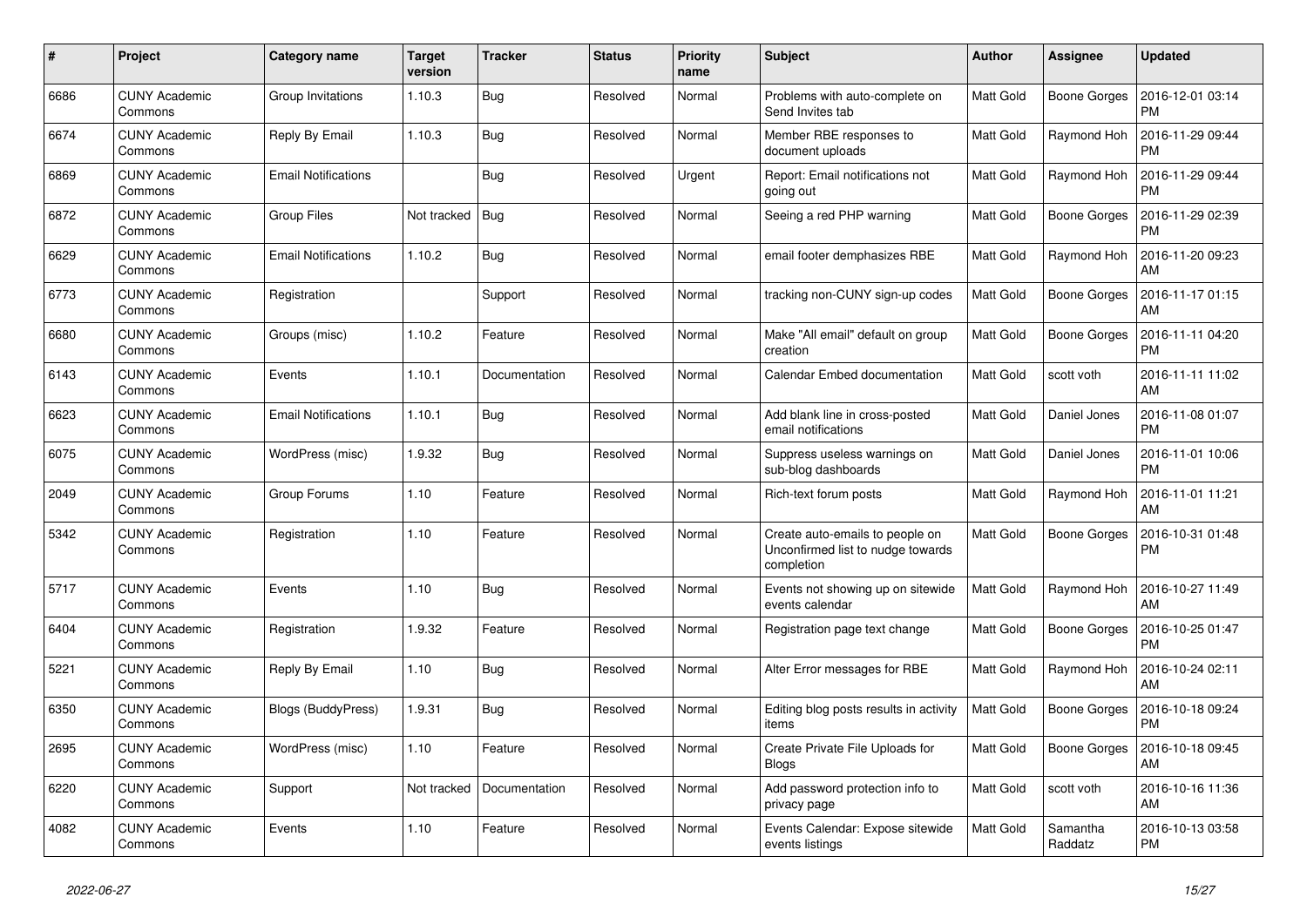| #    | Project                         | Category name            | <b>Target</b><br>version | <b>Tracker</b> | <b>Status</b> | <b>Priority</b><br>name | <b>Subject</b>                                                                                           | <b>Author</b>    | <b>Assignee</b>     | <b>Updated</b>                |
|------|---------------------------------|--------------------------|--------------------------|----------------|---------------|-------------------------|----------------------------------------------------------------------------------------------------------|------------------|---------------------|-------------------------------|
| 6126 | <b>CUNY Academic</b><br>Commons | Wiki                     | Not tracked              | Bug            | Resolved      | Normal                  | <b>CUNY DHI Guide</b>                                                                                    | <b>Matt Gold</b> | Boone Gorges        | 2016-10-09 02:59<br><b>PM</b> |
| 6082 | <b>CUNY Academic</b><br>Commons | <b>WordPress Themes</b>  | 1.9.29                   | Bug            | Resolved      | Immediate               | Sites down                                                                                               | Matt Gold        | Boone Gorges        | 2016-09-23 03:32<br><b>PM</b> |
| 5954 | <b>CUNY Academic</b><br>Commons |                          | Not tracked              | Feature        | Resolved      | Normal                  | replace video on homepage with<br>featured sites/groups                                                  | <b>Matt Gold</b> | Boone Gorges        | 2016-09-23 02:23<br><b>PM</b> |
| 5978 | <b>CUNY Academic</b><br>Commons | BuddyPress (misc)        | Not tracked              | Feature        | Resolved      | Normal                  | Add Undergraduate Student to<br>Checkable filters on People page                                         | Matt Gold        | Boone Gorges        | 2016-09-04 09:48<br><b>PM</b> |
| 5977 | <b>CUNY Academic</b><br>Commons | Registration             | Not tracked              | Feature        | Resolved      | Normal                  | Add Undergraduate Student to list<br>of Profile choices upon registration                                | Matt Gold        | Boone Gorges        | 2016-09-04 09:47<br><b>PM</b> |
| 5925 | <b>CUNY Academic</b><br>Commons | <b>WordPress Plugins</b> | 1.9.26                   | Feature        | Resolved      | High                    | Add Github Embed plugin                                                                                  | Matt Gold        | Boone Gorges        | 2016-08-24 12:56<br><b>PM</b> |
| 5890 | <b>CUNY Academic</b><br>Commons | <b>Commons Profile</b>   | 1.9.24                   | Bug            | Resolved      | Normal                  | Commons user profile erroneously<br>indicates a group for a member                                       | <b>Matt Gold</b> | Boone Gorges        | 2016-08-11 11:53<br><b>PM</b> |
| 5881 | <b>CUNY Academic</b><br>Commons | Groups (misc)            | 1.9.24                   | Bug            | Resolved      | Normal                  | shown "Request membership"<br>button when admin/creator of group                                         | Matt Gold        | Boone Gorges        | 2016-08-11 10:56<br>PM        |
| 5879 | <b>CUNY Academic</b><br>Commons | Group Forums             | 1.10                     | Feature        | Resolved      | Normal                  | Enable Group Forums By Default                                                                           | <b>Matt Gold</b> | Boone Gorges        | 2016-08-11 10:40<br>PM        |
| 5880 | <b>CUNY Academic</b><br>Commons | Groups (misc)            | 1.10                     | Bug            | Resolved      | Normal                  | Option to send invites to group<br>shown in group creation process<br>even when no invitees are selected | <b>Matt Gold</b> | Paige Dupont        | 2016-08-11 11:55<br>AM        |
| 5878 | <b>CUNY Academic</b><br>Commons | Group Blogs              | 1.10                     | <b>Bug</b>     | Resolved      | Normal                  | Group Blog creation improvements                                                                         | Matt Gold        | Boone Gorges        | 2016-08-10 09:36<br><b>PM</b> |
| 5823 | <b>CUNY Academic</b><br>Commons | Domain Mapping           | 1.9.22                   | Support        | Resolved      | Normal                  | <b>Redirect CFR sites</b>                                                                                | Matt Gold        | Boone Gorges        | 2016-08-01 11:58<br>PM        |
| 5840 | <b>NYCDH Community Site</b>     |                          |                          | <b>Bug</b>     | Resolved      | Normal                  | request membership in private<br>group issue                                                             | Matt Gold        | Raymond Hoh         | 2016-07-26 06:58<br>AM        |
| 5767 | <b>CUNY Academic</b><br>Commons | WordPress (misc)         | 1.9.20                   | Feature        | Resolved      | Normal                  | Migrate the social paper cbox site<br>into the Commons                                                   | Matt Gold        | <b>Boone Gorges</b> | 2016-07-21 03:52<br><b>PM</b> |
| 5519 | <b>NYCDH Community Site</b>     |                          |                          | Feature        | Resolved      | Normal                  | Add all NYCDH members to the<br><b>Announcements Group</b>                                               | <b>Matt Gold</b> | Raymond Hoh         | 2016-07-20 07:30<br>PM        |
| 5742 | <b>NYCDH Community Site</b>     |                          |                          | <b>Bug</b>     | Resolved      | Normal                  | images in slideshow not working                                                                          | Matt Gold        | Raymond Hoh         | 2016-07-20 07:24<br><b>PM</b> |
| 5736 | <b>CUNY Academic</b><br>Commons | WordPress (misc)         | Not tracked              | Support        | Resolved      | Normal                  | Create GCDI dev site                                                                                     | Matt Gold        | Boone Gorges        | 2016-06-27 04:23<br><b>PM</b> |
| 5693 | <b>CUNY Academic</b><br>Commons | Social Paper             | Not tracked              | Publicity      | Resolved      | Normal                  | Social Paper Stats for grant report                                                                      | <b>Matt Gold</b> | Boone Gorges        | 2016-06-14 09:21<br>PM        |
| 5631 | <b>CUNY Academic</b><br>Commons | <b>WordPress Plugins</b> | 1.9.17                   | Feature        | Resolved      | Normal                  | WP Super Edit Plugin                                                                                     | Matt Gold        | Boone Gorges        | 2016-06-01 11:57<br><b>PM</b> |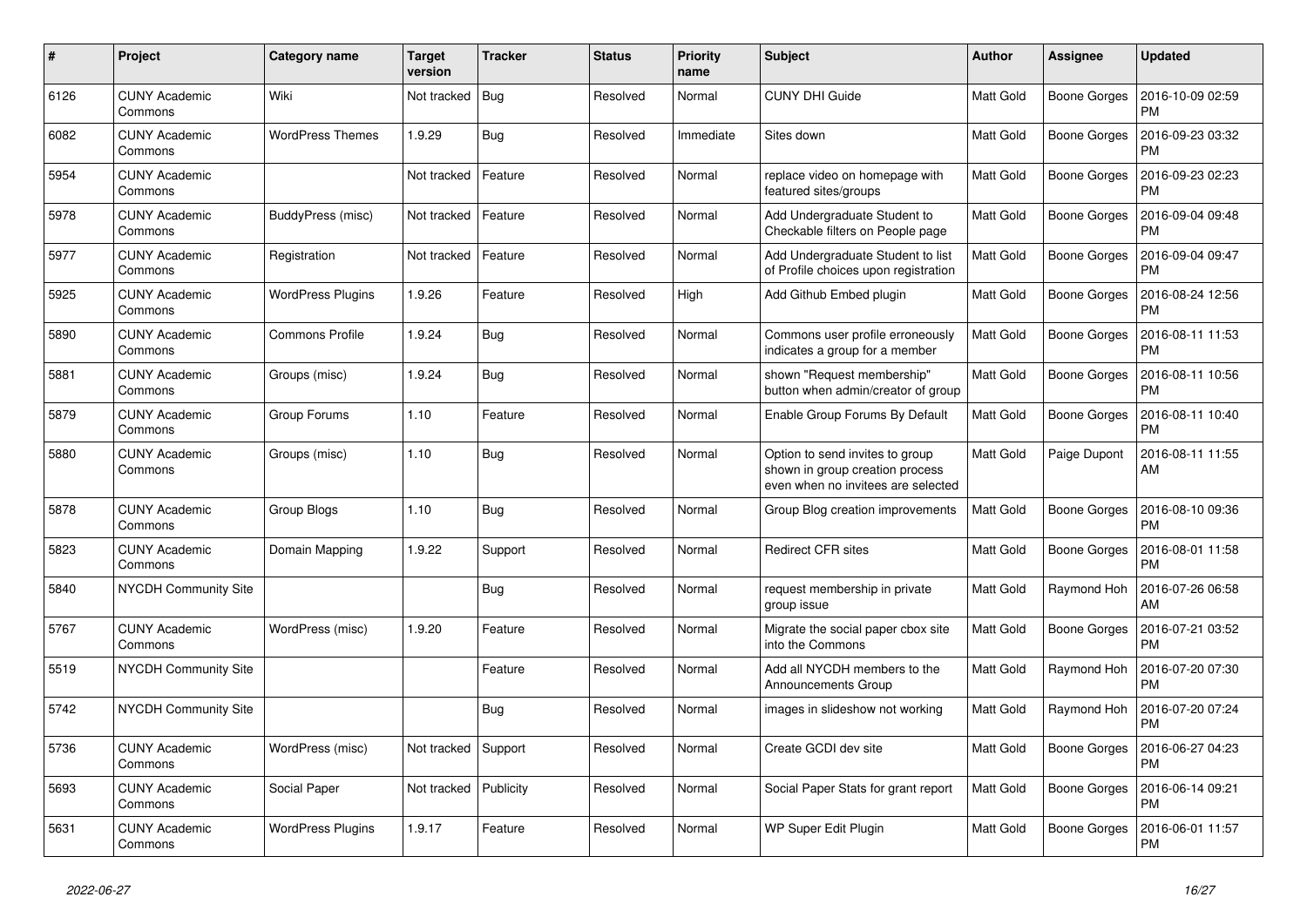| $\pmb{\#}$ | Project                         | Category name              | <b>Target</b><br>version | <b>Tracker</b> | <b>Status</b> | <b>Priority</b><br>name | <b>Subject</b>                                                                               | <b>Author</b>    | Assignee            | <b>Updated</b>                |
|------------|---------------------------------|----------------------------|--------------------------|----------------|---------------|-------------------------|----------------------------------------------------------------------------------------------|------------------|---------------------|-------------------------------|
| 5513       | <b>CUNY Academic</b><br>Commons | Reply By Email             | 1.9.17                   | Bug            | Resolved      | Low                     | Header issues on a RBE post                                                                  | <b>Matt Gold</b> | Raymond Hoh         | 2016-05-31 11:44<br>AM        |
| 5606       | <b>CUNY Academic</b><br>Commons | Group Forums               | Not tracked              | Feature        | Resolved      | Normal                  | Allow .txt files as forum post<br>attachments                                                | <b>Matt Gold</b> | <b>Boone Gorges</b> | 2016-05-24 07:37<br>AM        |
| 5556       | <b>CUNY Academic</b><br>Commons | WordPress (misc)           | 1.9.16                   | Bug            | Resolved      | Normal                  | Blog comment leads to<br>unauthorized post warning                                           | <b>Matt Gold</b> | <b>Boone Gorges</b> | 2016-05-21 11:12<br><b>PM</b> |
| 5512       | <b>CUNY Academic</b><br>Commons | <b>WordPress Plugins</b>   | 1.9.15                   | Feature        | Resolved      | Normal                  | Update premium plugin -- Google<br><b>Drive</b>                                              | <b>Matt Gold</b> | <b>Boone Gorges</b> | 2016-05-11 11:12<br><b>PM</b> |
| 5411       | <b>CUNY Academic</b><br>Commons | <b>WordPress Themes</b>    | 1.10                     | Feature        | Resolved      | Normal                  | Child theme for the MALS program                                                             | <b>Matt Gold</b> | Daniel Jones        | 2016-05-09 08:51<br><b>PM</b> |
| 5520       | <b>NYCDH Community Site</b>     |                            |                          | Feature        | Resolved      | Normal                  | Auto-Add Newly Registered<br>Members to the Announcements<br>Group                           | Matt Gold        | Raymond Hoh         | 2016-05-03 07:25<br><b>PM</b> |
| 5504       | <b>CUNY Academic</b><br>Commons | <b>WordPress Plugins</b>   |                          | Support        | Resolved      | Normal                  | <b>Embedding CartoDB maps</b>                                                                | <b>Matt Gold</b> | <b>Boone Gorges</b> | 2016-04-30 10:49<br>AM        |
| 5486       | <b>CUNY Academic</b><br>Commons | <b>BuddyPress Docs</b>     | 1.9.15                   | Bug            | Resolved      | Low                     | Doc history not showing up                                                                   | <b>Matt Gold</b> | <b>Boone Gorges</b> | 2016-04-24 11:50<br>AM        |
| 5447       | <b>NYCDH Community Site</b>     |                            |                          | Bug            | Resolved      | Normal                  | Forum post notification doesn't note<br>presence of an attachment                            | Matt Gold        | Raymond Hoh         | 2016-04-15 12:19<br><b>PM</b> |
| 5445       | <b>NYCDH Community Site</b>     |                            |                          | <b>Bug</b>     | Resolved      | Normal                  | Private group question                                                                       | Matt Gold        | Raymond Hoh         | 2016-04-13 01:58<br><b>PM</b> |
| 5442       | <b>CUNY Academic</b><br>Commons | cuny.is                    | 1.9.14                   | Bug            | Resolved      | Normal                  | Shortlink creation problem                                                                   | Matt Gold        | <b>Boone Gorges</b> | 2016-04-12 11:03<br><b>PM</b> |
| 5222       | <b>CUNY Academic</b><br>Commons | <b>Email Notifications</b> | Not tracked              | Feature        | Resolved      | Normal                  | Change email address in the footer<br>of email notifications                                 | Matt Gold        | Matt Gold           | 2016-04-08 11:49<br>AM        |
| 5415       | <b>CUNY Academic</b><br>Commons | Reply By Email             | 1.9.13                   | <b>Bug</b>     | Resolved      | Normal                  | Received a "Your RBE Message<br>could not be posted" error even<br>though the message posted | <b>Matt Gold</b> | Raymond Hoh         | 2016-04-07 03:41<br><b>PM</b> |
| 5097       | <b>CUNY Academic</b><br>Commons | Registration               | Not tracked              | Support        | Resolved      | Normal                  | Bulk account creation                                                                        | <b>Matt Gold</b> | Boone Gorges        | 2016-04-07 11:14<br>AM        |
| 4405       | <b>CUNY Academic</b><br>Commons | <b>Public Portfolio</b>    | 1.9.12                   | <b>Bug</b>     | Resolved      | Normal                  | New portfolio text not saving                                                                | <b>Matt Gold</b> | <b>Boone Gorges</b> | 2016-04-04 02:12<br><b>PM</b> |
| 4676       | <b>CUNY Academic</b><br>Commons | Events                     | 1.9.12                   | Feature        | Resolved      | Normal                  | Offer silent option (no email<br>notification) for events calendar in<br>groups              | Matt Gold        | Daniel Jones        | 2016-03-28 03:57<br><b>PM</b> |
| 3497       | <b>CUNY Academic</b><br>Commons | Publicity                  | Not tracked              | <b>Bug</b>     | Resolved      | Normal                  | News blog post & hero slide on free   Matt Gold<br>software contributions                    |                  | scott voth          | 2016-03-09 06:48<br><b>PM</b> |
| 3370       | <b>CUNY Academic</b><br>Commons | <b>WordPress Plugins</b>   | Not tracked              | Outreach       | Resolved      | Normal                  | Package Registration Plugin for WP<br>Repo Release                                           | Matt Gold        | Raymond Hoh         | 2016-03-08 11:57<br>AM        |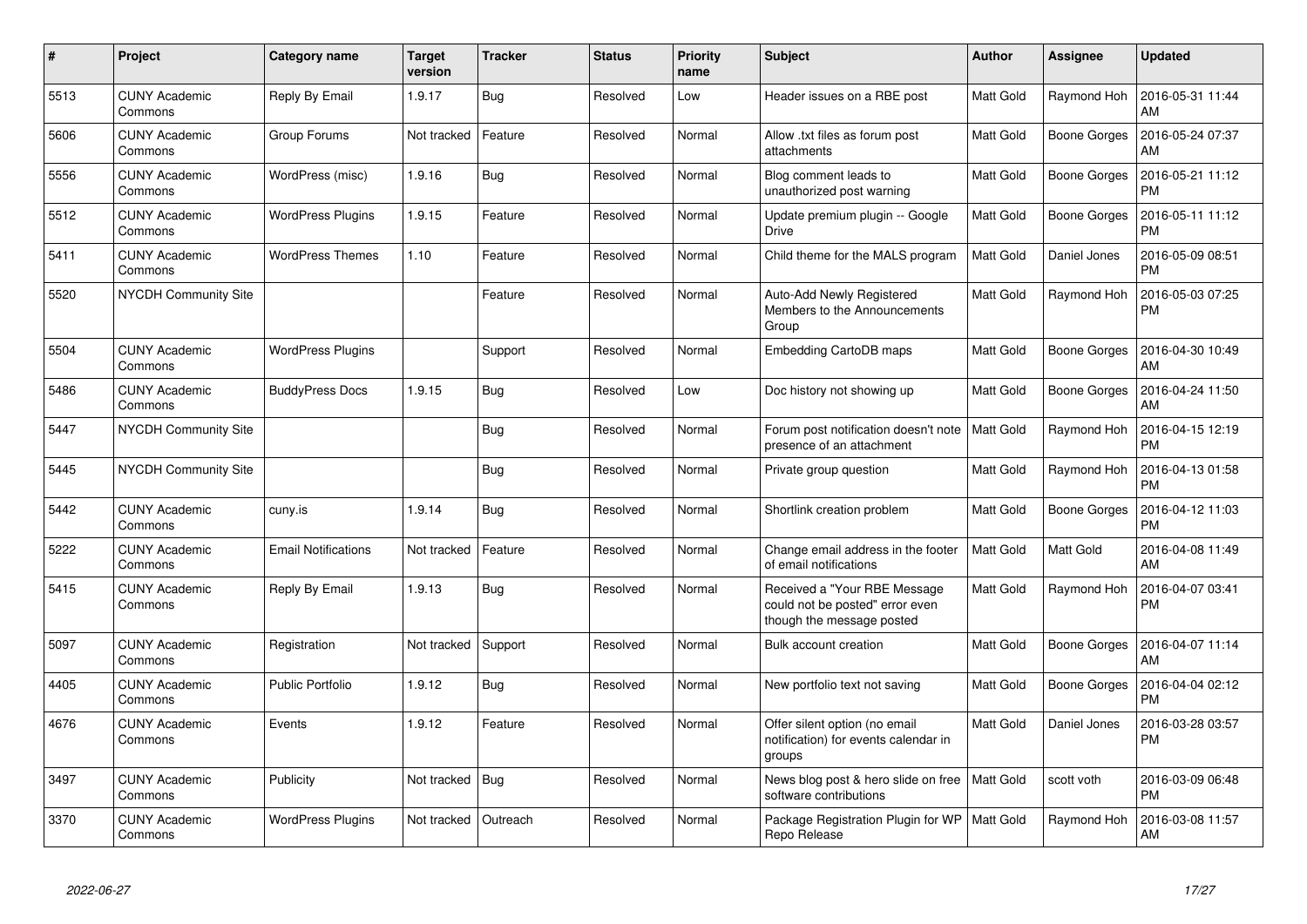| #    | Project                         | Category name              | <b>Target</b><br>version | <b>Tracker</b> | <b>Status</b> | <b>Priority</b><br>name | <b>Subject</b>                                                                      | <b>Author</b>    | Assignee            | Updated                       |
|------|---------------------------------|----------------------------|--------------------------|----------------|---------------|-------------------------|-------------------------------------------------------------------------------------|------------------|---------------------|-------------------------------|
| 1382 | <b>CUNY Academic</b><br>Commons | WordPress (misc)           | Not tracked              | Outreach       | Resolved      | Normal                  | <b>Add Recent Commons</b><br>Presentations to "Campus<br>Outreach" Tab on News Blog | <b>Matt Gold</b> | scott voth          | 2016-03-04 08:48<br>AM        |
| 5220 | <b>CUNY Academic</b><br>Commons | Reply By Email             | 1.9.9                    | Bug            | Resolved      | Normal                  | Post by Email error                                                                 | <b>Matt Gold</b> | Raymond Hoh         | 2016-03-01 12:30<br><b>PM</b> |
| 5274 | <b>CUNY Academic</b><br>Commons |                            |                          | <b>Bug</b>     | Resolved      | Normal                  | RBE - received erroneous<br>notification of reply not being<br>posted               | Matt Gold        |                     | 2016-02-29 03:46<br><b>PM</b> |
| 5237 | <b>CUNY Academic</b><br>Commons | <b>Email Invitations</b>   | 1.9.8                    | Feature        | Resolved      | Normal                  | Remove restrictions on undergrad<br>student email domains                           | Matt Gold        | Boone Gorges        | 2016-02-19 03:16<br><b>PM</b> |
| 5231 | <b>CUNY Academic</b><br>Commons | Registration               | 1.9.8                    | Feature        | Resolved      | Normal                  | Create role that allows community<br>facilitators to access the<br>Unconfirmed tool | <b>Matt Gold</b> | <b>Boone Gorges</b> | 2016-02-19 01:31<br>AM        |
| 5127 | <b>CUNY Academic</b><br>Commons | <b>Email Notifications</b> | 1.9.7                    | Bug            | Resolved      | Normal                  | Forum posts to multiple groups --<br>no notice in attachment                        | <b>Matt Gold</b> | Daniel Jones        | 2016-02-07 10:08<br><b>PM</b> |
| 3153 | <b>CUNY Academic</b><br>Commons | Documentation              | Not tracked              | Documentation  | Resolved      | Normal                  | Update Sliders Page on Codex                                                        | Matt Gold        | scott voth          | 2016-02-07 10:05<br><b>PM</b> |
| 4180 | <b>CUNY Academic</b><br>Commons | WordPress (misc)           | Not tracked              | Bug            | Resolved      | High                    | Cache issues: site deletion process                                                 | <b>Matt Gold</b> | <b>Boone Gorges</b> | 2016-02-07 10:05<br><b>PM</b> |
| 5179 | <b>CUNY Academic</b><br>Commons | Homepage Slides            | 1.9.6                    | Bug            | Resolved      | High                    | homepage slider image broken                                                        | <b>Matt Gold</b> | Raymond Hoh         | 2016-02-01 11:26<br><b>PM</b> |
| 3706 | <b>CUNY Academic</b><br>Commons | commonsinabox.org          | Not tracked              | Feature        | Resolved      | Normal                  | CBOX nav bar                                                                        | Matt Gold        | scott voth          | 2016-01-26 05:26<br><b>PM</b> |
| 4979 | <b>CUNY Academic</b><br>Commons | Group Forums               | Not tracked              | Bug            | Resolved      | Normal                  | File size limit exceeded?                                                           | <b>Matt Gold</b> | Matt Gold           | 2016-01-26 05:16<br><b>PM</b> |
| 3547 | <b>CUNY Academic</b><br>Commons | <b>Email Notifications</b> | Not tracked              | Bug            | Resolved      | Urgent                  | Email notifications not working                                                     | <b>Matt Gold</b> | Matt Gold           | 2016-01-26 05:11<br><b>PM</b> |
| 3489 | <b>CUNY Academic</b><br>Commons | commonsinabox.org          | Not tracked              | Feature        | Resolved      | Normal                  | Tighten security on CBOX demo<br>site registration                                  | Matt Gold        | <b>Boone Gorges</b> | 2016-01-26 04:32<br><b>PM</b> |
| 3437 | <b>CUNY Academic</b><br>Commons | Registration               | Not tracked              | Support        | Resolved      | Normal                  | Unconfirmed question                                                                | <b>Matt Gold</b> | <b>Boone Gorges</b> | 2016-01-26 12:07<br><b>PM</b> |
| 3410 | <b>CUNY Academic</b><br>Commons | cuny.is                    | Not tracked              | Publicity      | Resolved      | Normal                  | DH Praxis cuny.is request                                                           | <b>Matt Gold</b> | <b>Boone Gorges</b> | 2016-01-26 12:03<br><b>PM</b> |
| 3127 | <b>CUNY Academic</b><br>Commons | <b>WordPress Plugins</b>   | Not tracked              | Documentation  | Resolved      | Normal                  | Document our Google Form embed                                                      | <b>Matt Gold</b> | scott voth          | 2016-01-26 11:27<br>AM        |
| 1260 | <b>CUNY Academic</b><br>Commons | WordPress (misc)           | Not tracked              | Outreach       | Resolved      | Normal                  | Send email blast                                                                    | Matt Gold        | Michael Smith       | 2016-01-26 11:01<br>AM        |
| 637  | <b>CUNY Academic</b><br>Commons | WordPress (misc)           | Not tracked              | Outreach       | Resolved      | Normal                  | Create Table of Contents for<br>Hour-Long Commons presentation                      | Matt Gold        | Michael Smith       | 2016-01-26 10:55<br>AM        |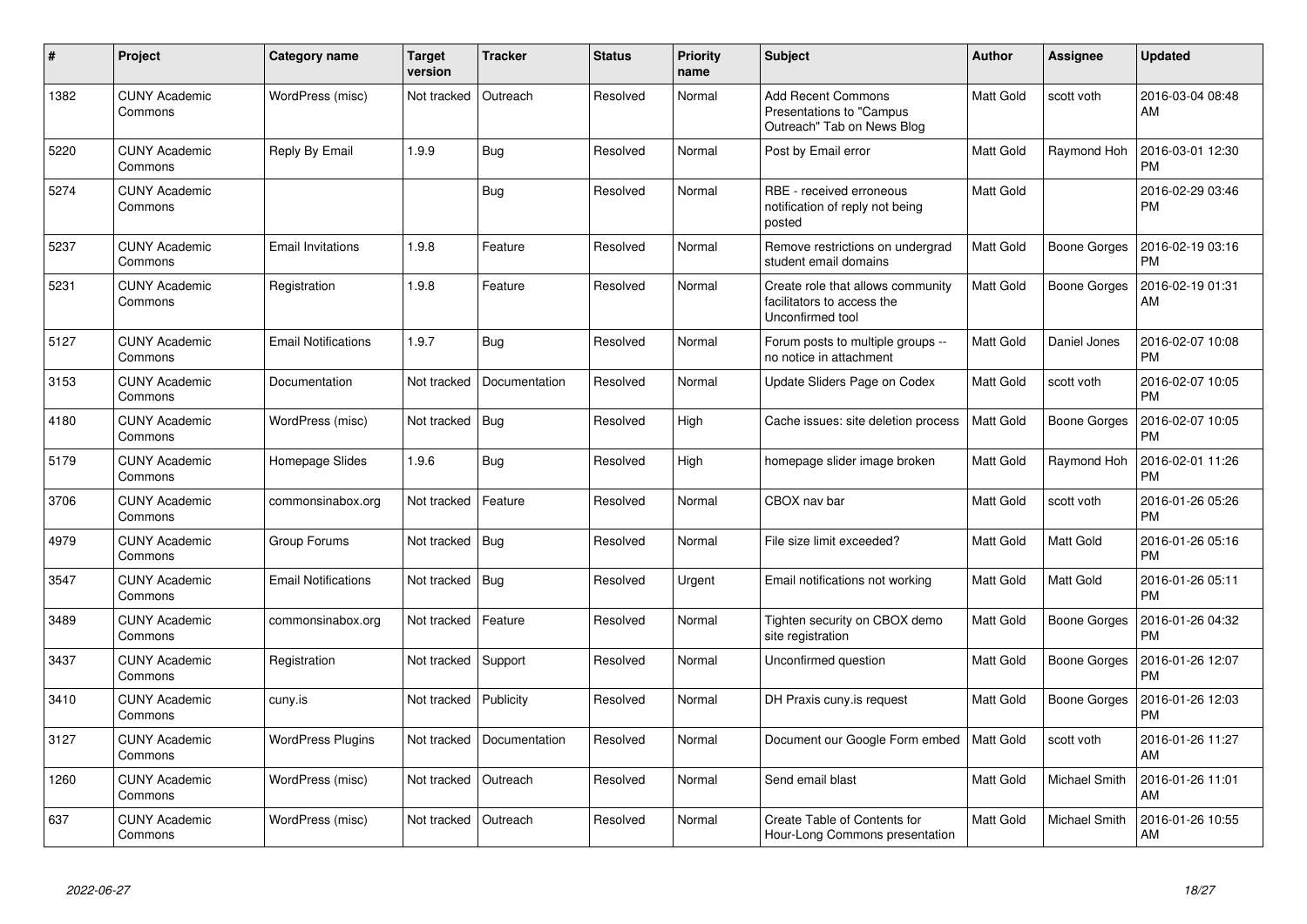| #    | Project                         | Category name            | <b>Target</b><br>version | <b>Tracker</b> | <b>Status</b> | <b>Priority</b><br>name | <b>Subject</b>                                                                                | <b>Author</b>    | Assignee            | <b>Updated</b>                |
|------|---------------------------------|--------------------------|--------------------------|----------------|---------------|-------------------------|-----------------------------------------------------------------------------------------------|------------------|---------------------|-------------------------------|
| 329  | <b>CUNY Academic</b><br>Commons |                          | Not tracked              | Support        | Resolved      | Normal                  | 10 Things to Do After You Sign Up                                                             | <b>Matt Gold</b> | <b>Brian Foote</b>  | 2016-01-26 10:51<br>AM        |
| 2355 | <b>CUNY Academic</b><br>Commons | commonsinabox.org        | Not tracked              | Feature        | Resolved      | Normal                  | Set up cbox.org                                                                               | <b>Matt Gold</b> | <b>Boone Gorges</b> | 2016-01-26 12:34<br>AM        |
| 2271 | <b>CUNY Academic</b><br>Commons | commonsinabox.org        | Not tracked              | Feature        | Resolved      | Normal                  | CBOX forum posts include "notify<br>by email" checkbox                                        | <b>Matt Gold</b> | <b>Boone Gorges</b> | 2016-01-26 12:33<br>AM        |
| 2106 | <b>CUNY Academic</b><br>Commons | BuddyPress (misc)        | Not tracked   Support    |                | Resolved      | Normal                  | Blog posts part of group activity<br>feed                                                     | Matt Gold        | Boone Gorges        | 2016-01-26 12:30<br>AM        |
| 1103 | <b>CUNY Academic</b><br>Commons | WordPress (misc)         | Not tracked              | Support        | Resolved      | Normal                  | Slideshare Embeds?                                                                            | Matt Gold        | <b>Boone Gorges</b> | 2016-01-26 12:21<br>AM        |
| 812  | <b>CUNY Academic</b><br>Commons | <b>WordPress Plugins</b> | Not tracked              | Feature        | Resolved      | Normal                  | Wiki Inc on the Main Commons<br>blog                                                          | <b>Matt Gold</b> | <b>Boone Gorges</b> | 2016-01-26 12:19<br>AM        |
| 402  | <b>CUNY Academic</b><br>Commons | BuddyPress (misc)        | Not tracked   Support    |                | Resolved      | Normal                  | Name Change Request                                                                           | <b>Matt Gold</b> | <b>Boone Gorges</b> | 2016-01-26 12:15<br>AM        |
| 2059 | <b>CUNY Academic</b><br>Commons | Domain Mapping           | 1.9.6                    | Bug            | Resolved      | Low                     | Domain Mapping Issue                                                                          | Matt Gold        | <b>Boone Gorges</b> | 2016-01-25 11:54<br><b>PM</b> |
| 5128 | <b>CUNY Academic</b><br>Commons | Group Forums             | 1.9.5                    | <b>Bug</b>     | Resolved      | Normal                  | Botched forum display of posting to<br>multiple groups info                                   | Matt Gold        | Daniel Jones        | 2016-01-19 03:13<br><b>PM</b> |
| 5131 | <b>CUNY Academic</b><br>Commons | Commons In A Box         |                          | Outreach       | Resolved      | Normal                  | Add digital archaeology commons<br>to CBOX showcase                                           | <b>Matt Gold</b> | scott voth          | 2016-01-16 03:27<br><b>PM</b> |
| 5055 | <b>NYCDH Community Site</b>     |                          |                          | <b>Bug</b>     | Resolved      | Normal                  | Up file size limit on forum<br>attachments                                                    | Matt Gold        |                     | 2015-12-21 01:30<br><b>PM</b> |
| 5014 | <b>CUNY Academic</b><br>Commons | <b>Social Paper</b>      | 1.9.1                    | Bug            | Resolved      | Normal                  | Slow loading of new SP papers                                                                 | <b>Matt Gold</b> | <b>Boone Gorges</b> | 2015-12-14 10:08<br>AM        |
| 5022 | <b>CUNY Academic</b><br>Commons | Wiki                     | 1.9.1                    | Bug            | Resolved      | High                    | Main nav bar different on wiki page                                                           | Matt Gold        | Boone Gorges        | 2015-12-11 09:31<br><b>PM</b> |
| 5017 | <b>CUNY Academic</b><br>Commons | Social Paper             | 1.9.1                    | Bug            | Resolved      | Normal                  | Paper Hub styling issue                                                                       | <b>Matt Gold</b> | <b>Boone Gorges</b> | 2015-12-11 03:36<br><b>PM</b> |
| 4080 | <b>CUNY Academic</b><br>Commons | Events                   | 1.9                      | Bug            | Resolved      | Normal                  | Events Calendar: Allow sites to<br>embed calendars from groups<br>(perhaps via BP group blog) | <b>Matt Gold</b> | Raymond Hoh         | 2015-12-03 06:24<br><b>PM</b> |
| 4939 | <b>CUNY Academic</b><br>Commons | Social Paper             | 1.9                      | Design/UX      | Resolved      | Normal                  | Embiggen the Create New Paper<br>button on the Social Paper Hub                               | <b>Matt Gold</b> | Samantha<br>Raddatz | 2015-11-30 08:51<br>AM        |
| 4636 | <b>CUNY Academic</b><br>Commons | Group Forums             | 1.8.18                   | Bug            | Resolved      | Normal                  | Silent edit option for editing forum<br>posts                                                 | <b>Matt Gold</b> | Raymond Hoh         | 2015-11-29 04:20<br><b>PM</b> |
| 4923 | <b>CUNY Academic</b><br>Commons | WordPress (misc)         | Not tracked              | Support        | Resolved      | Normal                  | Comment posting censoring                                                                     | <b>Matt Gold</b> | Boone Gorges        | 2015-11-20 10:37<br><b>PM</b> |
| 4244 | <b>CUNY Academic</b><br>Commons | <b>User Experience</b>   | 1.9                      | Design/UX      | Resolved      | Normal                  | Posting to multiple groups                                                                    | <b>Matt Gold</b> | Daniel Jones        | 2015-11-12 05:20<br><b>PM</b> |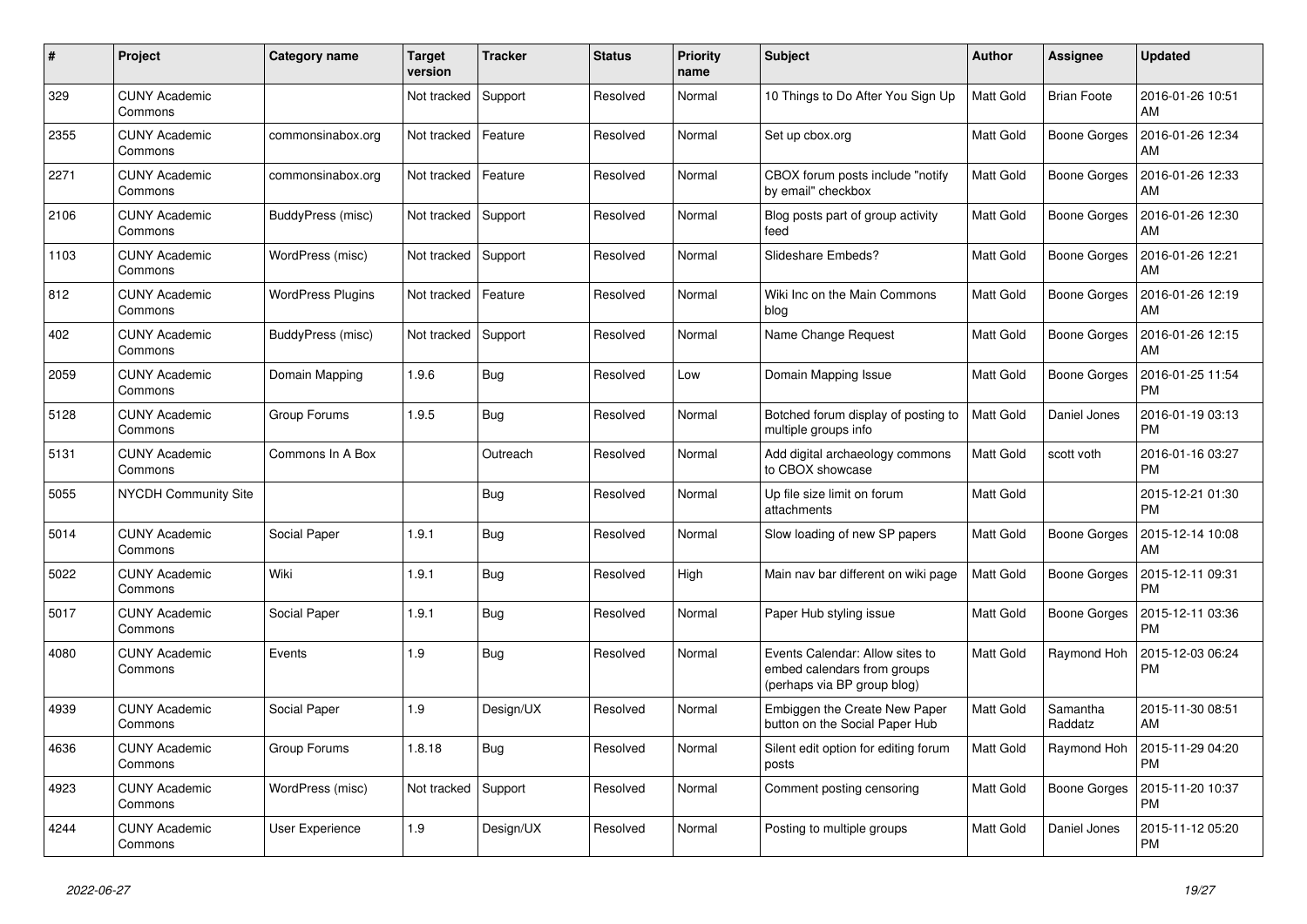| #    | <b>Project</b>                  | Category name            | <b>Target</b><br>version | <b>Tracker</b> | <b>Status</b> | <b>Priority</b><br>name | Subject                                                       | <b>Author</b>    | Assignee            | <b>Updated</b>                |
|------|---------------------------------|--------------------------|--------------------------|----------------|---------------|-------------------------|---------------------------------------------------------------|------------------|---------------------|-------------------------------|
| 120  | <b>CUNY Academic</b><br>Commons | BuddyPress (misc)        | 1.4                      | Feature        | Resolved      | Normal                  | <b>Consider Adding Privacy Options</b><br>Plugin for Profiles | <b>Matt Gold</b> | <b>Boone Gorges</b> | 2015-11-12 01:02<br>AM        |
| 4402 | <b>CUNY Academic</b><br>Commons | <b>Public Portfolio</b>  | 1.9                      | Bug            | Resolved      | Normal                  | Github link needs full URL rather<br>than ID                  | <b>Matt Gold</b> | Daniel Jones        | 2015-11-09 02:21<br><b>PM</b> |
| 2707 | <b>CUNY Academic</b><br>Commons | Group Invitations        | 1.9                      | Feature        | Resolved      | Normal                  | Revise Group Invitation Explanatory<br>Text                   | <b>Matt Gold</b> | Boone Gorges        | 2015-11-09 01:00<br><b>PM</b> |
| 4816 | <b>CUNY Academic</b><br>Commons | Group Invitations        | 1.8.15                   | <b>Bug</b>     | Resolved      | High                    | Group invite email notifications not<br>received              | <b>Matt Gold</b> | Boone Gorges        | 2015-10-26 11:56<br>AM        |
| 4802 | <b>CUNY Academic</b><br>Commons | Events                   | Not tracked              | Feature        | Resolved      | Normal                  | Calendar Display                                              | <b>Matt Gold</b> | Boone Gorges        | 2015-10-25 01:38<br><b>PM</b> |
| 4803 | <b>CUNY Academic</b><br>Commons | <b>WordPress Plugins</b> | 1.8.14                   | Feature        | Resolved      | Normal                  | Update Slider Revolution Plugin                               | Matt Gold        | Boone Gorges        | 2015-10-22 03:26<br>AM        |
| 4798 | <b>CUNY Academic</b><br>Commons | DiRT Integration         | Not tracked              | Bug            | Resolved      | Normal                  | DiRT plugin seems to have<br>disappeared                      | <b>Matt Gold</b> | <b>Boone Gorges</b> | 2015-10-20 10:05<br><b>PM</b> |
| 4765 | <b>CUNY Academic</b><br>Commons | Group Forums             | 1.8.13                   | Bug            | Resolved      | Normal                  | Forum preview not showing HTML<br>tags                        | Matt Gold        | <b>Boone Gorges</b> | 2015-10-11 10:30<br><b>PM</b> |
| 4763 | NYCDH Community Site            |                          |                          | Bug            | Resolved      | Normal                  | Embedded HTML link doesn't<br>appear in email notification    | <b>Matt Gold</b> | Raymond Hoh         | 2015-10-10 10:11<br>AM        |
| 4736 | NYCDH Community Site            |                          |                          | <b>Bug</b>     | Resolved      | Normal                  | NYCDH email notifications don't list<br>attachments           | <b>Matt Gold</b> | Raymond Hoh         | 2015-10-08 09:35<br><b>PM</b> |
| 4078 | <b>CUNY Academic</b><br>Commons | Events                   | 1.8.12                   | Feature        | Resolved      | Normal                  | Add iCal link to Event Calendar<br>notification emails        | <b>Matt Gold</b> | Raymond Hoh         | 2015-09-25 09:39<br><b>PM</b> |
| 3788 | <b>CUNY Academic</b><br>Commons | cuny.is                  | 1.8.11                   | Bug            | Resolved      | Normal                  | CUNY.is default links?                                        | <b>Matt Gold</b> | Boone Gorges        | 2015-09-25 12:53<br>AM        |
| 4662 | <b>CUNY Academic</b><br>Commons | Events                   |                          | <b>Bug</b>     | Resolved      | Normal                  | Events ICS download not working                               | <b>Matt Gold</b> | Raymond Hoh         | 2015-09-23 05:37<br><b>PM</b> |
| 4660 | <b>CUNY Academic</b><br>Commons | Events                   | Not tracked              | Bug            | Resolved      | High                    | Creating new event leads to<br>whitescreen                    | Matt Gold        | Boone Gorges        | 2015-09-22 05:56<br><b>PM</b> |
| 4641 | <b>CUNY Academic</b><br>Commons |                          | Not tracked              | Bug            | Resolved      | Normal                  | Reply by email going to the wrong<br>address                  | <b>Matt Gold</b> | Boone Gorges        | 2015-09-21 04:05<br><b>PM</b> |
| 4639 | <b>CUNY Academic</b><br>Commons | Home Page                | Not tracked   Bug        |                | Resolved      | Urgent                  | Front page slider stopped working                             | <b>Matt Gold</b> | Boone Gorges        | 2015-09-21 03:44<br>PM        |
| 4640 | <b>CUNY Academic</b><br>Commons |                          |                          | <b>Bug</b>     | Resolved      | Normal                  | Group forum problem                                           | <b>Matt Gold</b> | Boone Gorges        | 2015-09-21 03:44<br>PM        |
| 4472 | <b>CUNY Academic</b><br>Commons | <b>Public Portfolio</b>  | 1.8.9                    | Bug            | Resolved      | Normal                  | Search links showing up on profiles                           | <b>Matt Gold</b> | Boone Gorges        | 2015-08-24 04:06<br><b>PM</b> |
| 4151 | <b>CUNY Academic</b><br>Commons | <b>WordPress Themes</b>  | Not tracked              | Support        | Resolved      | Normal                  | CUNY GCDI homepage image links<br>broken                      | Matt Gold        | Daniel Jones        | 2015-08-10 02:43<br><b>PM</b> |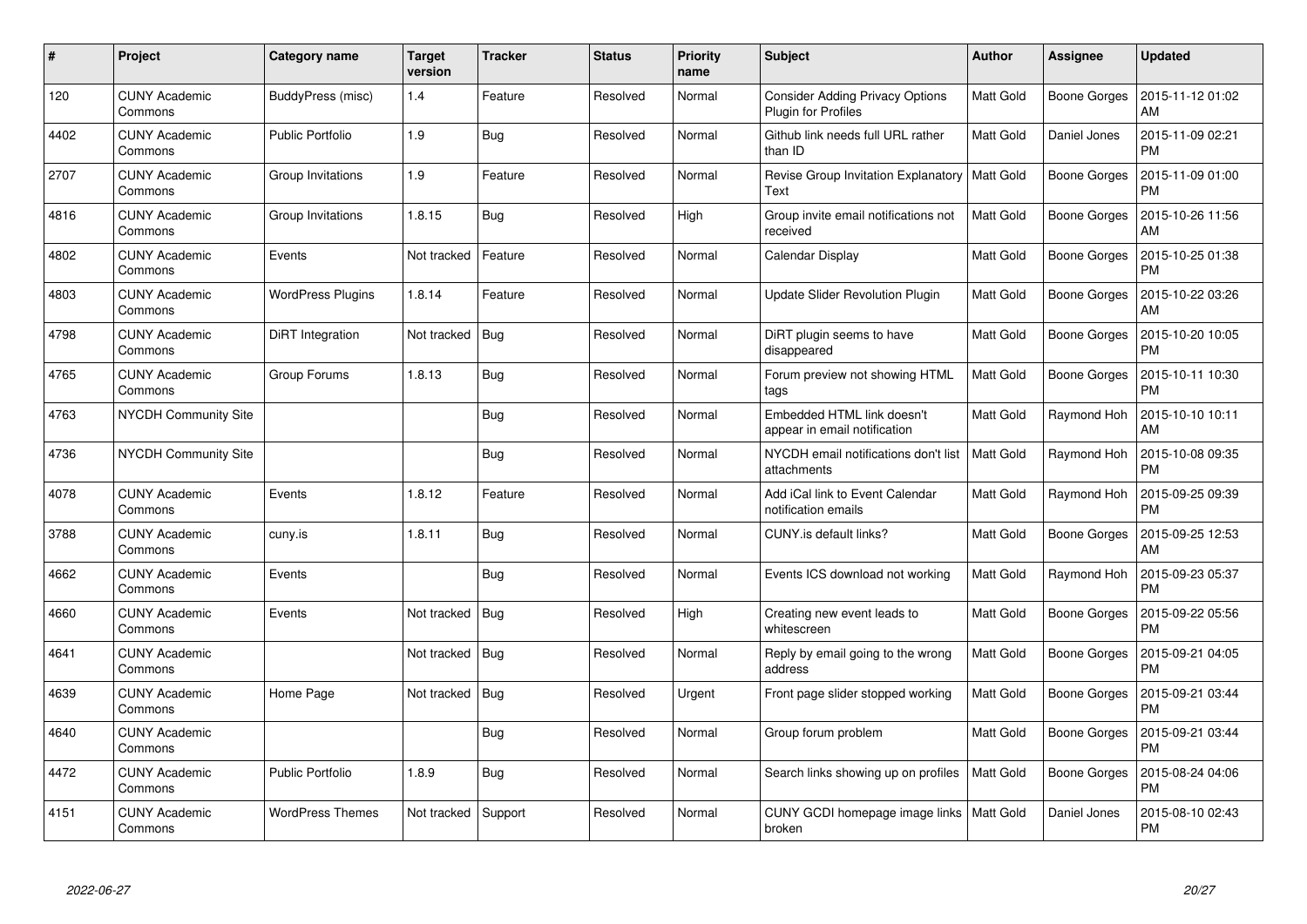| #    | Project                         | Category name              | <b>Target</b><br>version | <b>Tracker</b> | <b>Status</b> | <b>Priority</b><br>name | <b>Subject</b>                                                                        | <b>Author</b>    | Assignee            | <b>Updated</b>                |
|------|---------------------------------|----------------------------|--------------------------|----------------|---------------|-------------------------|---------------------------------------------------------------------------------------|------------------|---------------------|-------------------------------|
| 4367 | <b>CUNY Academic</b><br>Commons | DiRT Integration           | 1.8.6                    | Bug            | Resolved      | Normal                  | Thumbnail images broken on DiRT<br>tool listing                                       | <b>Matt Gold</b> | <b>Boone Gorges</b> | 2015-08-02 12:55<br>AM        |
| 4079 | <b>CUNY Academic</b><br>Commons | Events                     | 1.8.6                    | Bug            | Resolved      | Normal                  | Change ical label for Events<br>Calendar                                              | <b>Matt Gold</b> | Raymond Hoh         | 2015-07-22 04:16<br><b>PM</b> |
| 4315 | <b>CUNY Academic</b><br>Commons | WordPress (misc)           | Not tracked   Bug        |                | Resolved      | Normal                  | Authentication request                                                                | <b>Matt Gold</b> | <b>Boone Gorges</b> | 2015-07-21 05:55<br><b>PM</b> |
| 4028 | <b>CUNY Academic</b><br>Commons | Reply By Email             | Not tracked   Bug        |                | Resolved      | Normal                  | Erroneous notice of Duplicate<br>posting                                              | <b>Matt Gold</b> | Raymond Hoh         | 2015-07-21 10:26<br>AM        |
| 4202 | <b>CUNY Academic</b><br>Commons | <b>WordPress Themes</b>    | 1.8.4                    | Feature        | Resolved      | Normal                  | Upload new version of premium<br>Bridge theme                                         | <b>Matt Gold</b> | Boone Gorges        | 2015-07-02 10:12<br>AM        |
| 4187 | <b>CUNY Academic</b><br>Commons | <b>WordPress Themes</b>    | 1.8.4                    | Feature        | Resolved      | Normal                  | Upload new version of premium<br>Planar theme                                         | Matt Gold        | <b>Boone Gorges</b> | 2015-07-02 10:11<br>AM        |
| 4197 | <b>CUNY Academic</b><br>Commons | <b>User Experience</b>     | 1.8.4                    | Bug            | Resolved      | Normal                  | Open help link in same window                                                         | <b>Matt Gold</b> | <b>Boone Gorges</b> | 2015-06-26 03:01<br><b>PM</b> |
| 4178 | <b>NYCDH Community Site</b>     |                            |                          | Outreach       | Resolved      | Normal                  | Please export member email<br>addresses for a site-wide mailing                       | <b>Matt Gold</b> | Raymond Hoh         | 2015-06-19 04:40<br>AM        |
| 4111 | <b>CUNY Academic</b><br>Commons | commonsinabox.org          | Not tracked              | Bug            | Resolved      | Normal                  | Add Virginia DH site to CBOX<br>showcase                                              | <b>Matt Gold</b> | scott voth          | 2015-06-08 10:01<br><b>PM</b> |
| 4125 | <b>CUNY Academic</b><br>Commons | <b>WordPress Themes</b>    | 1.8.2                    | Bug            | Resolved      | Normal                  | Help overlay layer issue                                                              | <b>Matt Gold</b> | Daniel Jones        | 2015-06-08 10:34<br>AM        |
| 4057 | <b>CUNY Academic</b><br>Commons | <b>BuddyPress Docs</b>     | 1.8.1                    | <b>Bug</b>     | Resolved      | Normal                  | Canceling edit mode of BP Doc<br>reloads editing screen                               | <b>Matt Gold</b> | <b>Boone Gorges</b> | 2015-06-01 03:08<br><b>PM</b> |
| 3587 | <b>CUNY Academic</b><br>Commons | My Commons                 | 1.8.1                    | Bug            | Resolved      | Normal                  | Force SSL issue                                                                       | Matt Gold        | <b>Boone Gorges</b> | 2015-06-01 11:39<br>AM        |
| 4072 | <b>CUNY Academic</b><br>Commons | <b>Email Notifications</b> | 1.8.1                    | Bug            | Resolved      | Normal                  | Double email notification                                                             | <b>Matt Gold</b> | Raymond Hoh         | 2015-05-26 03:05<br>AM        |
| 3178 | <b>CUNY Academic</b><br>Commons | Group Forums               | 1.8                      | Design/UX      | Resolved      | Normal                  | Create ability to repost forums<br>posts to other forums                              | <b>Matt Gold</b> | Daniel Jones        | 2015-05-21 12:55<br><b>PM</b> |
| 3941 | <b>CUNY Academic</b><br>Commons | <b>Email Notifications</b> | 1.8.1                    | Feature        | Resolved      | Normal                  | Group forums -- Edited comment<br>notifications                                       | Matt Gold        | Daniel Jones        | 2015-05-11 04:08<br><b>PM</b> |
| 4039 | <b>CUNY Academic</b><br>Commons | <b>Group Files</b>         | 1.7.21                   | Feature        | Resolved      | Normal                  | Redirect to login when<br>non-logged-in user tries to view file<br>from private group | <b>Matt Gold</b> | <b>Boone Gorges</b> | 2015-05-11 11:30<br>AM        |
| 2765 | <b>CUNY Academic</b><br>Commons | Toolbar                    | 1.8                      | <b>Bug</b>     | Resolved      | Normal                  | Scrolling/layer issue on admin bar                                                    | <b>Matt Gold</b> | <b>Boone Gorges</b> | 2015-05-05 03:48<br><b>PM</b> |
| 4010 | <b>CUNY Academic</b><br>Commons | <b>WordPress Plugins</b>   | 1.7.20                   | Bug            | Resolved      | High                    | GC Digital Fellows site down                                                          | <b>Matt Gold</b> |                     | 2015-04-22 10:30<br>AM        |
| 3652 | <b>CUNY Academic</b><br>Commons | Group Forums               | 1.8                      | Bug            | Resolved      | Low                     | Forum preview doesn't show live<br>link                                               | <b>Matt Gold</b> | Raymond Hoh         | 2015-04-21 06:46<br><b>PM</b> |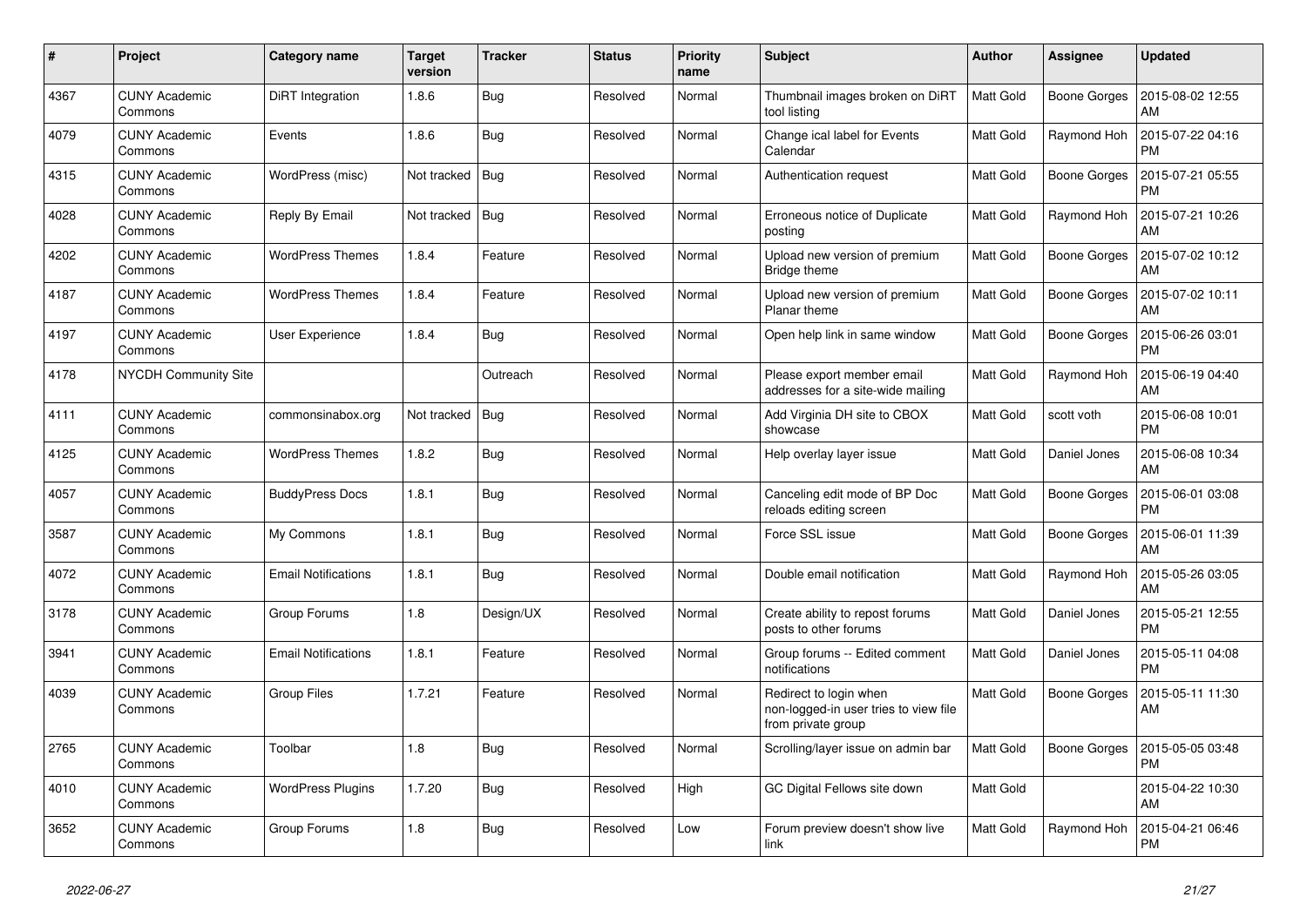| #    | Project                         | Category name              | <b>Target</b><br>version | <b>Tracker</b> | <b>Status</b> | Priority<br>name | Subject                                                                     | <b>Author</b>    | <b>Assignee</b>     | <b>Updated</b>                |
|------|---------------------------------|----------------------------|--------------------------|----------------|---------------|------------------|-----------------------------------------------------------------------------|------------------|---------------------|-------------------------------|
| 3991 | <b>CUNY Academic</b><br>Commons | Toolbar                    | 1.7.19                   | <b>Bug</b>     | Resolved      | Normal           | WP-Admin Bar positioning error on<br>mobile devices                         | <b>Matt Gold</b> | Boone Gorges        | 2015-04-21 02:30<br><b>PM</b> |
| 4004 | <b>CUNY Academic</b><br>Commons | Group Forums               | Not tracked              | Support        | Resolved      | High             | "Duplicate topic detected" error<br>message when posting to group<br>forum  | Matt Gold        | Boone Gorges        | 2015-04-20 10:21<br>AM        |
| 3990 | <b>CUNY Academic</b><br>Commons | commonsinabox.org          | Not tracked              | Publicity      | Resolved      | Normal           | Update CBOX showcase                                                        | <b>Matt Gold</b> | scott voth          | 2015-04-16 10:27<br><b>PM</b> |
| 3995 | CUNY Academic<br>Commons        | BuddyPress (misc)          | Not tracked              | Bug            | Resolved      | Normal           | Possible People Page filter error                                           | Matt Gold        | <b>Boone Gorges</b> | 2015-04-16 07:51<br>AM        |
| 3969 | <b>CUNY Academic</b><br>Commons | <b>WordPress Plugins</b>   | 1.7.18                   | <b>Bug</b>     | Resolved      | Normal           | External Group Blogs plugin<br>causing duplicate items of the same<br>post: | <b>Matt Gold</b> | Raymond Hoh         | 2015-04-10 07:51<br><b>PM</b> |
| 3954 | <b>CUNY Academic</b><br>Commons | <b>Email Notifications</b> | 1.7.18                   | <b>Bug</b>     | Resolved      | Normal           | Issues with Email notifications for<br>Groups w/RSS Feeds attached          | Matt Gold        | Raymond Hoh         | 2015-04-08 05:04<br><b>PM</b> |
| 3809 | <b>CUNY Academic</b><br>Commons | BuddyPress (misc)          | 1.7.17                   | <b>Bug</b>     | Resolved      | Normal           | BuddyPress member filters not<br>working correctly                          | <b>Matt Gold</b> | Matt Gold           | 2015-03-22 01:03<br>AM        |
| 3942 | <b>CUNY Academic</b><br>Commons | Redmine                    | Not tracked              | Documentation  | Resolved      | Normal           | <b>Preferred Redmine Statuses</b>                                           | <b>Matt Gold</b> | <b>Boone Gorges</b> | 2015-03-21 09:25<br><b>PM</b> |
| 3853 | <b>CUNY Academic</b><br>Commons | BuddyPress (misc)          | 1.7.16                   | <b>Bug</b>     | Resolved      | High             | Post erroneously ascribed to wrong<br>author in activity feed               | Matt Gold        | Raymond Hoh         | 2015-03-21 01:13<br><b>PM</b> |
| 3932 | <b>CUNY Academic</b><br>Commons | commonsinabox.org          | Not tracked              | Publicity      | Resolved      | Normal           | Replace Islamic History Commons<br>screenshot                               | <b>Matt Gold</b> | <b>Boone Gorges</b> | 2015-03-19 09:39<br><b>PM</b> |
| 3915 | CUNY Academic<br>Commons        | commonsinabox.org          | Not tracked              | Publicity      | Resolved      | Normal           | Add Futures Initiative to CBOX<br>showcase                                  | <b>Matt Gold</b> | scott voth          | 2015-03-19 09:34<br><b>PM</b> |
| 3917 | CUNY Academic<br>Commons        | Home Page                  | 1.7.16                   | <b>Bug</b>     | Resolved      | Normal           | New homepage display errors                                                 | <b>Matt Gold</b> | Raymond Hoh         | 2015-03-18 11:15<br>AM        |
| 3910 | <b>CUNY Academic</b><br>Commons | Home Page                  | 1.7.15.2                 | Bug            | Resolved      | High             | Home Page Display Errors                                                    | <b>Matt Gold</b> | <b>Boone Gorges</b> | 2015-03-17 10:21<br>AM        |
| 3911 | <b>CUNY Academic</b><br>Commons | <b>SEO</b>                 | Not tracked              | Support        | Resolved      | Normal           | Subdomains blocking googlebot?                                              | <b>Matt Gold</b> | Matt Gold           | 2015-03-15 11:14<br>AM        |
| 3914 | <b>CUNY Academic</b><br>Commons | <b>WordPress Plugins</b>   | 1.7.15.1                 | Feature        | Resolved      | High             | Upgrade Yoast's SEO plugin                                                  | <b>Matt Gold</b> | <b>Boone Gorges</b> | 2015-03-13 05:30<br><b>PM</b> |
| 3346 | <b>CUNY Academic</b><br>Commons | BuddyPress (misc)          | 1.8                      | Design/UX      | Resolved      | Normal           | Notification page option ordering                                           | Matt Gold        | Daniel Jones        | 2015-03-13 05:25<br>PM        |
| 3865 | <b>CUNY Academic</b><br>Commons | Design                     | 1.7.15                   | Bug            | Resolved      | Normal           | DiRT Tools listing in Group ><br>Manage                                     | Matt Gold        | <b>Boone Gorges</b> | 2015-03-12 10:35<br>AM        |
| 3866 | <b>CUNY Academic</b><br>Commons | <b>Email Notifications</b> | 1.7.15                   | <b>Bug</b>     | Resolved      | Normal           | Email notification does not indicate<br>presence of an attachment           | Matt Gold        | Boone Gorges        | 2015-03-12 10:35<br>AM        |
| 3864 | <b>CUNY Academic</b><br>Commons | DiRT Integration           | 1.7.15                   | <b>Bug</b>     | Resolved      | Normal           | DiRT Tools Group sidebar label<br>display                                   | Matt Gold        | <b>Boone Gorges</b> | 2015-03-11 09:30<br><b>PM</b> |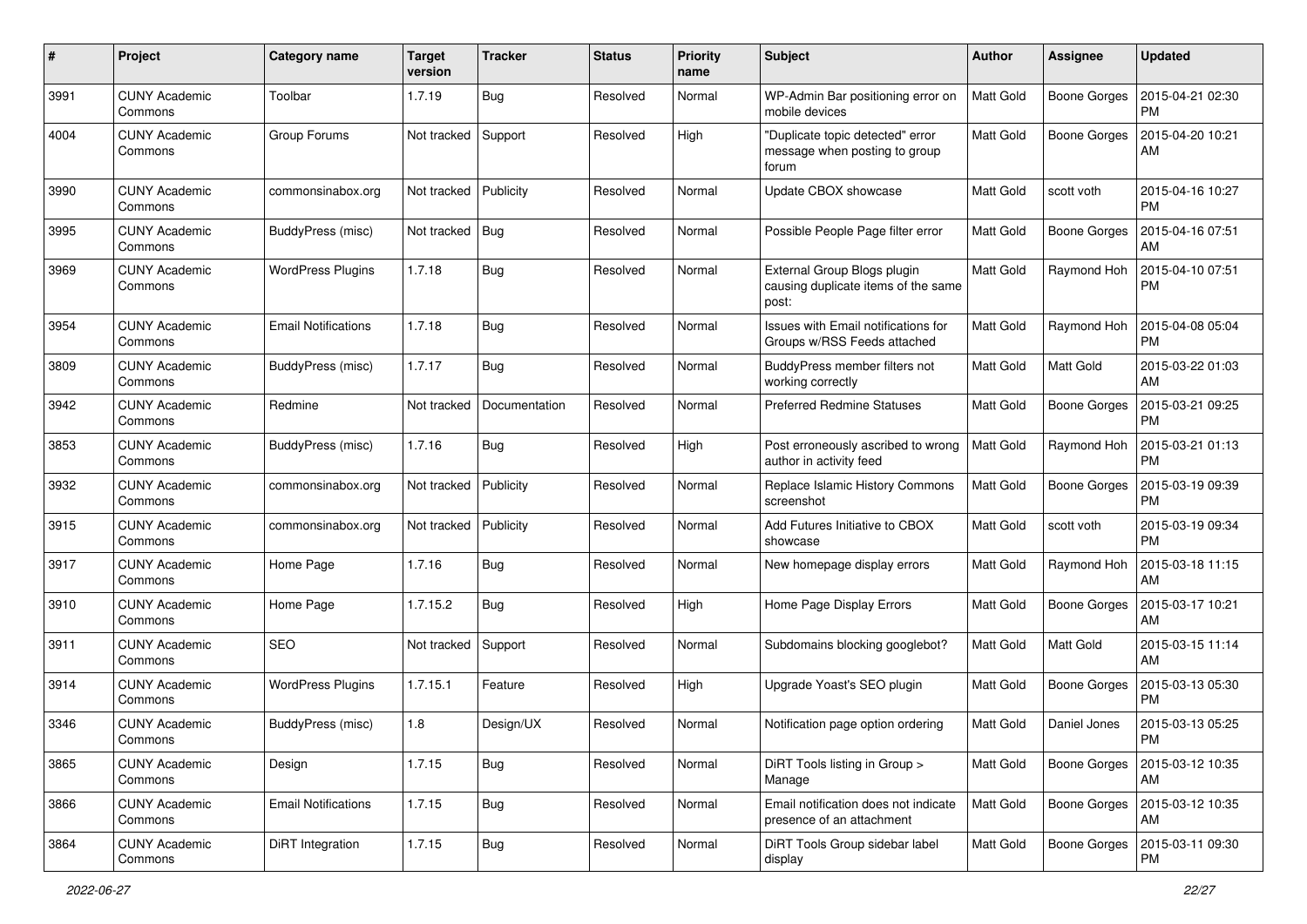| $\pmb{\#}$ | Project                         | Category name            | <b>Target</b><br>version | <b>Tracker</b> | <b>Status</b> | <b>Priority</b><br>name | <b>Subject</b>                                                          | <b>Author</b>    | Assignee            | <b>Updated</b>                |
|------------|---------------------------------|--------------------------|--------------------------|----------------|---------------|-------------------------|-------------------------------------------------------------------------|------------------|---------------------|-------------------------------|
| 3660       | <b>CUNY Academic</b><br>Commons | Layout                   | 1.8                      | Feature        | Resolved      | Normal                  | ZenDesk Placement                                                       | <b>Matt Gold</b> | Raymond Hoh         | 2015-03-11 02:10<br><b>PM</b> |
| 3898       | <b>CUNY Academic</b><br>Commons | Server                   |                          | System Upgrade | Resolved      | Urgent                  | commons down                                                            | <b>Matt Gold</b> | <b>Boone Gorges</b> | 2015-03-11 09:50<br>AM        |
| 3860       | <b>CUNY Academic</b><br>Commons | commonsinabox.org        | Not tracked              | Publicity      | Resolved      | Normal                  | Review CBOX showcase sites                                              | Matt Gold        | scott voth          | 2015-03-07 10:53<br>AM        |
| 446        | <b>CUNY Academic</b><br>Commons | WordPress (misc)         | 1.8                      | Feature        | Resolved      | Normal                  | Create better account activation<br>error messages                      | <b>Matt Gold</b> | Daniel Jones        | 2015-03-05 11:23<br>AM        |
| 3859       | <b>CUNY Academic</b><br>Commons | Group Forums             | 1.7.14                   | Bug            | Resolved      | Normal                  | Group Forum Button Layout                                               | Matt Gold        | <b>Boone Gorges</b> | 2015-03-05 10:57<br>AM        |
| 3820       | <b>CUNY Academic</b><br>Commons | commonsinabox.org        | Not tracked              | Publicity      | Resolved      | Normal                  | Add Texas DH site to CBOX<br>showcase                                   | <b>Matt Gold</b> | scott voth          | 2015-03-04 09:24<br>AM        |
| 3802       | <b>CUNY Academic</b><br>Commons | Home Page                | 1.7.14                   | Bug            | Resolved      | Normal                  | Long user name causes problems<br>with Who's Online homepage<br>display | <b>Matt Gold</b> | Daniel Jones        | 2015-02-23 03:39<br><b>PM</b> |
| 3823       | <b>CUNY Academic</b><br>Commons | commonsinabox.org        | Not tracked              | Bug            | Resolved      | Normal                  | CBOX styling issue                                                      | <b>Matt Gold</b> | Boone Gorges        | 2015-02-23 03:33<br><b>PM</b> |
| 3769       | <b>CUNY Academic</b><br>Commons | <b>Public Portfolio</b>  | 1.7.12                   | Bug            | Resolved      | Normal                  | Completion mouseover on editing<br>version of profile is blank          | Matt Gold        | Boone Gorges        | 2015-02-12 09:13<br>AM        |
| 3799       | <b>CUNY Academic</b><br>Commons | cuny.is                  | 1.7.12                   | Bug            | Resolved      | Normal                  | cuny.is issue                                                           | Matt Gold        | Boone Gorges        | 2015-02-10 09:07<br><b>PM</b> |
| 3796       | <b>CUNY Academic</b><br>Commons | Documentation            | Not tracked              | Documentation  | Resolved      | Normal                  | Add domain mapping info to Uses<br>sites page                           | <b>Matt Gold</b> | scott voth          | 2015-02-08 10:02<br><b>PM</b> |
| 3760       | <b>CUNY Academic</b><br>Commons | <b>WordPress Plugins</b> | 1.7.11                   | Feature        | Resolved      | Normal                  | Add WP Accessiblity Plugin                                              | Matt Gold        | Raymond Hoh         | 2015-02-02 02:30<br>AM        |
| 3729       | <b>CUNY Academic</b><br>Commons | WordPress (misc)         | 1.7.11                   | Feature        | Resolved      | Normal                  | Add 'contact us' line to failed login<br>screen                         | Matt Gold        | Daniel Jones        | 2015-02-02 01:16<br>AM        |
| 3727       | <b>CUNY Academic</b><br>Commons | Publicity                | Not tracked              | Publicity      | Resolved      | Normal                  | Happy new year homepage slide                                           | <b>Matt Gold</b> | scott voth          | 2014-12-28 02:20<br><b>PM</b> |
| 3717       | <b>CUNY Academic</b><br>Commons | Groups (misc)            | 1.7.7                    | <b>Bug</b>     | Resolved      | Normal                  | Member invitations to Group<br>Members error alert                      | <b>Matt Gold</b> | Boone Gorges        | 2014-12-22 02:25<br><b>PM</b> |
| 3714       | <b>CUNY Academic</b><br>Commons | cuny.is                  | 1.7.7                    | Feature        | Resolved      | Normal                  | cuny.is access                                                          | Matt Gold        | Boone Gorges        | 2014-12-22 02:19<br><b>PM</b> |
| 3688       | <b>CUNY Academic</b><br>Commons | <b>BuddyPress Docs</b>   | 1.7.6                    | Bug            | Resolved      | Normal                  | Doc creation didn't create email<br>notification                        | <b>Matt Gold</b> | Boone Gorges        | 2014-12-12 08:57<br>AM        |
| 3692       | <b>CUNY Academic</b><br>Commons | commonsinabox.org        | Not tracked              | Feature        | Resolved      | Normal                  | Tighten registration security on<br>commonsinabox.org                   | <b>Matt Gold</b> | Boone Gorges        | 2014-12-03 03:06<br><b>PM</b> |
| 3693       | <b>CUNY Academic</b><br>Commons | Reply By Email           |                          | Bug            | Resolved      | Normal                  | notification of RBE double posting                                      | Matt Gold        | Raymond Hoh         | 2014-12-03 02:40<br><b>PM</b> |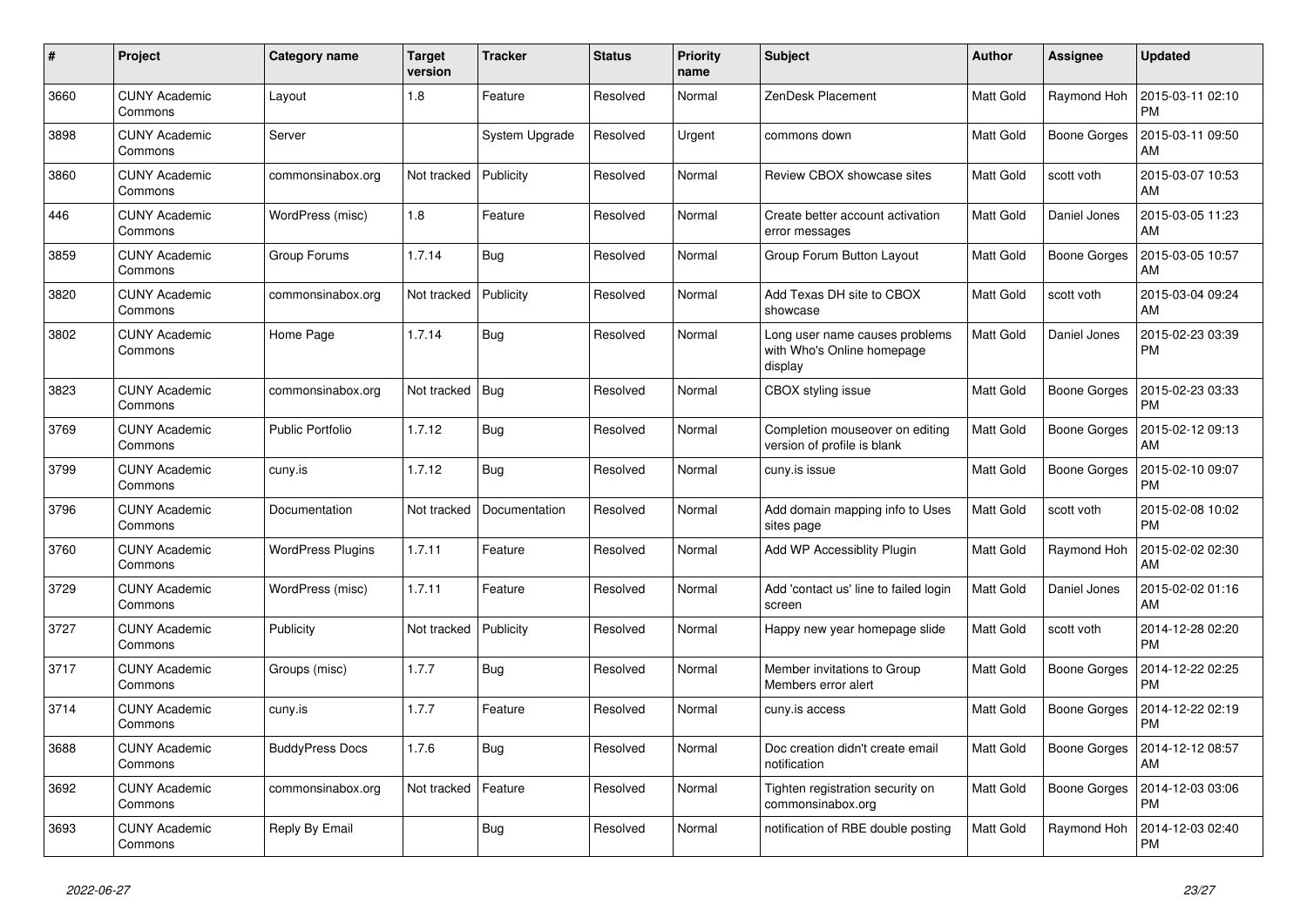| #    | Project                         | <b>Category name</b>       | <b>Target</b><br>version | <b>Tracker</b> | <b>Status</b> | <b>Priority</b><br>name | <b>Subject</b>                                               | <b>Author</b>    | Assignee            | <b>Updated</b>                |
|------|---------------------------------|----------------------------|--------------------------|----------------|---------------|-------------------------|--------------------------------------------------------------|------------------|---------------------|-------------------------------|
| 3680 | <b>CUNY Academic</b><br>Commons | commonsinabox.org          | Not tracked              | Feature        | Resolved      | Low                     | Deep Time site on CBOX showcase                              | Matt Gold        | scott voth          | 2014-11-30 04:59<br><b>PM</b> |
| 3679 | <b>CUNY Academic</b><br>Commons | Support                    | Not tracked              | Support        | Resolved      | Normal                  | Outreach to hosting partners                                 | <b>Matt Gold</b> | scott voth          | 2014-11-30 04:23<br><b>PM</b> |
| 3672 | <b>CUNY Academic</b><br>Commons | <b>WordPress Plugins</b>   | 1.7.4                    | Feature        | Resolved      | Normal                  | Force captcha on existing contact<br>forms                   | <b>Matt Gold</b> | <b>Boone Gorges</b> | 2014-11-21 12:20<br><b>PM</b> |
| 3659 | <b>CUNY Academic</b><br>Commons | Home Page                  | 1.7.4                    | Feature        | Resolved      | Normal                  | Remove UserVoice                                             | <b>Matt Gold</b> | Boone Gorges        | 2014-11-21 10:53<br>AM        |
| 3676 | <b>CUNY Academic</b><br>Commons | WordPress (misc)           | 1.7.4                    | Feature        | Resolved      | High                    | Update WP to 4.0.1                                           | <b>Matt Gold</b> | <b>Boone Gorges</b> | 2014-11-21 10:49<br>AM        |
| 3654 | <b>CUNY Academic</b><br>Commons | Group Forums               | 1.7.4                    | Bug            | Resolved      | Normal                  | can only attached one file to a<br>forum post                | <b>Matt Gold</b> | <b>Boone Gorges</b> | 2014-11-21 10:42<br>AM        |
| 3655 | <b>CUNY Academic</b><br>Commons | Group Forums               | Not tracked              | Bug            | Resolved      | High                    | xlsx attachments not allowed in<br>forums                    | <b>Matt Gold</b> | <b>Boone Gorges</b> | 2014-11-21 10:41<br>AM        |
| 2924 | <b>CUNY Academic</b><br>Commons | WordPress (misc)           | 1.7.4                    | Feature        | Resolved      | Normal                  | Make header of Help blog a<br>clickable link to the homepage | <b>Matt Gold</b> | Dominic Giglio      | 2014-11-14 04:35<br><b>PM</b> |
| 3648 | <b>CUNY Academic</b><br>Commons | cuny.is                    | Not tracked              | Bug            | Resolved      | High                    | cuny.is request                                              | <b>Matt Gold</b> | <b>Boone Gorges</b> | 2014-11-11 06:54<br><b>PM</b> |
| 3608 | <b>CUNY Academic</b><br>Commons | <b>Email Notifications</b> | 1.7.3                    | <b>Bug</b>     | Resolved      | High                    | Group email plain-text formatting<br>problem                 | Matt Gold        | Raymond Hoh         | 2014-11-11 12:19<br><b>PM</b> |
| 3601 | <b>CUNY Academic</b><br>Commons | <b>Email Notifications</b> | 1.7.3                    | <b>Bug</b>     | Resolved      | High                    | Forum replies do not show up on<br>the group homepage        | Matt Gold        | Raymond Hoh         | 2014-11-10 01:24<br><b>PM</b> |
| 3583 | <b>CUNY Academic</b><br>Commons | Reply By Email             | 1.7.3                    | Bug            | Resolved      | Normal                  | RBE error message                                            | <b>Matt Gold</b> | Raymond Hoh         | 2014-11-10 12:42<br><b>PM</b> |
| 3520 | <b>CUNY Academic</b><br>Commons | Security                   | 1.7.3                    | Feature        | Resolved      | Normal                  | Encourage or Require CAPTCHA<br>on forms?                    | <b>Matt Gold</b> | Daniel Jones        | 2014-11-06 03:40<br><b>PM</b> |
| 3610 | <b>CUNY Academic</b><br>Commons | Home Page                  | 1.7.3                    | Feature        | Resolved      | Normal                  | Add Susana's Video to the<br>Homepage                        | <b>Matt Gold</b> | Dominic Giglio      | 2014-11-04 03:42<br><b>PM</b> |
| 3611 | <b>CUNY Academic</b><br>Commons | Publicity                  | 1.7.3                    | Feature        | Resolved      | Normal                  | Add Susana's Video to a<br>Standalone page on the Commons    | <b>Matt Gold</b> | Dominic Giglio      | 2014-11-04 02:07<br><b>PM</b> |
| 3559 | <b>CUNY Academic</b><br>Commons | Group Forums               | 1.7.2                    | Design/UX      | Resolved      | Normal                  | Forum Styling                                                | <b>Matt Gold</b> | Boone Gorges        | 2014-11-02 03:18<br><b>PM</b> |
| 3589 | <b>CUNY Academic</b><br>Commons | Group Invitations          | 1.7.2                    | Bug            | Resolved      | Normal                  | User not appearing in group<br>invitation autocomplete       | <b>Matt Gold</b> | <b>Boone Gorges</b> | 2014-11-01 02:58<br><b>PM</b> |
| 3588 | <b>CUNY Academic</b><br>Commons | Groups (misc)              | 1.7.2                    | <b>Bug</b>     | Resolved      | Normal                  | Hidden group not appearing in<br>search results              | <b>Matt Gold</b> | <b>Boone Gorges</b> | 2014-11-01 02:57<br><b>PM</b> |
| 3614 | <b>CUNY Academic</b><br>Commons | Home Page                  | 1.7.2                    | Bug            | Resolved      | Normal                  | Homepage member widget filter<br>feature not working         | Matt Gold        | <b>Boone Gorges</b> | 2014-11-01 02:24<br><b>PM</b> |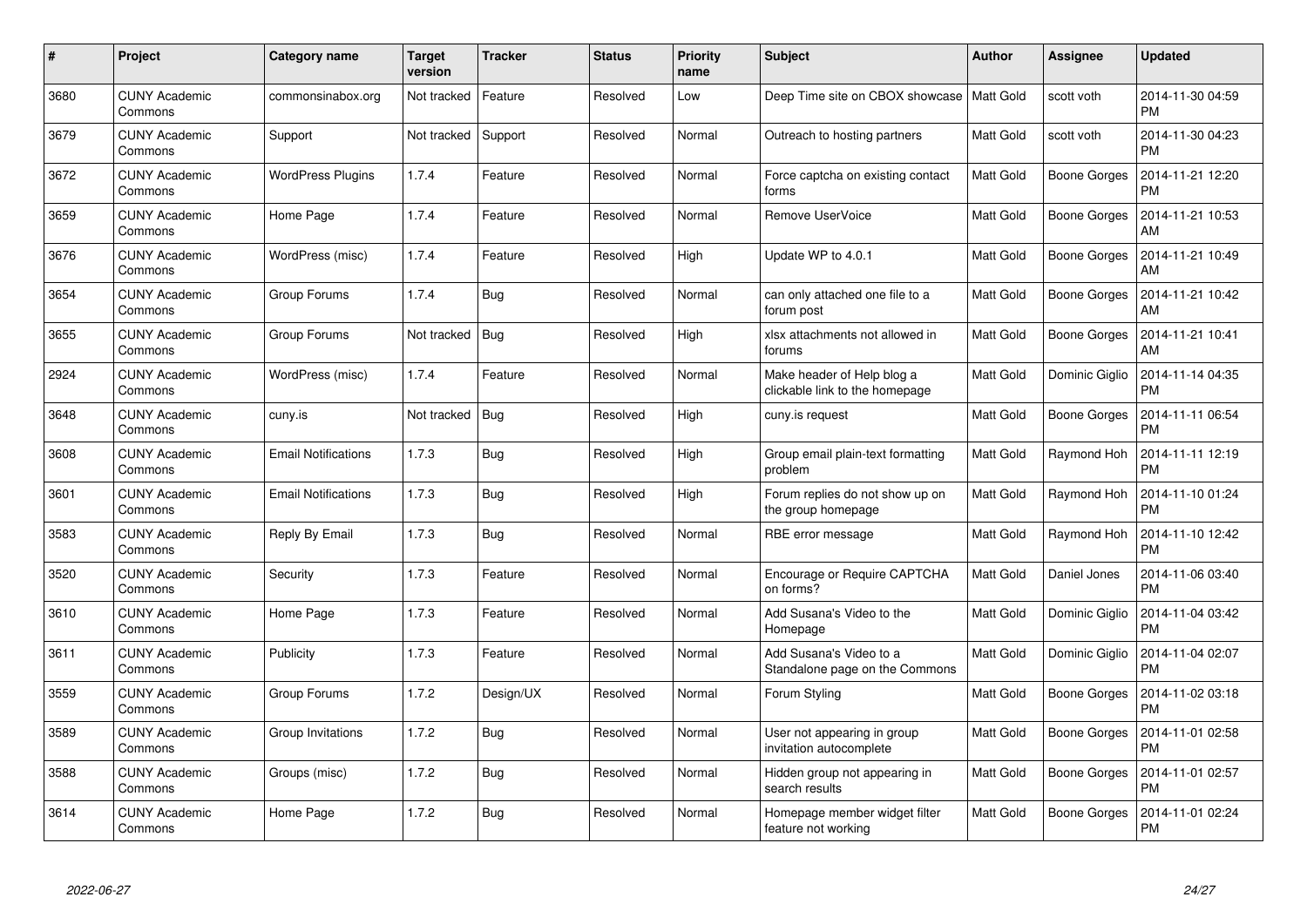| #    | Project                         | Category name              | <b>Target</b><br>version | <b>Tracker</b> | <b>Status</b> | <b>Priority</b><br>name | <b>Subject</b>                                                             | <b>Author</b>    | Assignee            | <b>Updated</b>                |
|------|---------------------------------|----------------------------|--------------------------|----------------|---------------|-------------------------|----------------------------------------------------------------------------|------------------|---------------------|-------------------------------|
| 3599 | <b>CUNY Academic</b><br>Commons | <b>BuddyPress Docs</b>     | 1.7.2                    | <b>Bug</b>     | Resolved      | Normal                  | Silent BP Docs edits                                                       | <b>Matt Gold</b> | Boone Gorges        | 2014-11-01 02:20<br><b>PM</b> |
| 2239 | <b>CUNY Academic</b><br>Commons | <b>Email Notifications</b> | 1.7                      | Bug            | Resolved      | Normal                  | Login redirects when clicking on<br>private group addresses not<br>working | <b>Matt Gold</b> | Raymond Hoh         | 2014-11-01 11:41<br>AM        |
| 3598 | <b>CUNY Academic</b><br>Commons | Reply By Email             |                          | Bug            | Resolved      | Urgent                  | RBE message not posted                                                     | <b>Matt Gold</b> | Boone Gorges        | 2014-10-27 09:34<br><b>PM</b> |
| 3561 | <b>CUNY Academic</b><br>Commons | Group Forums               | 1.7.1                    | Feature        | Resolved      | Normal                  | Add Post New Topics link to top of<br>forums                               | Matt Gold        | <b>Boone Gorges</b> | 2014-10-21 06:48<br><b>PM</b> |
| 3362 | <b>CUNY Academic</b><br>Commons | <b>Public Portfolio</b>    | 1.7.1                    | <b>Bug</b>     | Resolved      | Normal                  | Default display of profiles with no<br>info added                          | <b>Matt Gold</b> | Boone Gorges        | 2014-10-21 02:44<br><b>PM</b> |
| 3563 | <b>CUNY Academic</b><br>Commons | Reply By Email             | Not tracked              | Bug            | Resolved      | High                    | RBE posting lags                                                           | Matt Gold        | Boone Gorges        | 2014-10-21 11:33<br>AM        |
| 3581 | <b>CUNY Academic</b><br>Commons | <b>BuddyPress Docs</b>     | 1.7.1                    | Bug            | Resolved      | Normal                  | <b>BuddyPress Docs Line Break issue</b>                                    | <b>Matt Gold</b> | Boone Gorges        | 2014-10-20 02:56<br><b>PM</b> |
| 3557 | <b>CUNY Academic</b><br>Commons | My Commons                 | 1.7.1                    | <b>Bug</b>     | Resolved      | Urgent                  | Fix typo on My Commons overlay                                             | Matt Gold        | <b>Boone Gorges</b> | 2014-10-15 11:02<br><b>PM</b> |
| 2757 | <b>CUNY Academic</b><br>Commons | <b>Group Files</b>         | 1.7                      | Feature        | Resolved      | Normal                  | Create "Download All" Capabilities<br>for Files in a Folder                | <b>Matt Gold</b> | Boone Gorges        | 2014-10-14 03:09<br><b>PM</b> |
| 28   | <b>CUNY Academic</b><br>Commons | Group Forums               | 1.7                      | Feature        | Resolved      | Low                     | Add threaded replies to forum posts                                        | <b>Matt Gold</b> | Raymond Hoh         | 2014-10-13 09:38<br><b>PM</b> |
| 3544 | <b>CUNY Academic</b><br>Commons | <b>Group Files</b>         | 1.7                      | Bug            | Resolved      | Normal                  | Files list upload button placement<br>after upload                         | <b>Matt Gold</b> | <b>Boone Gorges</b> | 2014-10-10 09:09<br>AM        |
| 3519 | <b>CUNY Academic</b><br>Commons | commonsinabox.org          | Not tracked              | Publicity      | Resolved      | Normal                  | Add SUNY Geneseo English to<br>CBOX showcase & Rearrange<br>order          | <b>Matt Gold</b> | scott voth          | 2014-10-10 12:08<br>AM        |
| 3012 | <b>CUNY Academic</b><br>Commons | <b>Public Portfolio</b>    | 1.7                      | Design/UX      | Resolved      | Low                     | Create automated nudges for<br>people who have not filled in<br>profiles   | Matt Gold        | <b>Boone Gorges</b> | 2014-10-09 02:51<br>PM        |
| 2563 | <b>CUNY Academic</b><br>Commons | My Commons                 | 1.7                      | Feature        | Resolved      | Normal                  | <b>Favorite Follow Blogs</b>                                               | Matt Gold        | Raymond Hoh         | 2014-10-09 10:49<br>AM        |
| 3045 | <b>CUNY Academic</b><br>Commons | Public Portfolio           | 1.7                      | Feature        | Resolved      | Normal                  | Create 'clear formatting' button for<br>profile editor                     | Matt Gold        | Boone Gorges        | 2014-10-08 03:53<br><b>PM</b> |
| 3479 | <b>CUNY Academic</b><br>Commons | Outreach                   | Not tracked              | Outreach       | Resolved      | Normal                  | Create MailChimp draft of CBOX<br>email                                    | <b>Matt Gold</b> | scott voth          | 2014-10-04 09:50<br><b>PM</b> |
| 3486 | <b>CUNY Academic</b><br>Commons | My Commons                 | 1.7                      | Feature        | Resolved      | Normal                  | Minor Issues on My-Commons<br>page                                         | <b>Matt Gold</b> | Raymond Hoh         | 2014-10-03 10:44<br>AM        |
| 3177 | <b>CUNY Academic</b><br>Commons | Group Forums               | 1.7                      | Feature        | Resolved      | Normal                  | Upgrade bbPress to 2.x                                                     | Matt Gold        | Boone Gorges        | 2014-09-30 01:35<br><b>PM</b> |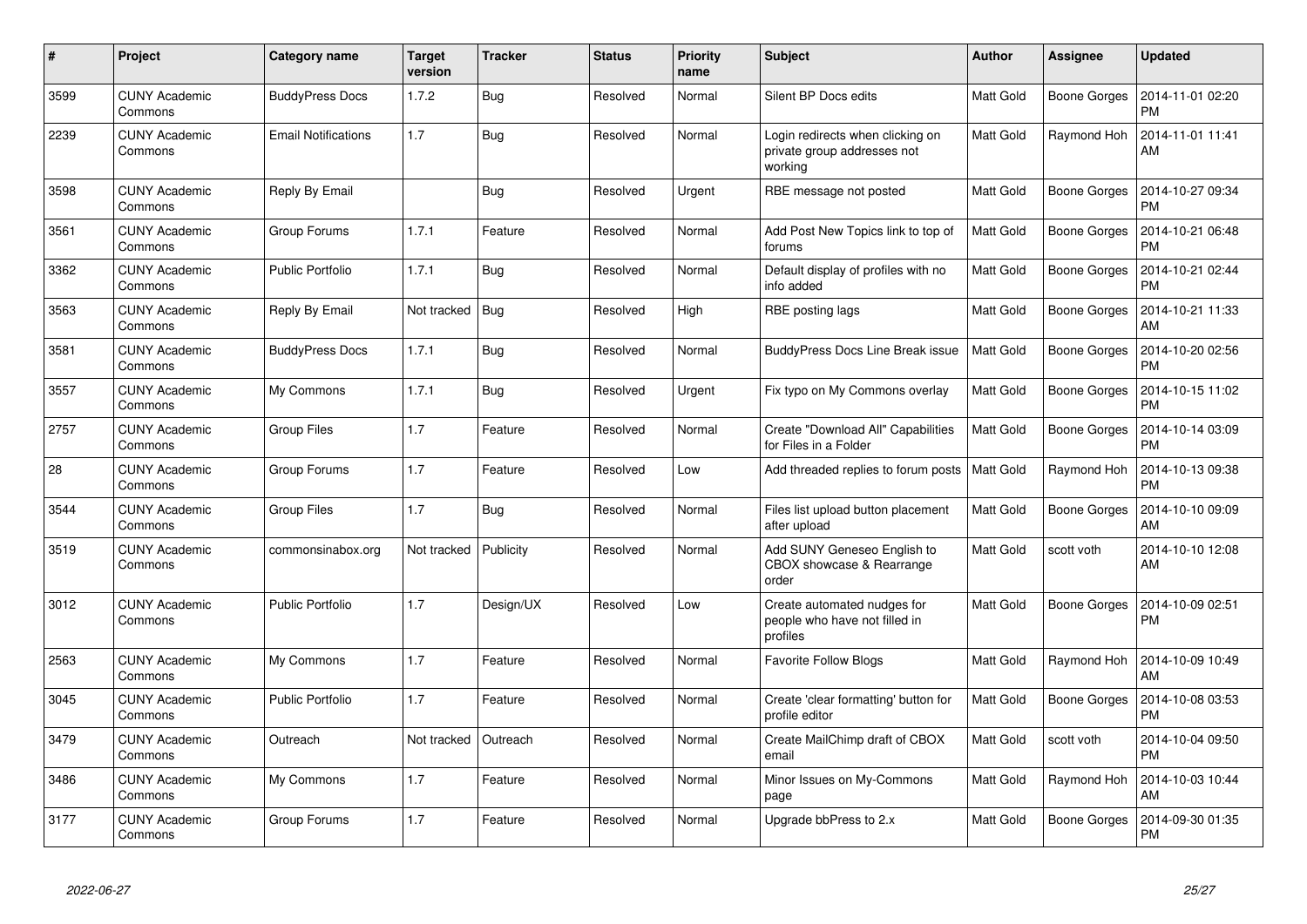| #    | Project                         | Category name              | <b>Target</b><br>version | <b>Tracker</b> | <b>Status</b> | <b>Priority</b><br>name | <b>Subject</b>                                                                   | <b>Author</b>    | Assignee            | <b>Updated</b>                |
|------|---------------------------------|----------------------------|--------------------------|----------------|---------------|-------------------------|----------------------------------------------------------------------------------|------------------|---------------------|-------------------------------|
| 3418 | <b>CUNY Academic</b><br>Commons | <b>Email Notifications</b> | 1.7                      | Feature        | Resolved      | Normal                  | Revisions/Additions to email<br>notifications about group<br>membership requests | <b>Matt Gold</b> | <b>Boone Gorges</b> | 2014-09-30 01:14<br><b>PM</b> |
| 3325 | <b>CUNY Academic</b><br>Commons | Publicity                  | Not tracked              | Publicity      | Resolved      | Low                     | Create page documenting CAC<br>contributions to WP/BP core                       | <b>Matt Gold</b> | <b>Boone Gorges</b> | 2014-09-26 06:37<br>PМ        |
| 3223 | <b>CUNY Academic</b><br>Commons | <b>Public Portfolio</b>    | 1.7                      | Bug            | Resolved      | Low                     | Alter Profile Editing Unsaved Text<br><b>Warning Feature</b>                     | <b>Matt Gold</b> | <b>Boone Gorges</b> | 2014-09-22 09:18<br><b>PM</b> |
| 3411 | <b>CUNY Academic</b><br>Commons | My Commons                 | 1.7                      | Feature        | Resolved      | Normal                  | Placement of Personal Homepage                                                   | <b>Matt Gold</b> | Raymond Hoh         | 2014-09-22 08:45<br><b>PM</b> |
| 3449 | <b>CUNY Academic</b><br>Commons | Groups (misc)              | 1.7                      | Bug            | Resolved      | Normal                  | Make Default Option for "Create<br>Forum" in Group Creation Process<br>'Yes'     | <b>Matt Gold</b> | <b>Boone Gorges</b> | 2014-09-22 08:39<br><b>PM</b> |
| 3480 | <b>CUNY Academic</b><br>Commons | WordPress (misc)           | Not tracked              | Bug            | Resolved      | High                    | Games site shows up as<br>archived/suspended                                     | <b>Matt Gold</b> | <b>Boone Gorges</b> | 2014-09-21 09:34<br><b>PM</b> |
| 3439 | <b>CUNY Academic</b><br>Commons | Commons In A Box           | Not tracked              | Outreach       | Resolved      | Normal                  | Draft welcome email to CBOX<br>mailing list                                      | <b>Matt Gold</b> | scott voth          | 2014-09-21 07:47<br><b>PM</b> |
| 3448 | <b>CUNY Academic</b><br>Commons | Groups (misc)              | 1.7                      | Bug            | Resolved      | Normal                  | Group changes email slug/link<br>issue                                           | <b>Matt Gold</b> | Raymond Hoh         | 2014-09-15 08:29<br><b>PM</b> |
| 3451 | <b>CUNY Academic</b><br>Commons | WordPress (misc)           | 1.7                      | Bug            | Resolved      | Normal                  | Edit delete blog text                                                            | <b>Matt Gold</b> | Raymond Hoh         | 2014-09-15 08:27<br><b>PM</b> |
| 3450 | <b>CUNY Academic</b><br>Commons | cuny.is                    | Not tracked              | Outreach       | Resolved      | Normal                  | two cuny.is requests                                                             | Matt Gold        | <b>Boone Gorges</b> | 2014-09-08 03:46<br>РM        |
| 3452 | <b>CUNY Academic</b><br>Commons | <b>WordPress Plugins</b>   |                          | Support        | Resolved      | Normal                  | Github/Markdown Plugins and<br>Questions                                         | Matt Gold        | <b>Boone Gorges</b> | 2014-09-08 10:27<br>AM        |
| 3420 | <b>CUNY Academic</b><br>Commons | <b>Email Notifications</b> | 1.6.14                   | Bug            | Resolved      | Normal                  | Membership approval link in email<br>notifications                               | Matt Gold        | <b>Boone Gorges</b> | 2014-09-01 09:31<br>PM        |
| 3428 | <b>CUNY Academic</b><br>Commons | Twitter page               | 1.6.14                   | Bug            | Resolved      | High                    | Fix typo on Twitter page                                                         | <b>Matt Gold</b> | Dominic Giglio      | 2014-09-01 08:53<br><b>PM</b> |
| 3393 | <b>CUNY Academic</b><br>Commons | <b>WordPress Themes</b>    | Not tracked              | Bug            | Resolved      | Urgent                  | Widgets reset on JITP                                                            | <b>Matt Gold</b> | Matt Gold           | 2014-09-01 08:51<br><b>PM</b> |
| 3429 | NYCDH Community Site            |                            |                          | Bug            | Resolved      | Normal                  | Forum Attachments not working                                                    | Matt Gold        | Raymond Hoh         | 2014-09-01 04:04<br><b>PM</b> |
| 3267 | <b>CUNY Academic</b><br>Commons | Server                     | Not tracked   Support    |                | Resolved      | Normal                  | Alert Domain-Mapped Blog Owners<br>about upcoming downtime                       | Matt Gold        | scott voth          | 2014-08-24 02:09<br>PM        |
| 3095 | <b>CUNY Academic</b><br>Commons | commonsinabox.org          | Not tracked              | Publicity      | Resolved      | Normal                  | Add Hostos site to CBOX showcase   Matt Gold                                     |                  | scott voth          | 2014-08-20 07:06<br><b>PM</b> |
| 3352 | <b>CUNY Academic</b><br>Commons | commonsinabox.org          | Not tracked   Publicity  |                | Resolved      | Normal                  | Replace MLA Commons<br>screenshot on showcase                                    | Matt Gold        | scott voth          | 2014-08-20 07:05<br><b>PM</b> |
| 3368 | <b>CUNY Academic</b><br>Commons | Publicity                  | Not tracked              | Publicity      | Resolved      | Normal                  | Create homepage slide for ITP<br>projects site                                   | Matt Gold        | scott voth          | 2014-08-20 07:05<br>PM        |